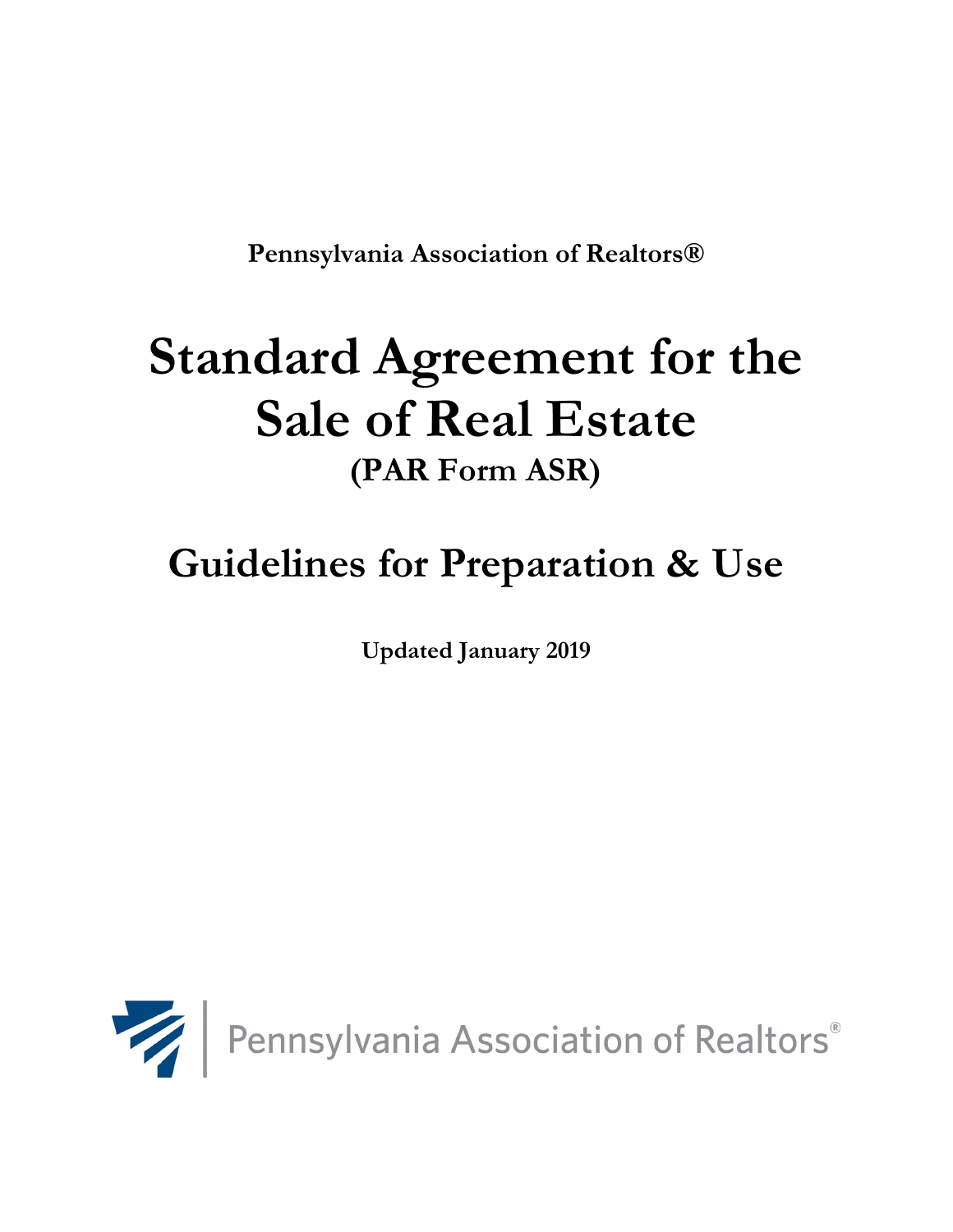# **Table of Contents**

| Paragraph 15: NOTICES, ASSESSMENTS AND MUNICIPAL REQUIREMENTS Error!<br>Bookmark not defined. |  |
|-----------------------------------------------------------------------------------------------|--|
| Paragraph 16: CONDOMINIUM/PLANNED COMMUNITY (HOMEOWNER                                        |  |
|                                                                                               |  |
|                                                                                               |  |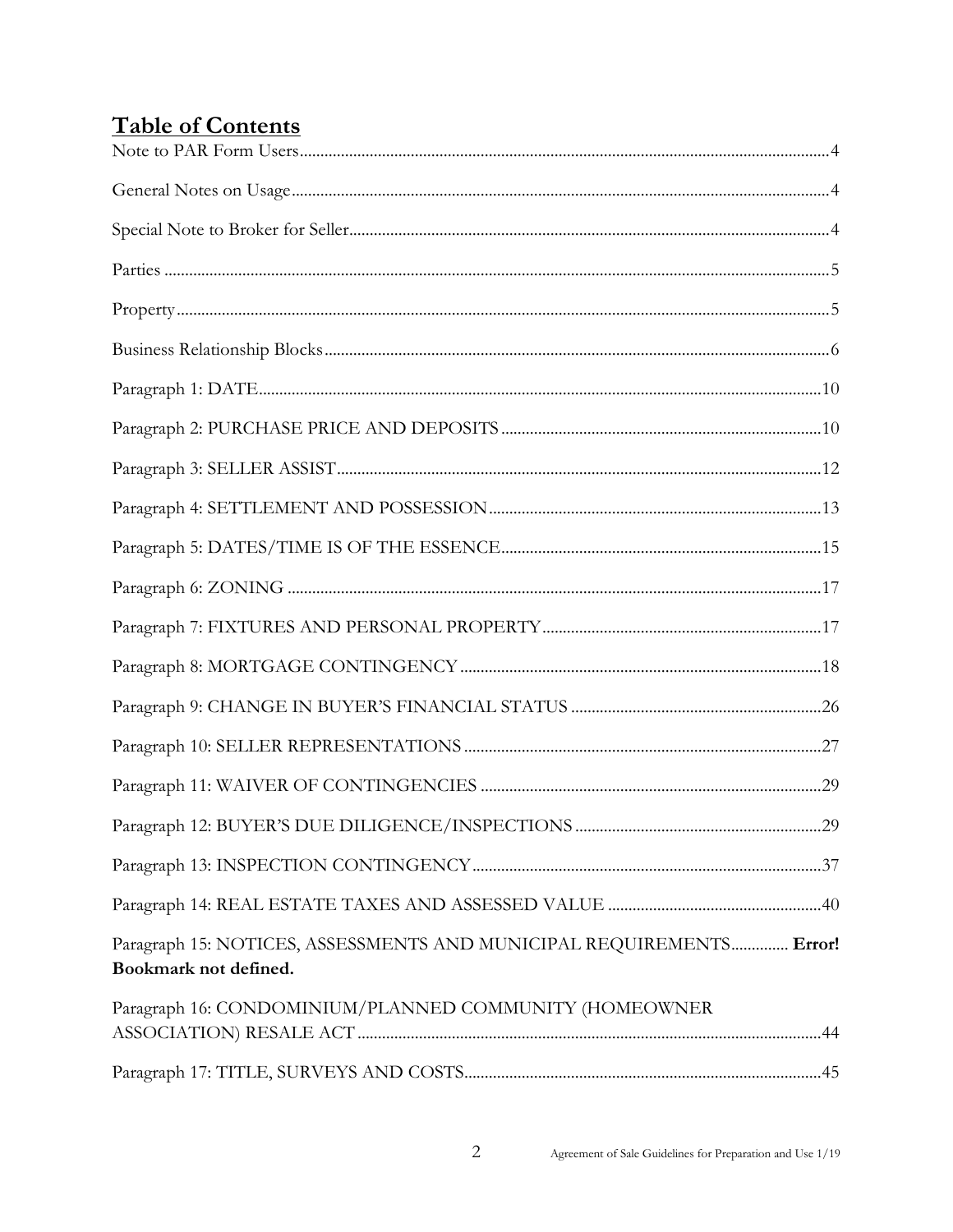| Paragraph 22: GOVERNING LAW, VENUE AND PERSONAL JURISDICTION 47         |
|-------------------------------------------------------------------------|
| Paragraph 23: FOREIGN INVESTMENT IN REAL PROPERTY TAX ACT (FIRPTA)47    |
| Paragraph 24: NOTICE REGARDING CONVICTED SEX OFFENDERS (MEGAN'S LAW).48 |
|                                                                         |
|                                                                         |
|                                                                         |
|                                                                         |
|                                                                         |
|                                                                         |
|                                                                         |
|                                                                         |
|                                                                         |
|                                                                         |
|                                                                         |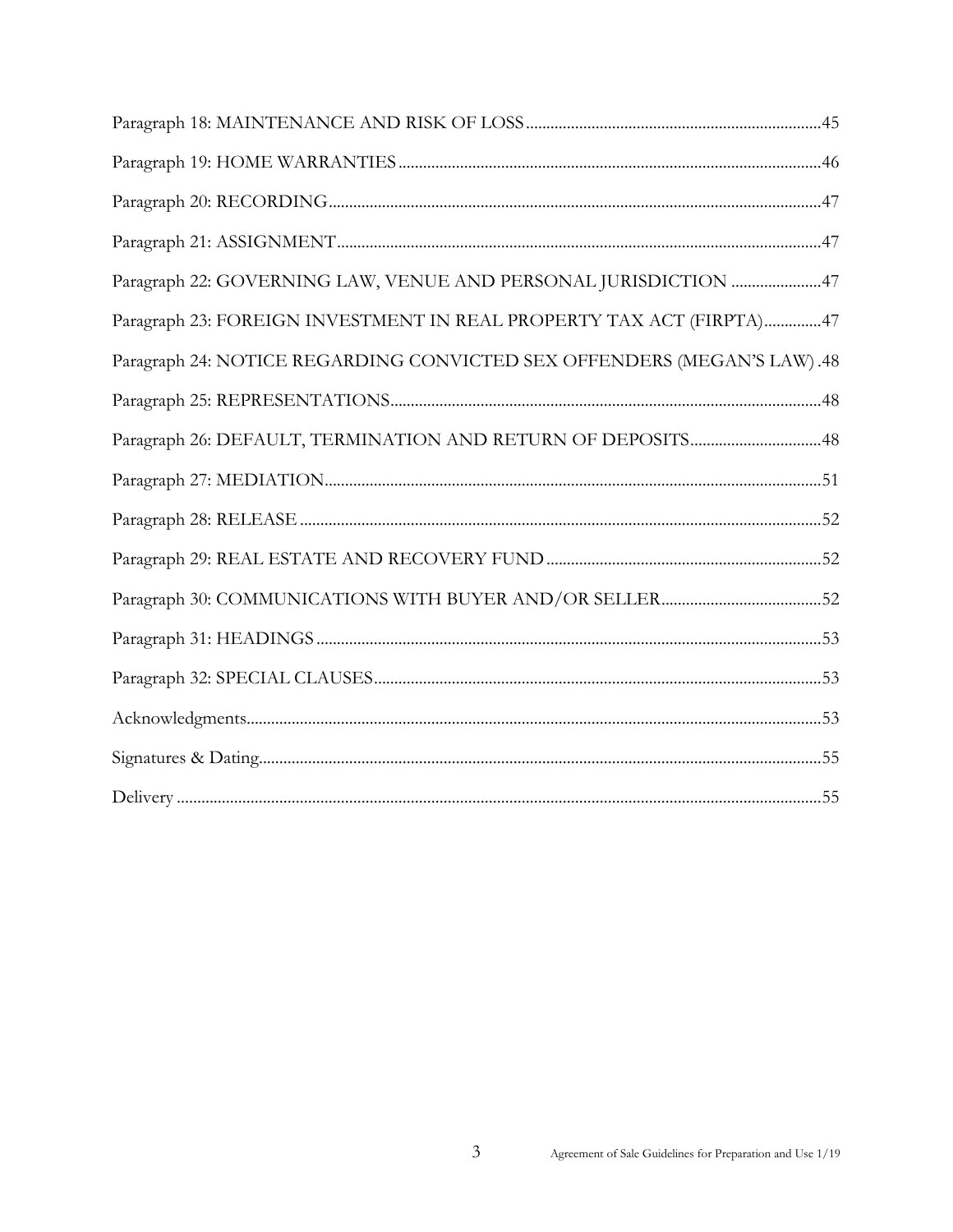# <span id="page-3-0"></span>**Note to PAR Form Users**

As stated in the title, this document is only a *guideline* for the proper use of the Standard Agreement of Sale. The suggestions presented here should be used in conjunction with, and as a supplement to, your professional education; they are not meant as a substitute for proper professional education.

The sale of a home is complicated. No set of instructions, no matter how complete, could possibly cover all of the issues and nuances that appear in any individual transaction. Seek guidance from your Broker and/or your legal counsel if you have any questions about the progress of a transaction or about the proper use of this or any PAR Standard Form.

To make these Guidelines more useful there are numerous helpful "extras" added to the main text. Many of the "Note" or "Practice Tip" items you will see are based, in part, on the experiences of PAR members, staff and legal counsel, and are designed to point out some of the more practical items to consider when filling out the Agreement.

# <span id="page-3-1"></span>**General Notes on Usage**

Pennsylvania Association of Realtors® Standard Forms are developed by the PAR Standard Forms Committee for use in a wide variety of transactions and market areas. To provide maximum flexibility to the parties, many provisions contain blank spaces that can be filled in as appropriate.

Where there is pre-printed language that is not agreeable to the parties and is not required by law, it can be crossed out and/or modified, with the parties dating and initialing the change in the margins. As a general rule, text added by the parties that changes pre-printed text, or pre-printed text altered by the parties, will prevail over pre-printed language should a dispute arise.

Throughout the Agreement you will find references to the "**Execution Date**." This is defined as the date when all parties have agreed to all terms of the Agreement by signing it and/or initialing any changes. The Agreement should always be delivered promptly after signing - preferably on the date accepted - but for purposes of counting days for inspections and other functions of the Agreement, the Execution Date is the date to be used. (See the explanation of Paragraph 5(C) for more information.) The Agreement contains Notices, some of which are legally required, while others are designed to educate Buyers and Sellers (and their agents) about particular aspects of the law. Make sure to familiarize yourself with the contents of these pages, so you can direct Buyer and Seller to the appropriate information.

# <span id="page-3-2"></span>**Special Note to Broker for Seller**

When reviewing an Agreement with a Seller, there may be representations made in the Agreement on the Seller's behalf (e.g., Seller's knowledge of land use restrictions on the Property, etc.), particularly in Paragraph 10, but in other locations as well. Do not let Seller sign the Agreement unless these representations are true. If these representations are inaccurate, they should be amended, initialed, and generally treated as a counteroffer.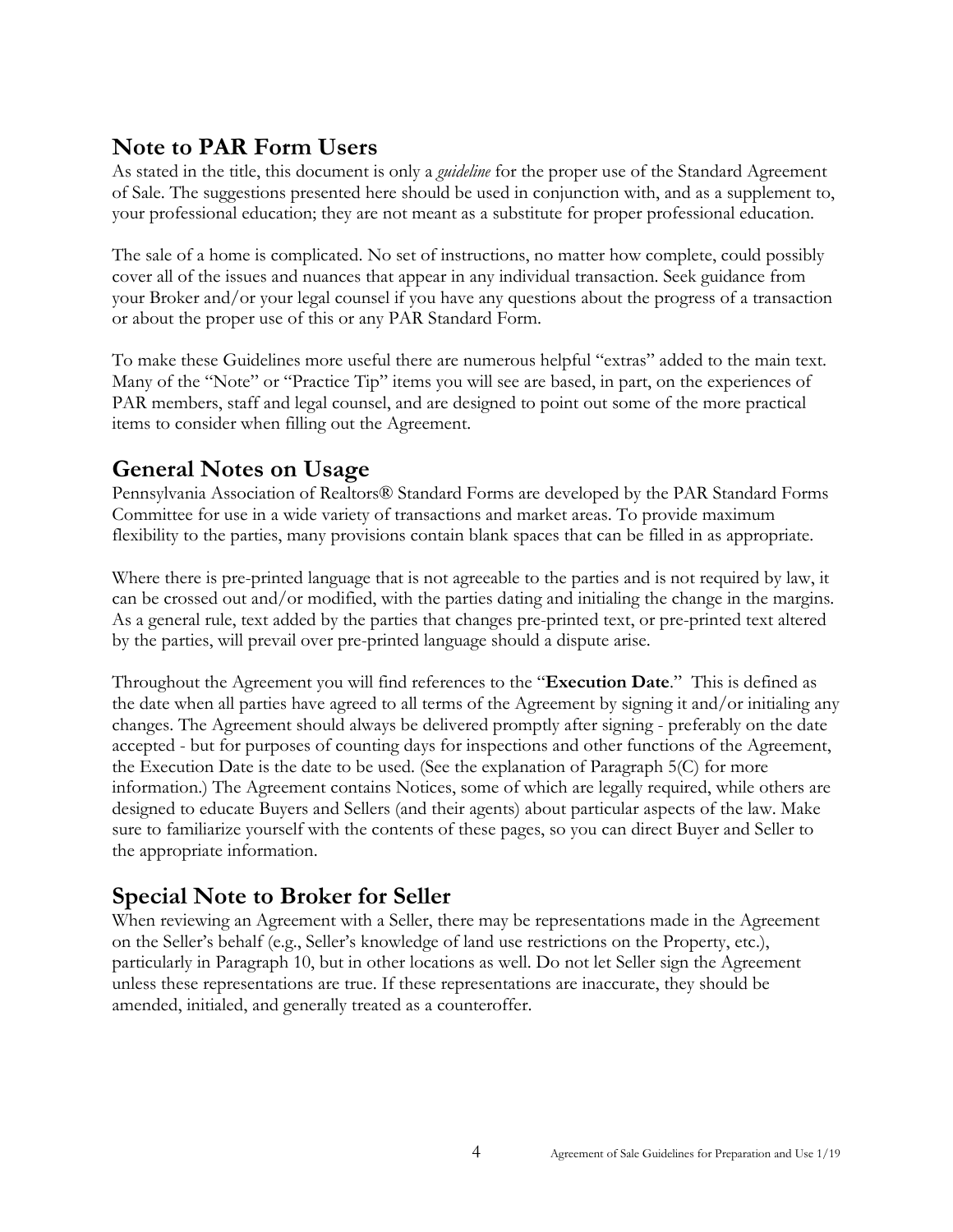# <span id="page-4-0"></span>**Parties**

**BUYER(S):** Starting by the word "BUYER(S)" insert the name or names of Buyers. Be sure to list all Buyers, to make sure each one is fully bound to the Agreement.

**Practice Tip:** If Buyer is a veteran, make sure the name on the Agreement matches the name on the discharge eligibility.

**SELLER(S):** Starting next to the word "SELLER(S)," insert the name or names of Seller(s).

**Practice Tip:** Do not use terms such as "all registered owners" or "owners in title." The registered owners are not necessarily the only ones who must sign agreements and deeds to convey legal title (e.g., spouses of owners under certain circumstances). In the case of a cooperative sale where the Broker for Buyer does not have the proper names of all Sellers, leave the lines blank and ask the Broker for Seller to insert the proper names before approval.

Buyer and Seller should each include their mailing address in this box. **It is very important that both parties place a mailing address in the Agreement.** It is generally necessary to communicate with the other party during the course of a transaction, and having the address and contact numbers properly filled in can make this communication considerably easier, especially where one party is not represented by a broker. Both parties should communicate with another through their agents, but it may be necessary for the Buyer to contact the Seller directly about condominium documents.

# <span id="page-4-1"></span>**Property**

**ADDRESS:** When identifying the Property to be transferred, it is important to have the legal identification of the Property listed in the Agreement, not just the mailing address. Insert a description of the Property, including house number; street; postal city; ZIP Code; municipality, city or township; county; and school district.

*Example:* ADDRESS (including postal city): **123 Mulberry Street, Hummelstown, PA** ZIP **17036**, in the municipality of **Township of Derry**, County of **Dauphin**, in the school district of **Derry Township**, in the Commonwealth of Pennsylvania.

**Note:** Be certain to include the correct municipality (township, borough or city) in the property description where indicated, and not just the commonly referred-to post office designation that is likely to be a part of the mailing address.

While the school district and ZIP Code are not required for legal identification of the property, some Buyers are very interested in living in a specific ZIP Code or sending their children to schools in a certain district.

**Note:** If the Buyer fills in the school district incorrectly or if the Buyer has not filled in a school district at all, the Seller should modify this line to reflect the accurate school district.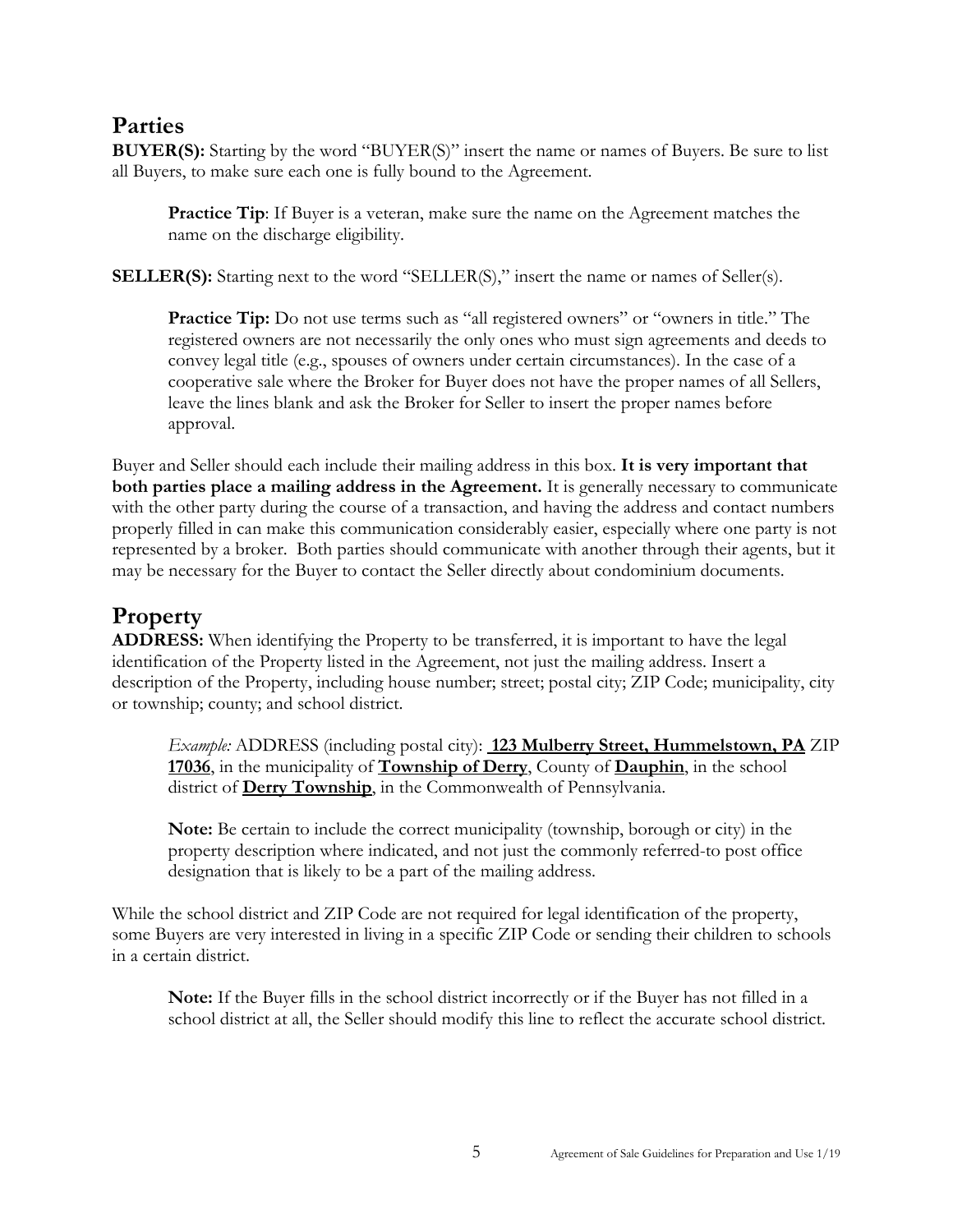**IDENTIFICATION:** If market practice dictates further description, or if the short description is not sufficient to identify the Property, insert one or more of the following means of identifying the Property in the space provided: tax identification number(s); parcel number; lot and block; or deed book, page, and recording date.

**Practice Tip:** If the Property consists of several parcels, or if there is the possibility of confusion regarding the boundaries of the Property, prepare an addendum to the Agreement that attaches a copy of the legal description taken from the last recorded deed, a proposed deed, or the legal description prepared by an attorney. Make sure that the legal description is in fact the correct and current description of the Property being sold. Attaching a proper legal description of the Property will help ensure that there is no dispute regarding the description of the Property to be transferred.

Practice Tip: Property identifiers may have different names in different counties. Use what works in your area (e.g. Parcel Number, Property Identification Number, Tax ID Number).

# <span id="page-5-0"></span>**Business Relationship Blocks**

The Business Relationship (Buyer's Relationship with PA Licensed Broker and Seller's Relationship with PA Licensed Broker) boxes on the front page of the Agreement are used to identify the Brokers and Licensees involved in the transaction and to describe their business relationship to the parties involved in the transaction. Each block is divided, left and right, into a Broker section (left) and a Licensee section (right).

**Note:** The Real Estate Licensing and Registration Act (RELRA) requires that Brokers identify: (1) the capacity in which they are engaged in a transaction; and (2) whether the Broker or any licensee affiliated with the Broker has provided services to any other party in the transaction. The information provided in the Business Relationship Blocks provides the appropriate business relationship information. Paragraph 25(D), is included to satisfy the second part of that requirement.

#### **BROKERS:**

On the left side, the Broker should fill in the name of the company (brokerage), its license number, and its contact information.

The checkboxes on the left side of the Business Relationship Block under the Broker contact information allow you to indicate whether the Broker represents only one party (Buyer Agent or Seller Agent) or both the Seller and the Buyer (Dual Agent).

**Note:** Where the Buyer and Seller are represented by the *same Broker*, the Broker is always a Dual Agent and the Broker (company) information in both boxes should be the same.

**Where a transaction involves a party that is not represented by a Broker**, the Broker working for the represented party should fill in broker and licensee information in the box for the party they represent and should select the "No business relationship" checkbox in the other party's Business Relationship Block.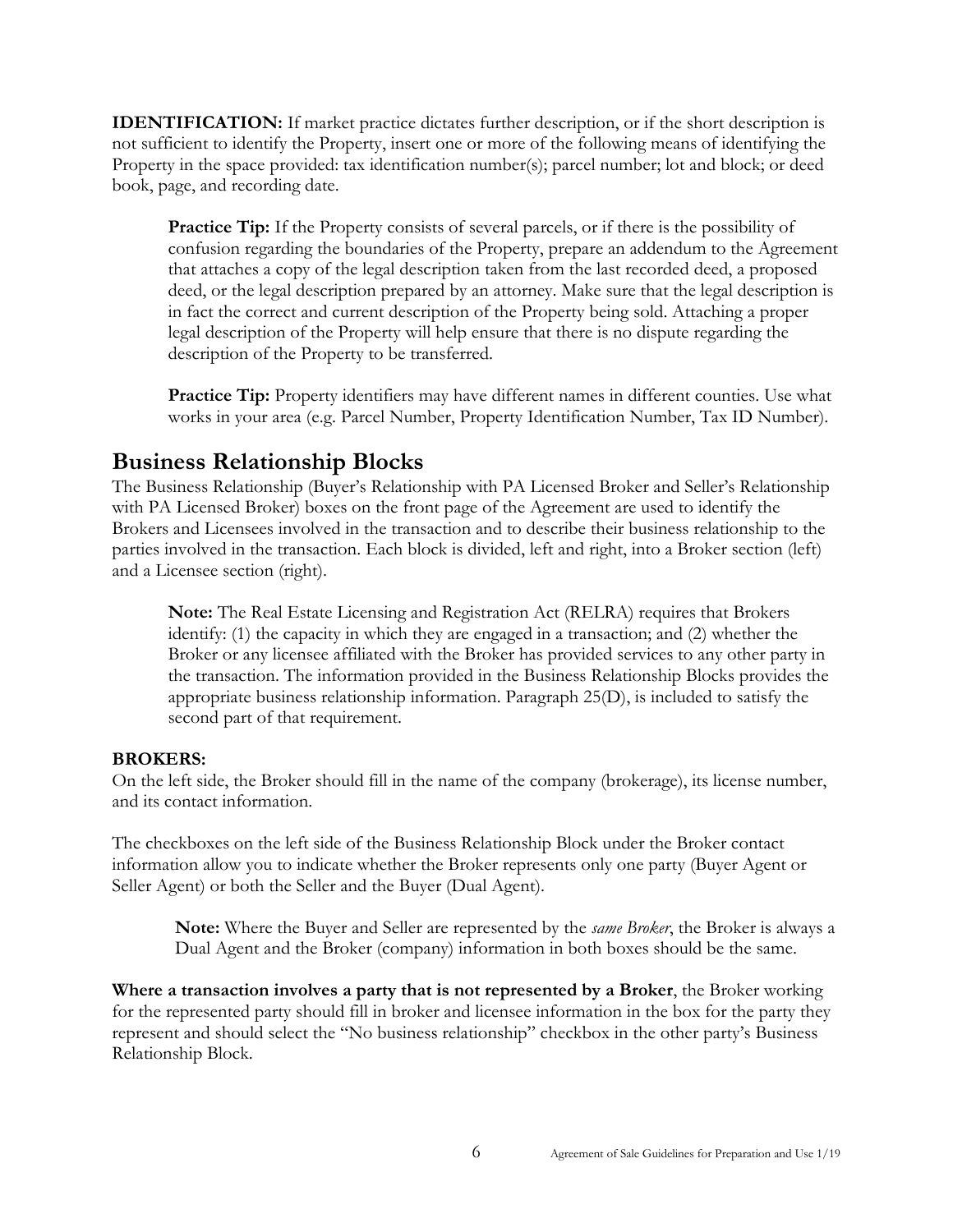*Example*: A licensee representing a Buyer in a FSBO transaction would fill in Buyer's Business Relationship Block as the Agent for Buyer, and would check the "No Business Relationship" checkbox in the Seller's Business Relationship Block. This indicates that the defined "relationship" with Seller is one in which the Broker is working solely in the best interests of the Buyer. This can help eliminate any potential issues where a Buyer or Seller claims to have been unaware that he/she was not represented in a transaction.

Practice Tip: If the "No business relationship" checkbox has been checked, the Broker and Licensee **should not** write their information in that Business Relationship Block.

Answer the questions in the flow charts below to determine which box to check on the Agreement.



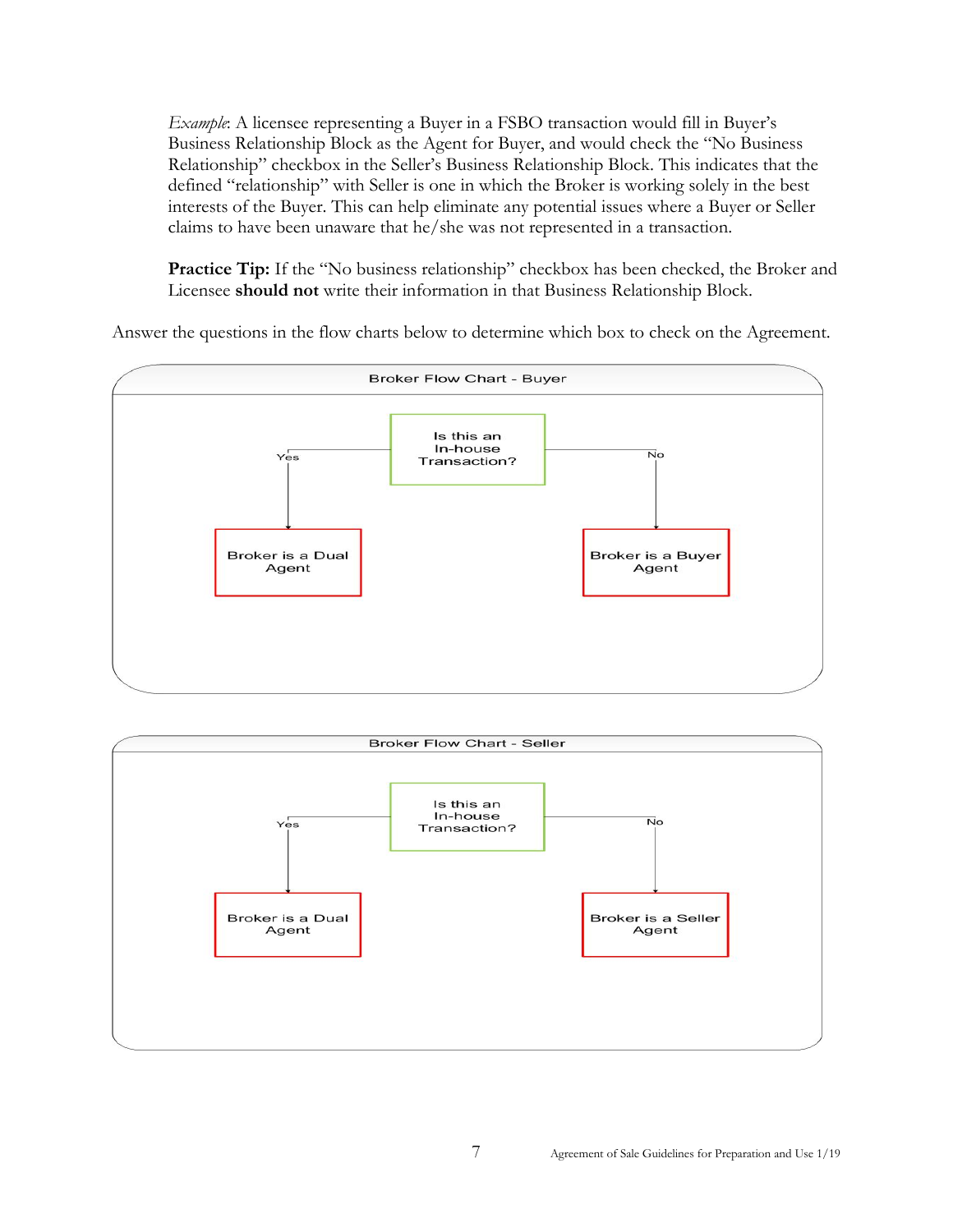#### **LICENSEES:**

On the right side, the Licensee should fill in his or her name, license number, and contact information. If more than one Licensee is representing the Buyer or Seller, each Licensee should write their name, license number, and contact information.

The checkboxes on the right side of the Business Relationship Block under the Licensee information allow you to identify your relationship with your client and the other Licensees involved in the transaction. First, make sure you understand the difference between Designated and Dual Agency and your brokerage policy. If you are unfamiliar with your broker's policy on this subject, speak to your broker. Do not assume that your broker's policy is the same as that of other brokers in the market.

A **Buyer Agent** or **Seller Agent** is a Licensee who, along with all other licensees in the brokerage, represents the Buyer or Seller.

A **Designated Agent** is a Licensee assigned by the Broker to act exclusively as the agent for the client to the exclusion of all other Licensees within the brokerage.

A **Dual Agent** is a Licensee who acts as an agent for both the Buyer and the Seller in the same transaction.

It is possible for a Designated Agent to be a Dual Agent if the same agent represents both parties!

Licensee status will also depend on whether the transaction is an **in-house transaction** or a **cooperative** ("co-op") **transaction**.

In a cooperative transaction, the licensee on each side of the transaction represents only one party, so dual agency is not an option. In this type of transaction, the Licensee needs to know whether her broker does or does not practice designated agency. If yes, select Agent with Designated Agency. If no, select Agent.

In an in-house transaction a Licensee can only select Dual Agent or Agent with Designated Agency. If the broker does not practice designated agency, the Licensee(s) representing both parties are considered to be dual agents. If the broker does practice dual agency, select Agent with Designated Agency if different Licensees represent the parties, or select Dual Agent if the same Licensee represents both parties.

**Practice Tip:** When filling out the Business Relationship Blocks, keep in mind that only the legal name and address of Pennsylvania licensed real estate offices should appear in these blocks. Don't use office nicknames or home addresses if they are not approved by and registered with the State Real Estate Commission.

**Practice Tip:** If you are unsure about information regarding the other agent in the transaction -- especially whether or not they are working as a designated agent -- do not fill in that information. Rather, contact the Broker or Licensee to learn of their status or ask the other Broker or Licensee to fill in the information when they have the Agreement.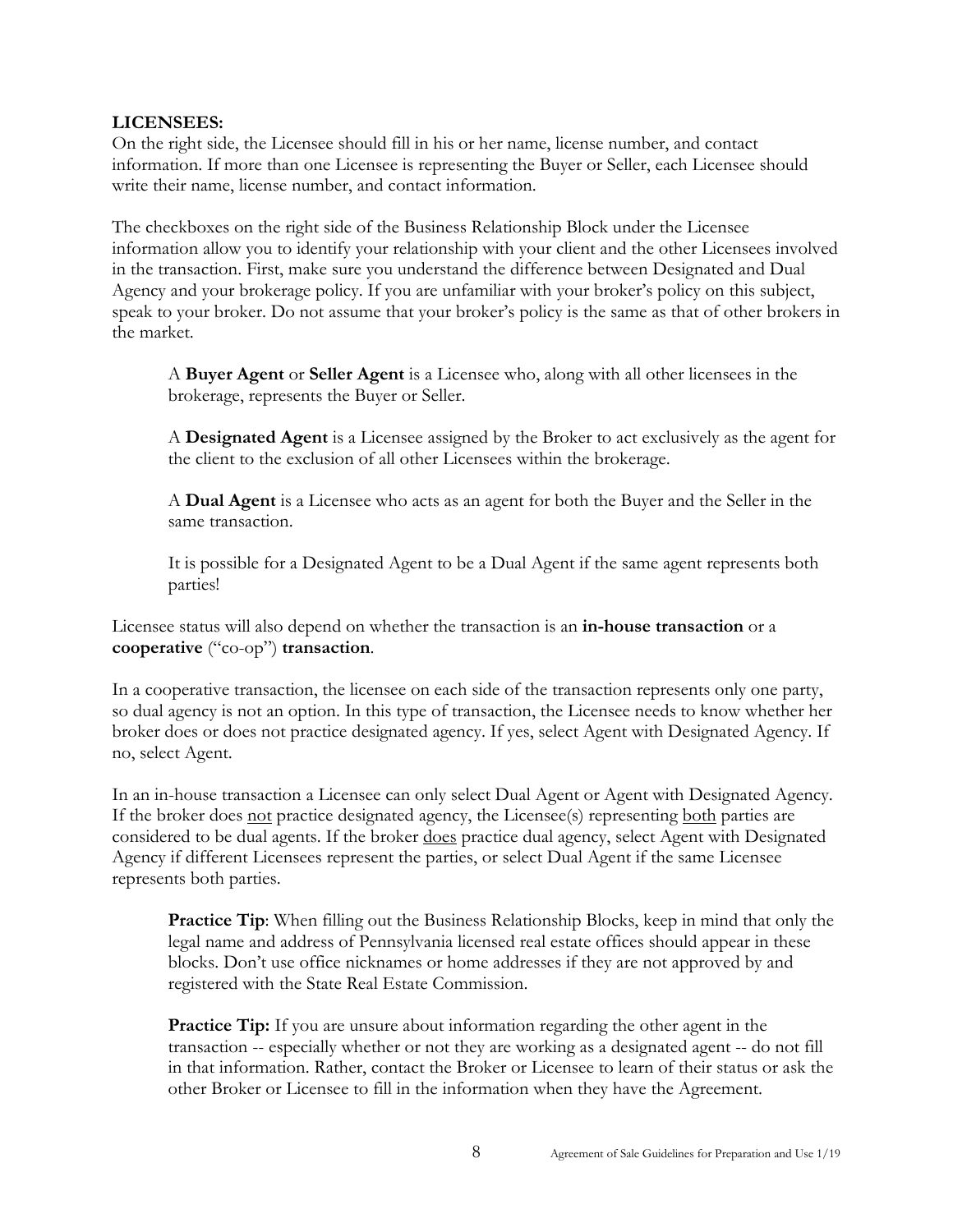

Answer the questions in the flow charts below to determine which box to check on the Agreement.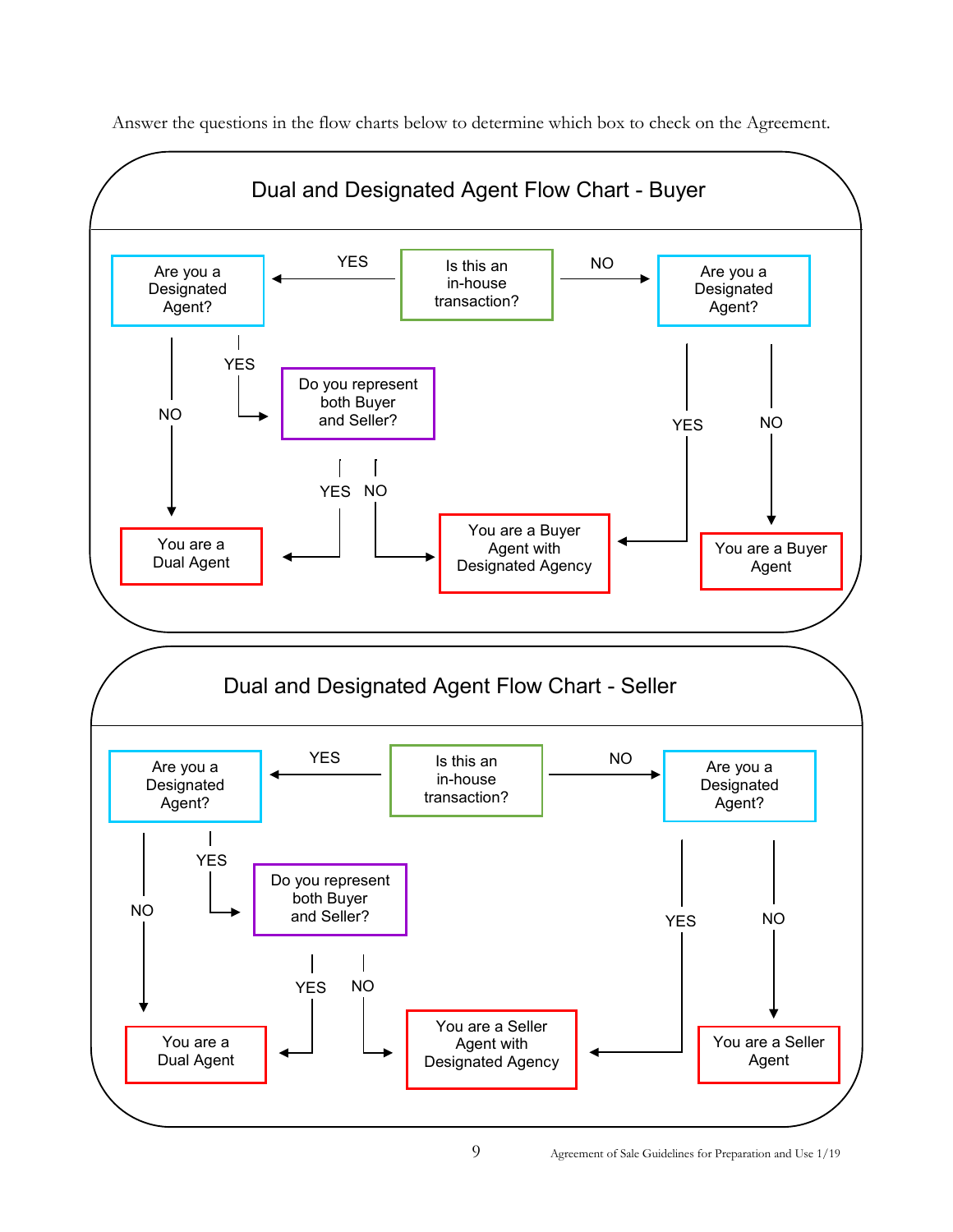# <span id="page-9-0"></span>**Paragraph 1: DATE**

To establish the date of the offer, insert the date that the Agreement is signed by the first party (usually the Buyer) in the "dated" blank. Do not pre-date or post-date the Agreement.

**Practice Tip**: This identification date on the Agreement should not change as the form is being passed between the parties in negotiation. The purpose of this date is to identify which "version" of the original contract is being negotiated. If the parties should write a new Agreement for the transaction it would be acceptable to start that version of the Agreement with a new date.

# <span id="page-9-1"></span>**Paragraph 2: PURCHASE PRICE AND DEPOSITS**

## **Subparagraph (A): Purchase Price**

Write in the Purchase Price by using numbers on the first line and write it out on the second and third lines. Do not use 00/100 or No/100 as when writing a check.

*Example*: Purchase Price \$ **153,000** (**One Hundred and Fifty-Three Thousand** U.S. Dollars), to be paid by Buyer as follows:

**Practice Tip:** When filling out the Agreement to submit the initial offer, write the purchase price to the far left of the line to permit a Seller to submit a counter-offer by crossing out the original amount and inserting a new amount on the same line.

**(1) Initial Deposit:** A Buyer will generally provide some sort of deposit or down payment immediately upon or shortly after the Seller's acceptance of the Agreement. It is more common these days for an Agreement to be signed and submitted electronically. When that occurs, the deposit check is typically not provided at the same time but arrives within a few days. If the Agreement is being signed and will be delivered without the indicated deposit, fill in a number of days that will afford you time to deliver the check to the Seller.

**Note:** This Agreement of Sale refers to all monies paid by the Buyers as "deposits" -- most references are to "deposit monies paid on account of purchase price." Market practice may be to refer to these deposits as "down payments," "down money," "earnest money" or other similar terms.

**Note:** There is no legal requirement to provide a deposit, although it is common practice in almost all markets to do so. The amount is open to negotiation. An Agreement presented without a deposit is still valid.

**(2) Additional Deposit:** The Sellers may request additional deposits at specified times during the transaction as a show of commitment by the Buyer. If any additional deposit is to be paid, the amount of the deposit and the time for delivery are indicated on this line. Be sure to advise the Buyer that making this payment on time is an obligation of the Agreement, and that there may be consequences for late payment. See Paragraph 5 (Dates/Time is of the Essence) and Paragraph 26 (Default, Termination and Return of Deposits) for more information.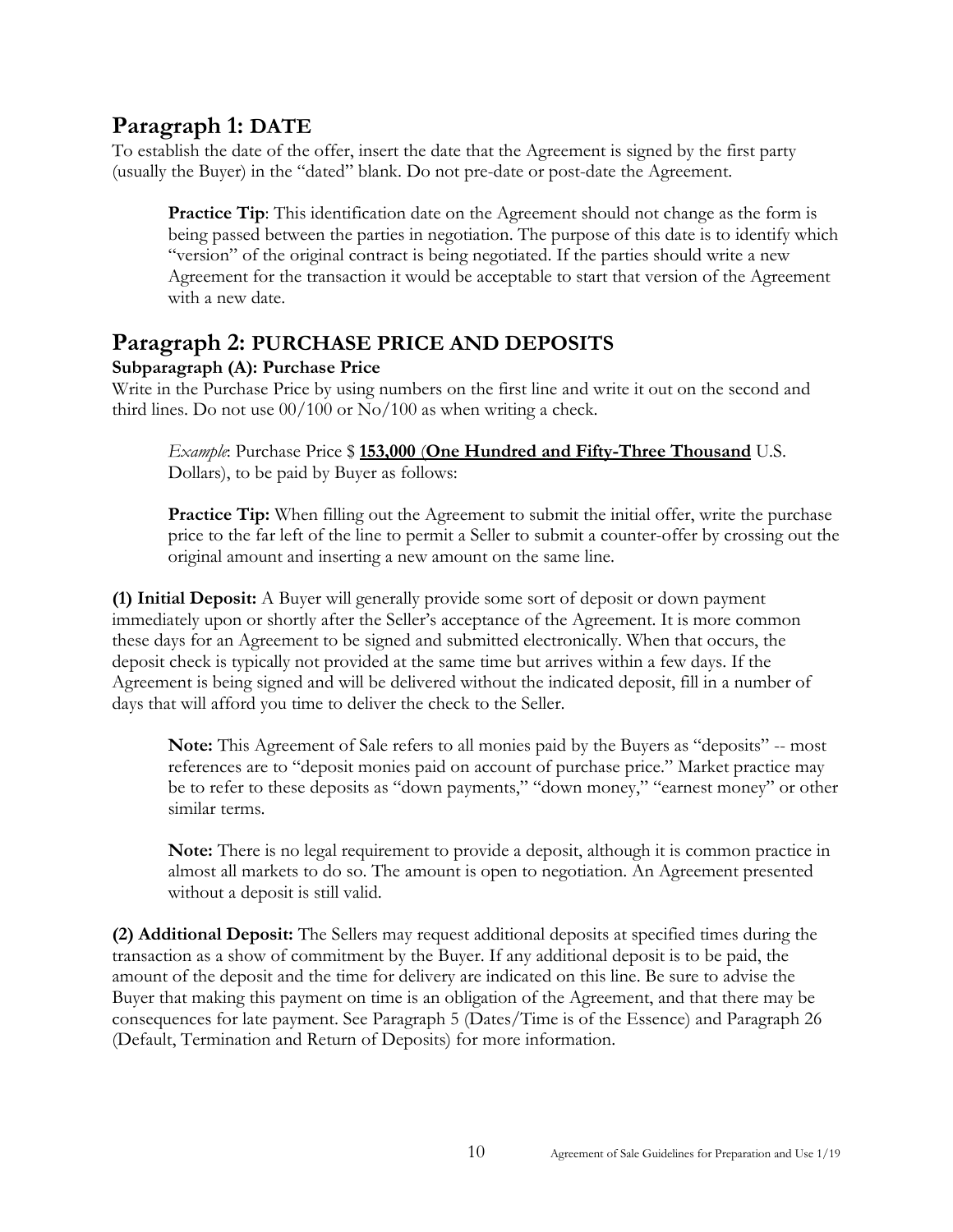**(3) Blank line:** If there is any other scheduled payment, list it on this line *with the date the payment is due.* **Do not insert the amount of the mortgage on this line** unless the Seller is taking back a Purchase Money Mortgage or the Buyer is assuming the Seller's existing mortgage. If it is any other type of mortgage, use Paragraph 8 (Mortgage Contingency).

**Note:** If the transaction does not proceed to closing, the Buyers' deposits must be accounted for and distributed. Certain circumstances may result in some or all of the deposits being retained by the Seller, while others may result in some or all of the deposits being returned to the Buyer. Pay special attention to the various termination and default clauses throughout the Agreement so you can inform your client about the proper treatment of deposit monies should the issue arise during the transaction. See Paragraph 26 for more information.

**(4) Remaining balance will be paid at settlement:** Whatever amount remains after all deposits have been subtracted from the Purchase Price will be paid by the Buyer at the settlement. This language is intended to prevent errors of arithmetic from being made as there is no need to calculate the total. This also eliminates the need to remember to update the total in this paragraph when changing the Purchase Price or deposits for a counteroffer.

**Practice Tip:** Buyers often prefer to make very small deposits, hoping to minimize their exposure should they default on the Agreement for some reason. Sellers, on the other hand, often will request higher deposits to help protect them from a Buyer default. When working as a Buyer agent, it may be worth reminding your client that negotiating deposits can sometimes be as effective as negotiating the purchase price. For example, faced with two Buyers offering similar prices, a Seller may lean towards the Buyer offering a higher deposit rather than a Buyer with a small deposit but a slightly higher purchase price.

#### **Subparagraph (B): Mode of payment for deposits/holding money in escrow**

This subparagraph contains two provisions, each of which relates to the methods in which deposits are paid and held pending settlement. First, deposits paid 30 days or more before Settlement Date must be in the form of a check, cashier's check or wired funds. Deposits paid within 30 days before Settlement Date must be in the form of a cashier's check or wired funds, not by personal check. This is designed to protect the Sellers by ensuring that funds provided at or near settlement are legitimate.

**Practice Tip:** It is important to make it clear to Buyer clients, who may believe that a personal check would be sufficient for this purpose, that personal checks and certified checks are not listed as permissible methods of payment. A Seller has the authority to accept a personal check if they wish, but if they accept the personal check as payment then they have likely waived any protection they would have under this provision. The parties can always alter this language to provide for alternate payment methods. Also, there is no "magic" to the 30-day limitation that is inserted as a default. The thought is that this time period is more than enough to be sure that any personal check has plenty of time to clear before settlement. Allowing personal checks too close to settlement could cause problems if the funds are not actually available at settlement. If a Seller does not wish to receive payment by wired funds it would be necessary to specify that in the Agreement. Cash is not included on the list of acceptable payment methods to protect the safety of brokers who might have to hold and transport large amounts of cash.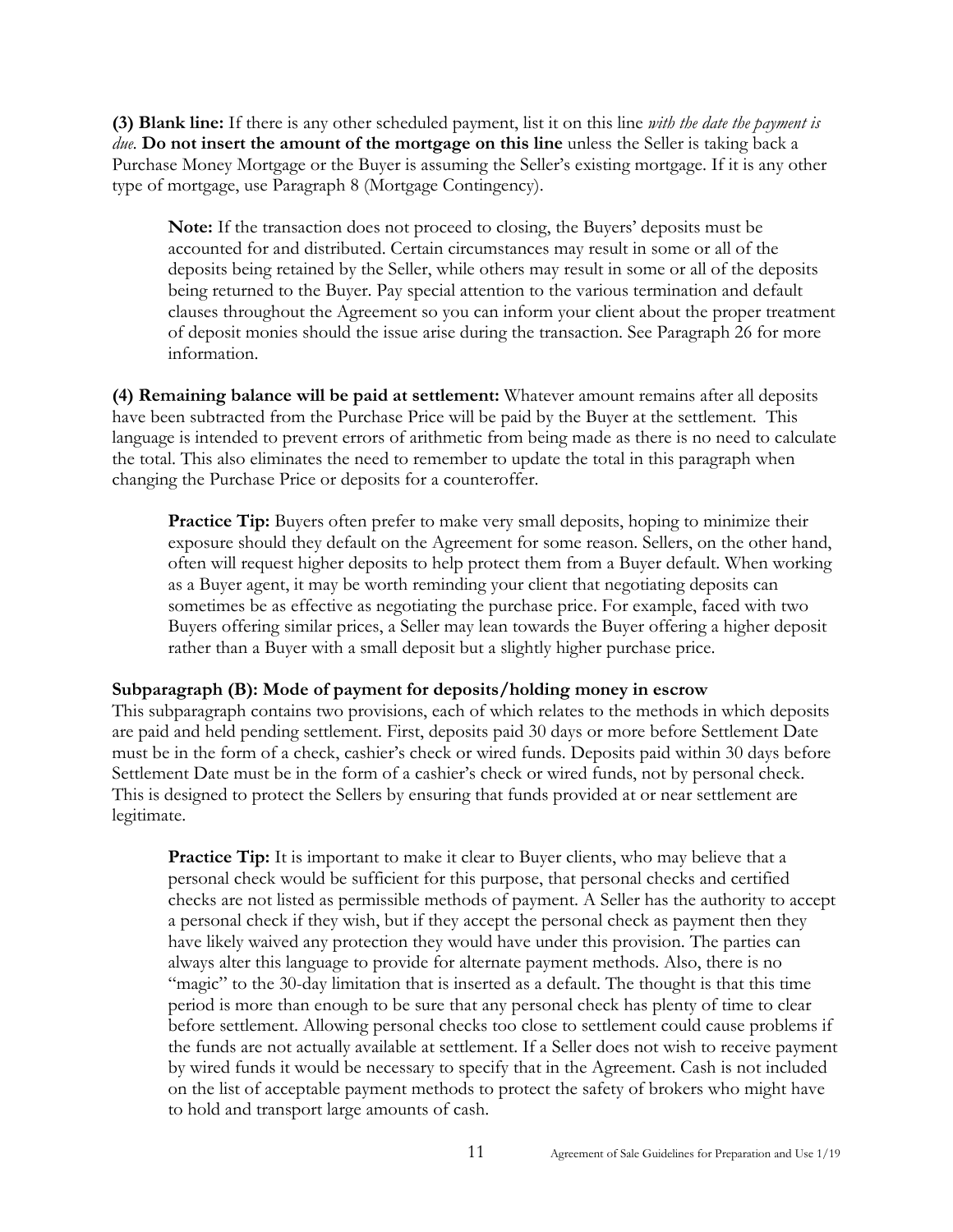#### **Subparagraph (C): Deposits to Broker for Seller**

The default position of the contract is that deposits will be held by the Broker for the Seller. If the Broker for the Buyer or other individual (perhaps an attorney or title company) is holding the deposit money, put that information on the blank line provided. It is acceptable to use the term "Broker for Buyer" in this line, as the Broker is clearly identified at the beginning of the form. If an attorney is holding the deposit monies, use the name of the attorney or the firm; do not simply identify the attorney as "Attorney for Buyer." If an individual or entity is not otherwise identified in the Agreement, be sure to include the full name of the individual or entity to allow the parties to identify the holder of deposits.

**Practice Tip:** Brokers are not required to place deposit monies into interest-bearing accounts. If a Broker elects to do so, the general rule is that "interest follows the principal." That is, if the sale closes and the Seller receives the deposit then the Seller is also entitled to all interest. If the sale *doesn't* close and the Buyer has the deposit money returned, then all interest returns to the Buyer. If the parties wish to treat any interest differently they should be advised to put their wishes in writing prior to signing the Agreement in order to avoid potential problems at closing. Also keep in mind that an interest-bearing account would generally be set up in the name of the party to receive the interest, so Brokers should get a W-9 form from the client prior to establishing the account. Check with your Broker for the proper method to establish an interest-bearing account if one is desired.

This subparagraph provides that the escrow agent may hold uncashed checks pending the Seller's acceptance of the offer. Under ordinary circumstances a deposit to be held in escrow must be placed in the escrow account no later than the next business day after receipt. Where both parties have agreed, though, the broker can hold a Buyer's check until the Buyer's offer has been accepted by the Seller (at which point it must be deposited the next business day).

**Note:** The PAR Listing Contract (Form XLS) and Buyer Agency Contract (Form BAC) each contain statements of their client's permission to hold deposits paid by check. The language in the Agreement simply affirms this right. Be sure to explain to your Buyer client that this provision does not give them permission to post-date a deposit check.

**Practice Tip:** The language in these forms say the broker "may" (not "must") hold the deposit monies paid by check. Each broker should have a policy in place on this issue.

#### <span id="page-11-0"></span>**Paragraph 3: SELLER ASSIST**

If the Seller is willing to contribute any monies towards the Buyer's costs (e.g., points or other closing costs), insert the maximum amount the Seller agrees to pay.

**Practice Tip:** The line for Seller assist can be used to state a specific dollar amount or a percentage of the sales price. Whichever is used, be sure both parties understand how that number relates to any counteroffers that are made. For example, a Buyer may need to increase a dollar amount of assistance to reflect a higher negotiated sales price; a Seller who can only afford to contribute a certain dollar amount might need to reduce a percentage of the assist if the purchase price increases.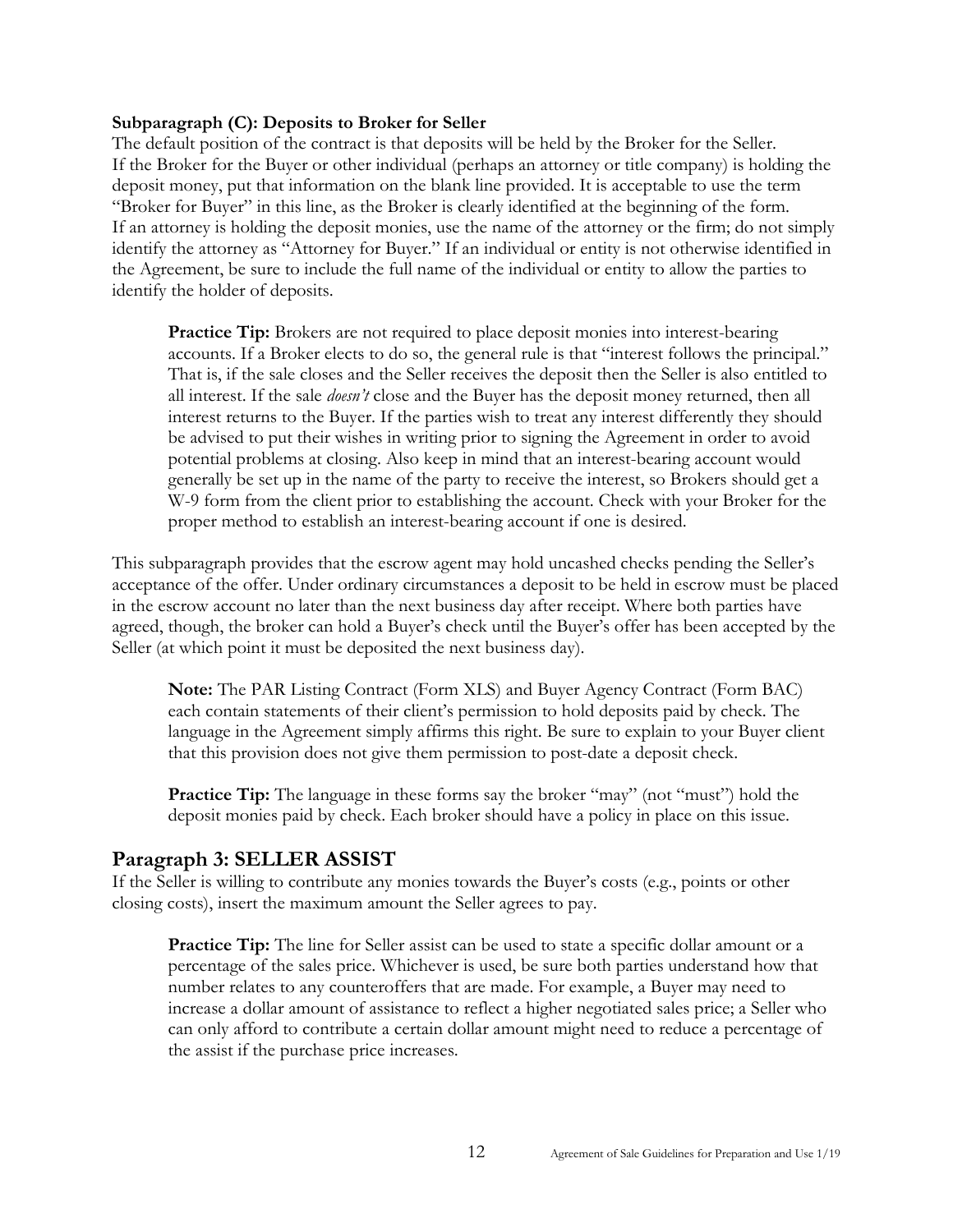**Practice Tip:** Regardless of the intent of the parties, most lenders have a maximum amount or percentage of Seller assist they permit. It is VERY important to know what the maximum amount or percentage is, so the parties do not inadvertently cause a problem in the transaction by including a Seller assist that exceeds that maximum. Remember that when the Agreement is finalized, there may be other areas (particularly in relation to Inspection Contingency) where the Seller might agree to provide a credit for some reason. Be sure to check with the lender to see if these credits might be counted against the total amount of a Seller assist. The last sentence makes it clear that the Seller is only required to pay up to the lender's maximum amount or percentage. Be careful of the following example:

**Original Offer:** \$100,000 Purchase Price, with a \$6,000 Seller assist; the lender's maximum allowed Seller assist is 6%. This is not a problem because \$6,000 is not greater than 6% of the Purchase Price.

**Counteroffer:** The Purchase Price is reduced to \$97,000 Purchase Price, with a \$6,000 Seller assist; the lender's maximum allowed Seller assist is 6%. This *is* a problem because \$6,000 represents 6.2% (greater than 6% of the Purchase Price). At closing, the Buyer is likely limited to \$5,820 by lender policy.

# <span id="page-12-0"></span>**Paragraph 4: SETTLEMENT AND POSSESSION**

**Subparagraph (A): Settlement Date is \_\_\_\_\_\_\_\_\_\_\_\_\_\_, or before if Buyer and Seller agree** Always fill this in with a specific date; do not use "30 days after acceptance" or a similar term. When selecting a Settlement Date, the parties (and agents) should be careful to consult a calendar and avoid setting settlement for a weekend, holiday, or other day that may cause difficulties (such as a religious holiday or a family obligation).

**Practice Tip:** This provision establishes a specific date for settlement that may only be changed by the agreement of the parties. To extend settlement beyond the date set in the Agreement, it is *always* necessary to have a *written* addendum to the Agreement changing the date. Although not legally required, it is also good practice to get a written addendum to change the settlement to a date earlier than that stated in the Agreement.

#### **Subparagraph (B): Settlement location**

This Subparagraph establishes a default position that settlement will occur in the county where the property is located or an adjacent county, during normal business hours. While this is the case for most transactions, there may be Buyers and Sellers who have special needs regarding settlement that will need to be addressed. For example, a Buyer from Pittsburgh moving to Allentown might need to schedule the settlement in Pittsburgh because she knows in advance that she will be unable to travel on the proposed settlement date. This provision encourages the parties to have a conversation about these special needs early in the process rather than having one party surprised by a difficult or inconvenient request just before settlement.

#### **Subparagraph (C): At the time of settlement, the following will be pro-rated...**

The Agreement presumes that the specified taxes and other fees will be pro-rated as of time of settlement. If another basis for division is to be used, insert it in the space provided after "unless otherwise stated here."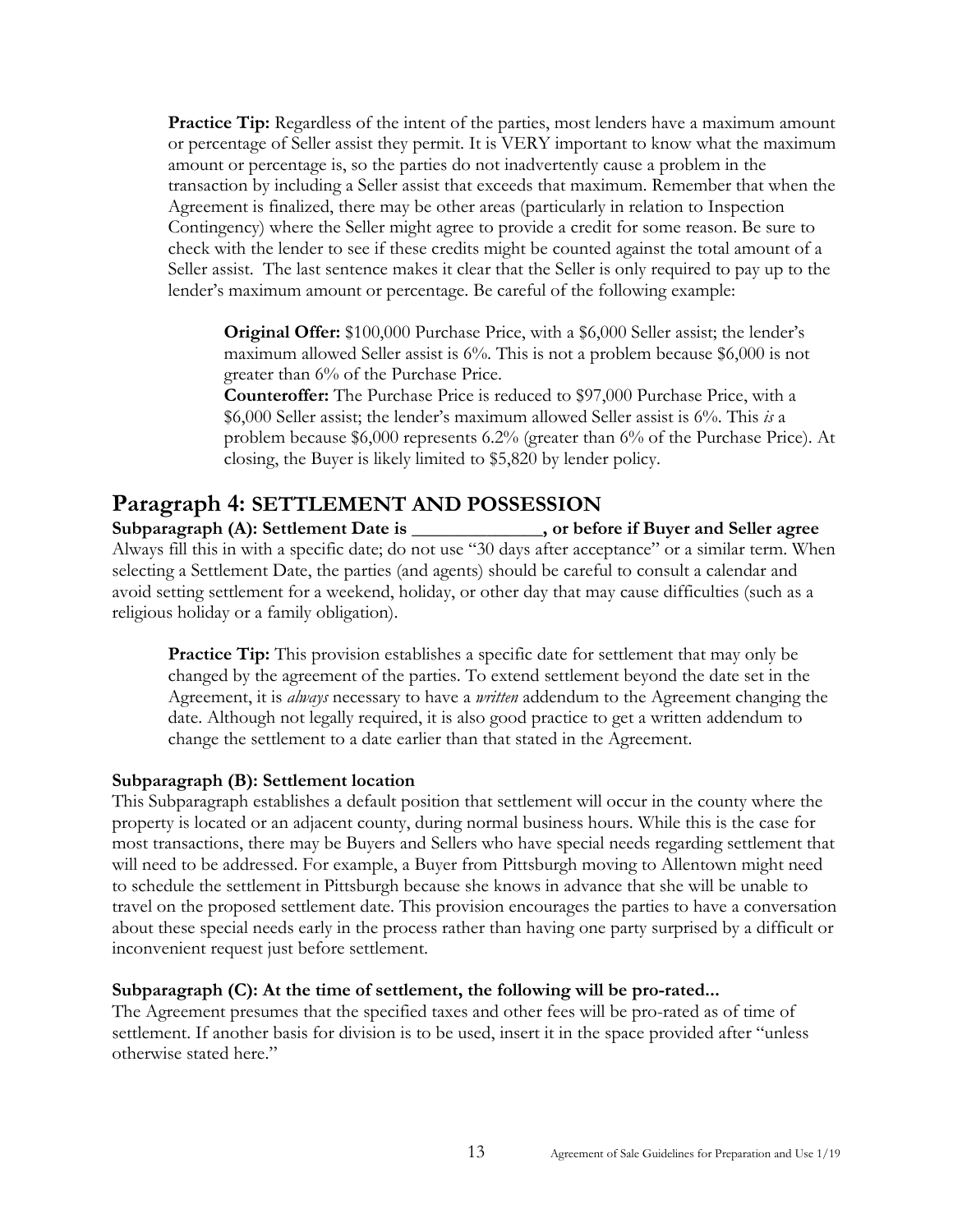#### **Subparagraph (D): For purposes of prorating real estate taxes …**

All counties and municipalities levy their property taxes on a calendar year basis (January 1 – December 31), while the tax year of most school districts is July 1 to June 31 (except for Pittsburgh, Philadelphia and Scranton, which use a calendar year). Aside from confusion that may arise because of the different tax years, municipalities and school districts have varying policies regarding when tax bills are mailed to residents and when payment is due. Brokers and the parties should closely examine paid and owing tax bills to be sure that any proration of taxes is properly applied. It is always a good idea to check directly with the municipality or school district if there are any questions.

#### **Subparagraph (E): Conveyance from Seller will be by fee simple deed of special warranty**

The Agreement default is that a special warranty deed will be used to convey the property, as is most frequently the case. A **special warranty deed** contains the Seller's guarantee that the Seller (Grantor) received proper title when the Property was purchased and that the Property was not encumbered during the time the Seller held title, except as noted in the deed.

The alternative would be to use a **general warranty deed**. A general warranty deed guarantees not only that the Seller didn't encumber the title beyond that which is stated in the deed, but also guarantees that the prior owner had not done so. If this is the practice in your market area, or if the parties agree, you must insert "General Warranty Deed" in the space provided after "unless otherwise stated here." Never assume that a Seller is conveying by General Warranty Deed.

#### **Subparagraph (F): Payment of transfer taxes**

The Agreement reflects the usual practice of dividing the total amount of the transfer tax equally between the Buyer and the Seller. If other terms are negotiated or are customary in your market area, insert them in the blank provided after "unless otherwise stated here."

#### **Subparagraph (G): Possession**

Possession of the Property is to be delivered by deed, keys, and physical possession. The Seller agrees that the Property will be free of debris (e.g., trash, yard waste, etc.) with any structures "broom-clean."

Practice Tip: In some transactions, physical possession will not occur on Settlement Date. Sellers sometimes negotiate to remain in the Property for some period of time after settlement, and Buyers occasionally will reach an agreement to move into the Property before settlement. Where Buyer moves in early, consider using the PAR Pre-Settlement Possession Addendum (Form PRE). In cases where Seller remains after settlement, PAR produces a Post-Settlement Possession Addendum (Form POS). Both are helpful for outlining the relationship between the parties during this time, including the payment of any fees related to possession and what happens if certain conditions are not met.

#### **Subparagraph (H): Leased Property**

If the Property is leased, and the Seller has told the Buyer in writing before signing, then the Property is not transferred by physical possession but by assignment of leases. Copies of the leases are to be initialed at the time the Agreement is signed. If leases are unavailable at the time of signing, use the Tenant Occupied Property Addendum (PAR Form TOP). There is a checkbox at the end of this Paragraph which allows you to show that this form is an addendum to the Agreement. This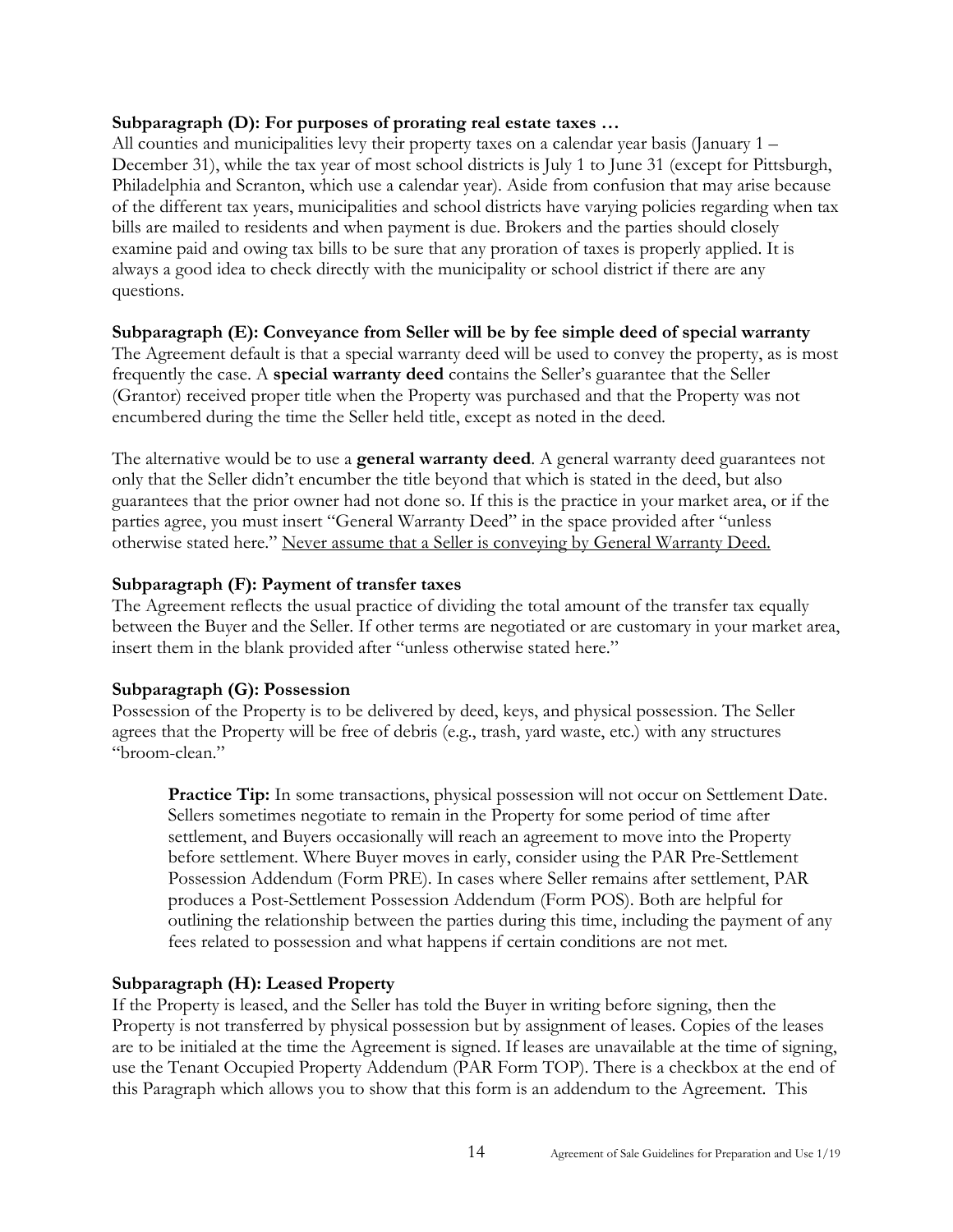also serves as a reminder for you that you and your client should consider attaching Form TOP if the Property is leased.

If the Property is leased, the Seller agrees as of the Execution Date of the Agreement to not enter into any new leases or lease extensions without the written consent of the Buyer.

**Note:** The assignment of leases from the Seller to the Buyer may be accomplished by a separate assignment agreement drafted by counsel. Alternatively, the Seller may note on the lease itself that the lease is being assigned to the Buyer in consideration of the Buyer's purchase of the Property. This clause must be signed and dated by both the Seller and the Buyer.

# <span id="page-14-0"></span>**Paragraph 5: DATES/TIME IS OF THE ESSENCE**

## **Subparagraph (A): Written acceptance of all parties will be on or before …**

Buyer's offer will expire if both parties have not responded within the time stated in this blank. Be sure to allow enough time for the Broker for Seller to reach Seller and present the offer, but try not to allow so much time that the Buyer may miss other potential purchasing opportunities while waiting for a response. Agents representing a Buyer should consult with their clients to decide how long the offer is to remain valid. The agent might also consider contacting the Broker representing the other party about the other party's accessibility before preparing the Agreement, if possible. Three to five days is often sufficient, but there may be many valid reasons to state a time that is longer or shorter (e.g., longer where the other party lives out of town or is on vacation, shorter if one party has a very tight settlement deadline or it is a particularly "hot" property).

**Practice Tip:** Use a specific date by which all parties have to accept or reject the offer – do not simply fill in a time period (e.g., "3 days") as might be used in other sections of the Agreement.

#### **Subparagraph (B): Time is of the essence**

It is important to explain that "time of the essence" means that **all** dates and time limits within the Agreement -- inspections, replies, etc. -- must be met to avoid being in default of the Agreement.

**Note:** Be aware that the Contingency Period in all of the inspection contingencies is the time for the Buyer to conduct inspections *and* to submit a written decision (acceptance, termination, corrective proposal) to the Seller. Failure to act on inspection results within this time period may result in a waiver of the inspection contingency and acceptance of the Property by the Buyer. (See Paragraph 11, Waiver of Contingencies).

## **Subparagraph (C): Execution Date and Counting of Days**

The default position in the Agreement, as set forth in this subparagraph, is that the counting of days is done as follows:

- The first day of any time period is the day **after** the execution of the Agreement.
- The last day of a time period **is included** in the counting, and a time period will expire at the end of that last day.
- Holidays and weekends **are included** in the counting of days. *Example***:** An Agreement executed on Monday, July 1 provides that the Buyer must apply for mortgage financing within 10 days: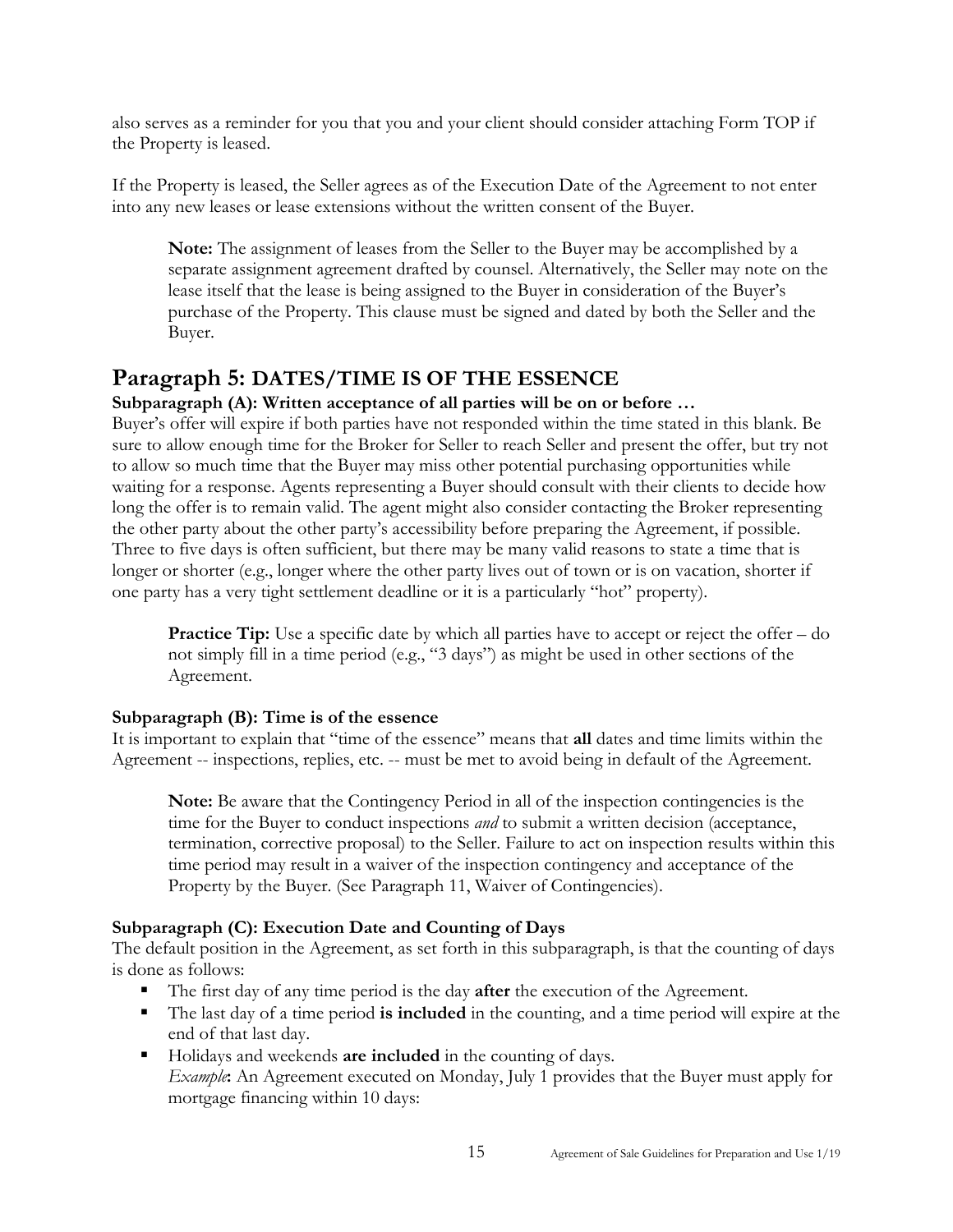- $\bullet$  The first day of the time period is Tuesday, July 2.
- The Fourth of July holiday (Thursday) **is counted**.
- The weekend days of July 6 and 7 **are counted**.

The Buyer has until the end of Thursday, July 11 (the 10th day) to make a completed application. If the application is not completed before 12:01 a.m. on July 12 the Buyer is in default.

**Note:** Where a Buyer might need a longer period to conduct inspections an agent's instinct might be to alter the Agreement to provide that the days counted should be "business days." This practice is *not* recommended, as it has the potential to cause as many (or more) problems as it might solve. For example, the parties may differ over the treatment of some of the "minor" holidays (e.g., Columbus Day, Presidents' Day). Likewise, with more and more businesses, including banks, open on Saturdays or doing business every day of the year via fax and the internet, one could argue that every day is a "business day." More importantly, this change does not take into account circumstances that might arise from other special needs. For example, if your client is planning to take a vacation or will be observing a religious holiday on the last day of a time period it doesn't matter what kind of days you're counting – the client still won't be available.

**Practice Tip:** Agents are encouraged to double-check the calendar once the Execution Date is established to be sure that there will be no problems with meeting the deadlines as set forth in the Agreement. The "Execution Date" of the Agreement is defined as the date when both parties have approved the Agreement, as evidenced by their signatures and/or initials. It is especially important to be sure that all changes to the Agreement are properly initialed *and dated* so it is easy to determine the date of the last change.

**Note:** Legally, it is always required that the Agreement be delivered to the other party to complete acceptance. The primary reason that the "Execution Date" defined in the Agreement does not depend on delivery, however, is that a "delivery date" cannot always be easily proven, where finding the last dated change on the form is much easier and is much less subject to interpretation. Keep in mind that licensees are legally and ethically required to deliver all completed contracts promptly, so there should be very little delay between the signing/initialing of an Agreement and delivery.

#### **Subparagraph (D): Settlement Date not extended**

The Settlement Date is **not** automatically altered if the various times and dates in an Agreement do not add up correctly; **settlement can only be delayed by written agreement of the parties**. For example, if settlement is set for a date 45 days from the execution date of the contract, you must be careful to make sure that all inspections, negotiations, etc. are to be completed on or before that 45th day. When determining the time period for the various contingencies, inspections and other provisions of the Agreement, be sure that the obligations of the parties are all scheduled to be completed before the selected settlement date. Similarly, if it is necessary to extend other timelines established in the Agreement, be sure that these extensions do not extend past the Settlement Date.

#### **Subparagraph (E): Certain terms and time periods pre-printed**

All provisions in this Agreement that call for a task to be completed within a certain number of days have been supplied with a default number of days for that task. Many time periods (the Seller's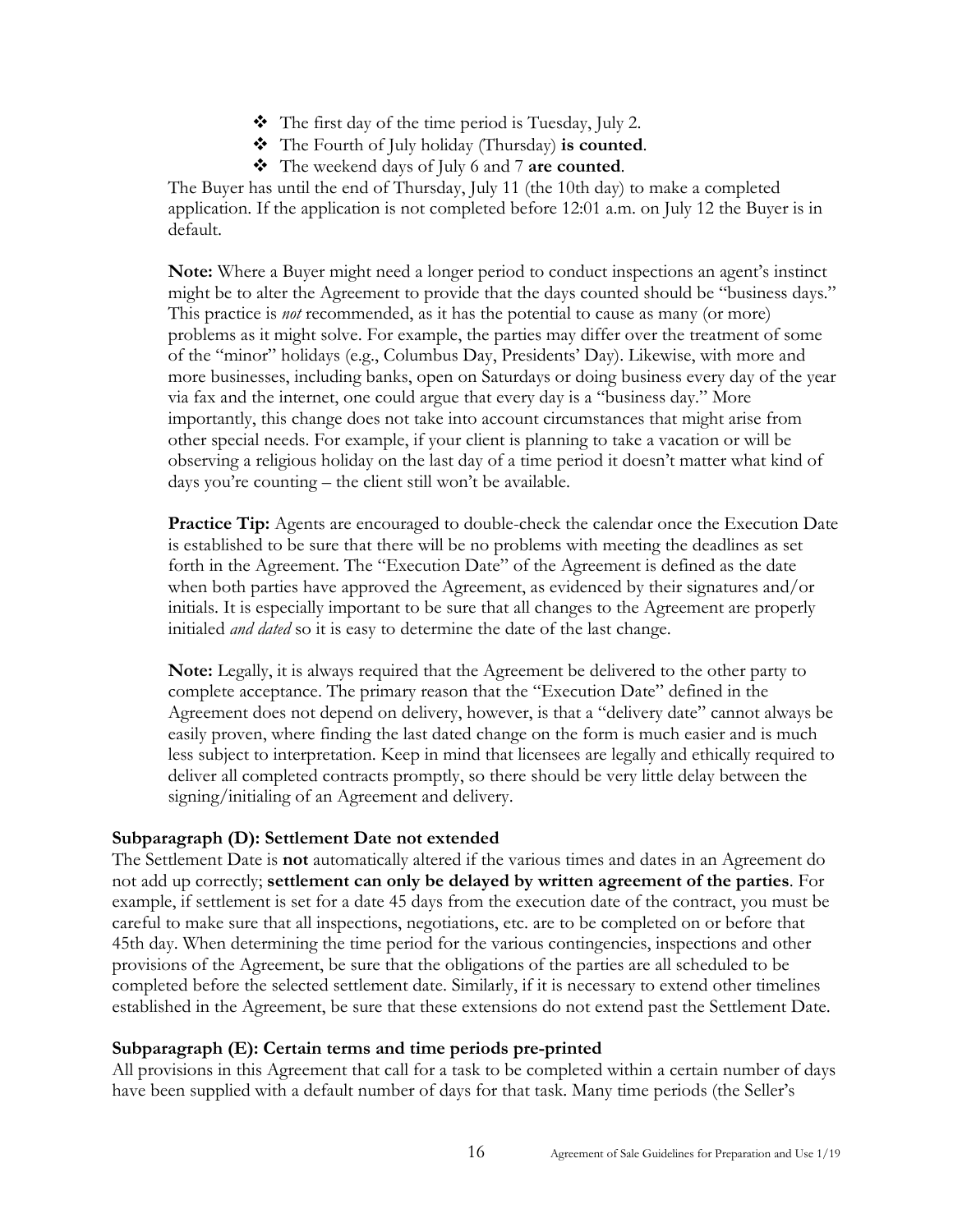request for a Certificate of Resale, for example) have simply been preprinted in an underlined blank. These lines are long enough that a party wishing to change the time can cross out the pre-printed text and insert a different number in the remaining blank area of the line. Other time periods (e.g., the Contingency Period) have been left blank, but provided with a parenthetical default position in the event the blank is not filled in (for example, "Within \_\_\_\_ DAYS (15 days if not specified) of the Execution Date of this Agreement…"). This alerts the parties to time periods that may require more thought or negotiation, but provides a fallback if the blank is not filled in.

**Practice Tip:** If the parties wish to use the default time periods in the locations where blanks are provided it is not absolutely necessary to fill in the blank, but best practice would be to do so anyway. Even with a default provided, it is inadvisable to proceed with an Agreement that has any unfilled blank lines, especially considering that a misunderstanding over one of these time periods could cause major problems in the transaction.

**Note:** There are some provisions in the Agreement that are required by law (e.g., Department of Transportation, Zoning, Coal Notice) that should not be modified.

# <span id="page-16-0"></span>**Paragraph 6: ZONING**

Pennsylvania law requires that the Agreement contain the zoning classification of the Property unless it is in an area that is zoned primarily or exclusively for single-family homes. **If the Property is zoned to permit anything other than a single family dwelling, the zoning classification must be stated in the Agreement or the Buyer will have the right to void the contract.** If the zoning classification is not primarily or exclusively residential, insert the zoning classification in the space provided.

The language of the Agreement directs you to use the local zoning ordinance as your source for this information. Be careful to avoid using municipal directories or the Seller's representations, which may not be accurate. Confirm the classification with the municipality at the time the Property is listed, and perhaps again at the time of sale. If there is any question regarding permitted uses, have the Buyer contact the municipality directly.

**Practice Tip:** Because zoning is often referred to by a letter/number combination that may mean different things in different municipalities, it is generally advisable to include a short description of the types of permitted uses as well.

*Example:* **Zoning Classification: R-2 Residential, Single and Two-Family Dwellings** Where the zoning classification is not required, it is better to insert  $N/A$ , or the actual zoning classification, rather than leave the line blank.

Practice Tip: Some municipalities do not have zoning restrictions. To avoid confusion it is advised that you write in language to that effect (e.g., "No zoning ordinances in this municipality").

# <span id="page-16-1"></span>**Paragraph 7: FIXTURES AND PERSONAL PROPERTY Subparagraphs (A) and (C): Included/Excluded**

Subparagraph (A) specifies what existing items are included in the sale of the Property. Additional items included in the sale can be listed on the lines provided. Cross out any pre-printed items that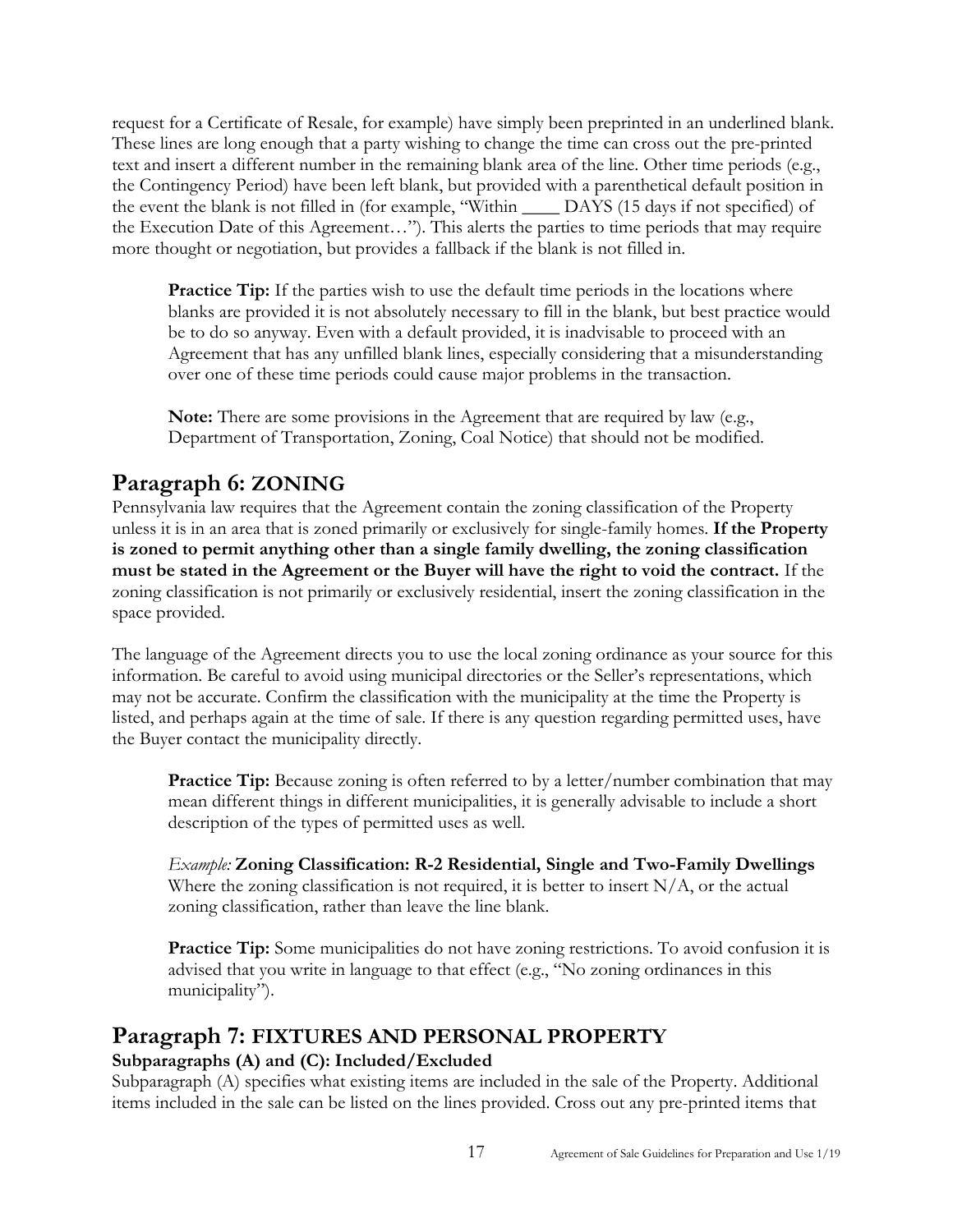are not included and have both the Buyer and the Seller initial and date the deletions, and/or specify any excluded fixtures and items in Subparagraph (C). If there are other items not listed in this paragraph, use the blanks to clearly state which items are to be included or excluded (swing-set, etc.).

**Practice Tip:** Be sure to familiarize yourself with the pre-printed list of "included" items in Subparagraph (A), as local practice may not have some of these items automatically included in the transaction without further negotiations (e.g., some markets may not automatically include the range in a transaction). Also, make sure your clients are aware that an included item is generally meant to be the exact item that was in the Property when seen by the Buyer. The Sellers should not attempt to substitute lesser items in place of those usually on the property unless otherwise agreed to (e.g., do not replace an expensive appliance with a cheaper second-hand item).

Many lenders do not like to see items of personal property, such as those listed in Subparagraph (A), included in the sale of the Property. From their point of view, the mortgage is secured by the real property only and any of the personal property listed should not be included in the transaction. The language at the end of the paragraph is intended to remove the value of the personal property listed from the transaction, without removing the personal property itself.

#### **Subparagraph (B): Leased**

Any leased items or systems (e.g., propane tanks, security systems, water treatment systems) on the Property should be listed in Subparagraph (C). This puts the Buyer on notice that these items are not owned by the Seller and that the lessor might remove the items unless arrangements are made for them to remain. If the items are to remain on the Property, the responsibility for the lease(s) may automatically transfer to the Buyer. Make sure that the Buyer understands the terms of the lease(s) and what will happen to the leased items when the transaction is completed. The Buyer should be encouraged to contact the lessor to make arrangements for use and payment of leased items, or for their removal.

**Practice Tip:** The Agreement is the final word on what is included or excluded in the sale of the Property. **Do not** rely on information stated in a highlight sheet, MLS description sheet or the Seller's Property Disclosure Statement, as these documents are not part of the Agreement. Also, keep in mind that the information in these outside documents may not be correct and may not reflect the terms negotiated between the parties.

# <span id="page-17-0"></span>**Paragraph 8: MORTGAGE CONTINGENCY**

Check "WAIVED" if the Buyer is proposing a cash transaction. In some cases, the Buyer may also waive this contingency where he is applying for mortgage financing but is willing to do so without the protection provided by the contingency. For example, a strong Buyer might waive the contingency, even knowing that financing is necessary, because the waiver will make the offer appear to be stronger to the Seller. At the same time, however, the Buyer who waives the contingency in this circumstance will be in default of the Agreement if financing is not secured, leading to the likely loss of any deposit and the possibility of additional legal action. Waiver of this contingency should be done with great caution, and only after fully advising a client of all possible repercussions.

**Note**: Buyer may obtain mortgage financing even if the Mortgage Contingency is waived. If it has been waived, the Buyer may still be getting a mortgage and the Seller would need to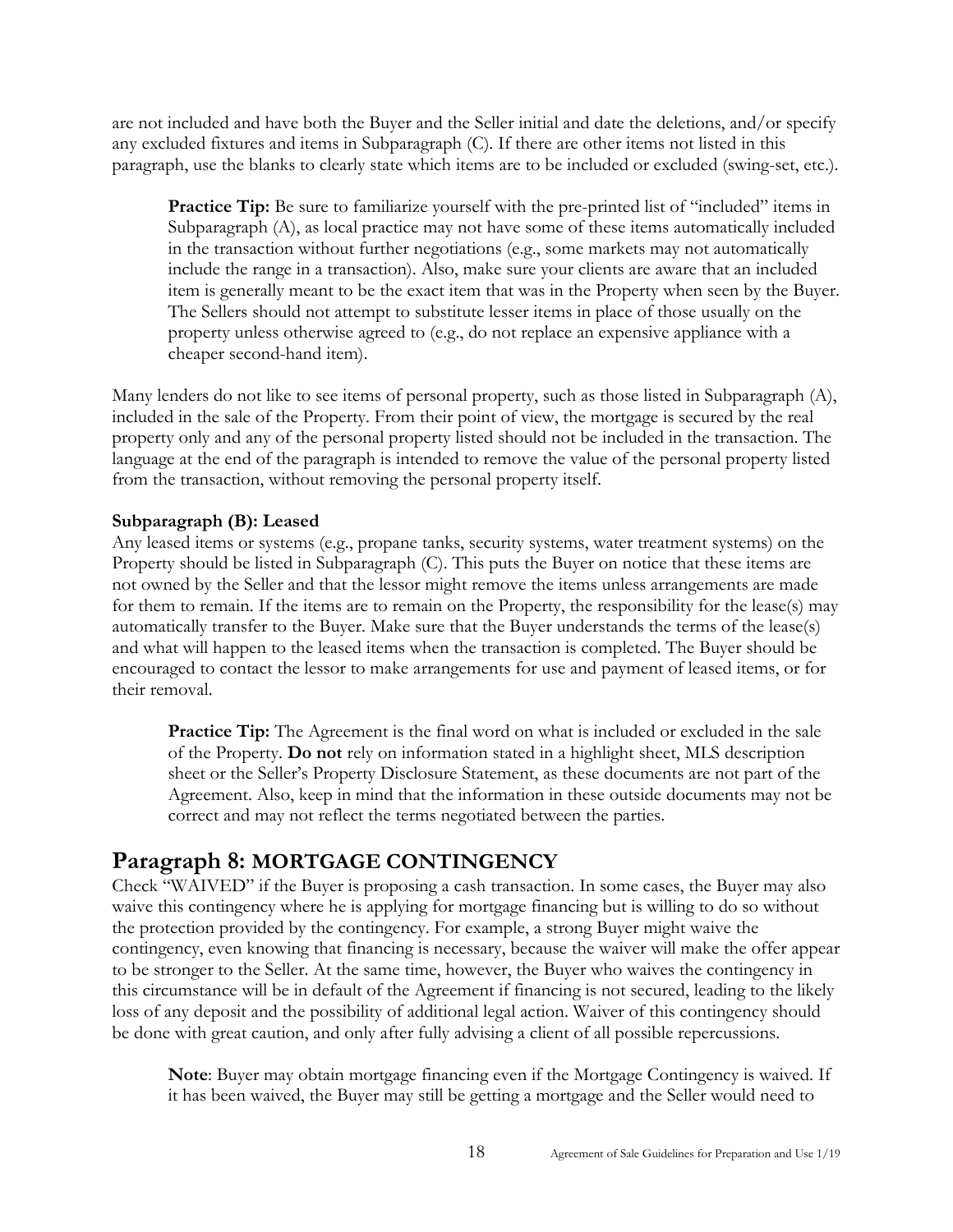cooperate. The parties may want to use the Appraisal Contingency Addendum (Form ACA) to include an appraisal contingency whether or not the mortgage contingency has been elected.

#### **Subparagraph (A): Mortgage Terms**

Pay special attention to the needs of your Buyer clients when filling out the terms in Subparagraph (A) -- don't just fill in "the usual" and then figure out after an offer is accepted if the client has any special needs for financing. Although this section may not seem significant, keep in mind that in a competitive market a Seller may accept/reject a particular offer based on the perceived likelihood that a Buyer will be able to obtain financing. Changing the terms of an application may have a material impact on the Buyer's ability to obtain the desired financing. Applying for different terms or to a different lender than listed in the Agreement may not be a default by itself, but if the Buyer is turned down for financing and hasn't applied on the stated terms then they may not be entitled to a return of their deposit monies and may be in default at that point.

**Practice Tip:** Should the Buyer decide to apply for financing that differs from any of the financing terms listed in the Agreement, the Agreement should be changed with a written addendum.

Specify the amount of the mortgage loan(s) the Buyer will apply for, as well as the term(s) of the loan(s) (number of years) and the type of loan(s) (conventional, FHA, etc.).

**Note:** The contingency has space for information on two loans. Fill in only the first loan information for the Buyer who will be applying for a single loan. The second mortgage information would be for situations in which the Buyer is applying for a second form of financing such as a second mortgage, home equity loan or home equity line of credit that is necessary for the purchase of the Property, regardless of whether the second loan is from the same lender or a different lender. Do not use the second mortgage information where the Seller is agreeing to hold a purchase money mortgage.

Regulations of the State Real Estate Commission state that you must include a "cap" or maximum interest rate that the Buyer will accept if offered by the lender. Insert that amount into the blank provided. Also insert the maximum amount of points and other lender fees charged as a percentage of the mortgage loan that the Buyer will pay.

**Practice Tip:** List a specific interest rate that the Buyer will apply for; do not use terms like "prevailing rate" as there is no legal rate identifiable as the "prevailing rate."

The Buyer has the option to identify one or more lenders or mortgage brokers to which the Buyer will make application. The Buyer may include a maximum Loan-to-Value Ratio (LTV) for each loan.

**Practice Tip:** The purpose of asking the Buyer to identify a lender is to help both the Seller and the Buyer avoid those lenders that may have been problematic in the past. For example, some lenders may be more likely than others to delay settlement dates or have problems with the availability of funds. In discussing this issue with Buyer clients, Buyer agents should suggest that the Buyers do their preliminary research of lenders well in advance of making an offer so they can find lenders with good business reputations without the pressure of an immediate application deadline. Listing agents can help Sellers avoid problems by flagging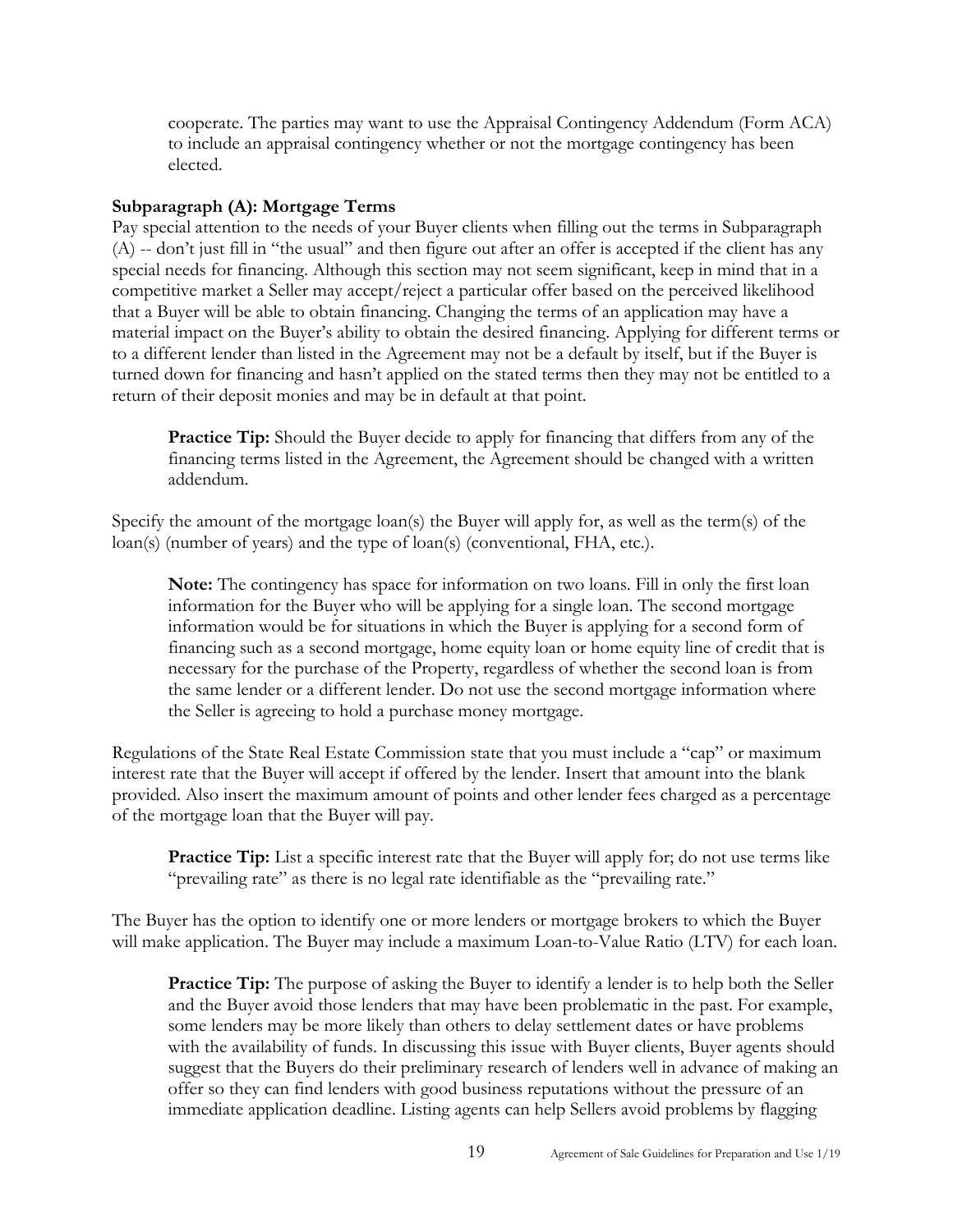those Agreements where the Buyers indicate their preference to use lenders with less than stellar reputations.

**Note:** In neither case should a broker or salesperson "steer" the client towards or away from any particular lender. Keeping all information factual and experience-based is always recommended. (e.g., "You can use whomever you'd like, but I've had 3 deals with that lender in the last year and all have had delayed closings" would be acceptable advice. "I won't submit the offer unless you change the lender" would not be acceptable.)

**Note:** The terms of the mortgage commitment need to match *all* of the criteria laid out in Paragraph 8(A). If *all* criteria are not met, the Seller may have the right to terminate and the Buyer may have certain protections (See Subparagraphs (D) and (E) below).

#### **Subparagraph (B): Delivering Proof of Approval**

When the Buyer receives written proof of the lender's approval, a copy of that documentation will need to be provided to the Seller. Use a specific date for the deadline for the Buyer to deliver a copy of the approval to the Seller. Because time is of the essence, be realistic in establishing this date by considering all the elements in the approval process. The Seller must receive a copy of the written approval by the deadline or the Seller will have the option to terminate the Agreement in writing. Notifying the Seller via email or telephone is not sufficient.

Practice Tip: While calculating a date to put in the blank, be sure to include time for: acceptance of the offer by the Seller, filling out and submitting an application. action on the application by a lender, delivery of a copy of the approval to the Seller, and any necessary cushion for unexpected delays or glitches. Many of these items will be based on market practice or the practice of local lenders; be sure to have all this information at hand before filling out the Agreement so you can provide a realistic estimate for your client.

If a copy of the approval is not delivered to the Seller by the deadline provided, the Buyer is still obligated to seek financing. However, until the written documentation is received, the Seller has the right to terminate the Agreement.

If a copy of the documentation is not delivered by the deadline set forth in Paragraph 8(B), the Seller has the right to terminate the Agreement **at any time** until that documentation is received. The Buyer must **promptly** deliver a copy of the documentation to the Seller or the Broker for the Seller. The mortgage contingency is not satisfied until a copy of the written approval is delivered to the Seller, so the Buyers should be sure to make delivery as early as possible.

**After** the date listed in Paragraph 8(B), the Seller may terminate the Agreement in writing **even if approval is eventually obtained**, if the lender's approval contains any additional conditions that are not removed by the Buyer within 7 days of the deadline. This 7-day period allows the Buyer to satisfy or convince the lender to remove any condition, large or small.

**Practice Tip:** To prepare an Agreement that is contingent upon the sale and settlement of other Property owned by the Buyer, include an addendum stating that the provision concerning the Seller's right to terminate based on sale and settlement of other property does not apply. PAR Form SSP (Sale & Settlement of Other Property Contingency), Form SSPCM (Sale & Settlement of Other Property Contingency with the right to Continue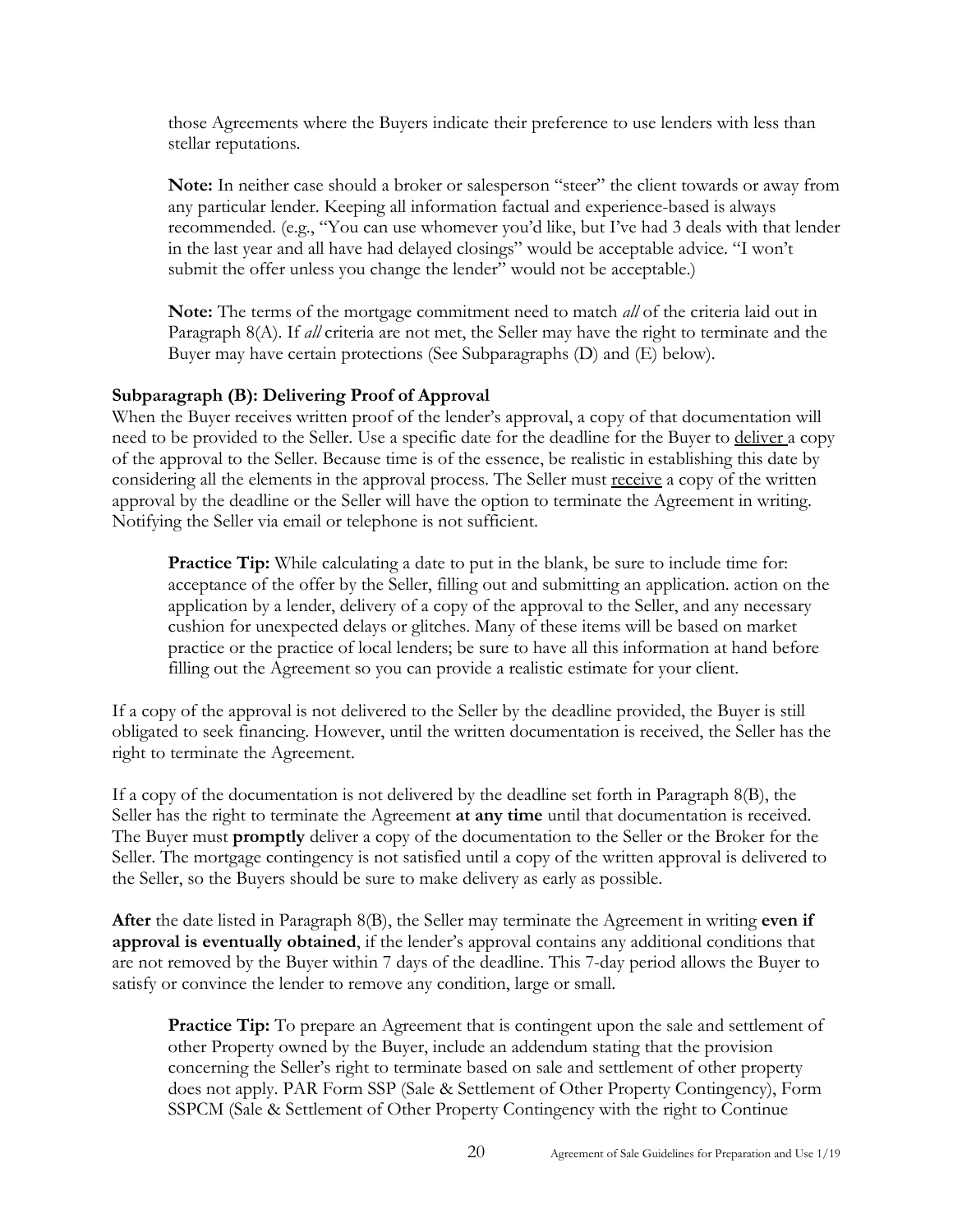Marketing), and Form SSPTKO (Sale & Settlement of Other Property Contingency with Timed Kickout) all have the appropriate language. If the Buyer's current Property is already under an Agreement, use Form SOP (Settlement of Other Property).

**Note:** Lenders will often issue an approval with conditions (e.g., "This commitment conditioned upon borrower providing copies of income tax returns."). The language in this provision provides that the Buyer has 7 days from the deadline — **not** the date the approval is received — to clean up any of these contingencies. The Buyers are encouraged to leave *at least* 7 days between the deadline and Settlement Date to allow for the operation of this provision; leaving at least 10 days is even better, as that permits time to provide appropriate notice for settlement or to clear up any remaining issues before settlement. Further, this provision in the Agreement provides an incentive to lenders to issue a second "clean" approval letter once contingencies are met, to help the Seller know that the conditions have actually been removed.

There is an exception here for conditions that are generally handled at or near the time of closing. For example, where lenders require confirmation of employment just before settlement, it may be unreasonable to permit the Seller to terminate over such a routine contingency. This doesn't mean that the Buyer can just put off satisfaction of contingencies until settlement, though. If the contingency can be satisfied within 7 days, the Buyer must do so.

**Practice Tip:** Where a Seller has the right to terminate under this provision but does not intend to do so, the parties may want to consider adding an addendum stating that the Seller waives the right to terminate under this provision.

**Practice Tip:** If the Seller terminates the Agreement under Subparagraph (B)(1) or (2), OR if the Buyer is unable to obtain financing in good faith (i.e., the Buyer has done everything required under the Agreement and hasn't misrepresented their finances to the Seller or the lender), the Buyer will have all deposit monies returned. The Buyer will not be entitled to the refund of fees paid in advance, and may have to pay cancellation fees.

**Note:** If financing is not received by the Settlement Date, the Agreement is automatically terminated. The Settlement Date cannot be extended except by written agreement of the parties. Remember that the Buyer is under an obligation to submit a valid mortgage application and has a general duty to cooperate in the processing of that application. If an inability to obtain financing is due to action or inaction by the Buyer that violates these obligations, the Buyer may be in default.

#### **Subparagraph (C): Loan-to-Value**

The **Loan-to-Value Ratio** (LTV) is used by lenders as one tool to help assess the potential risk of a mortgage loan. LTV is determined by dividing the requested loan amount by either the Purchase Price or the appraised value of the property, **whichever is lower**. The appraised value of the Property is used by lenders to determine the maximum amount of a mortgage loan. The appraised value is determined by an independent appraiser, subject to the mortgage lender's underwriter review, and may be higher or lower than the Purchase Price and/or market price of the property. A particular LTV may be necessary to qualify for certain loans, or the Buyers might be required to pay additional fees if the LTV exceeds a specific level.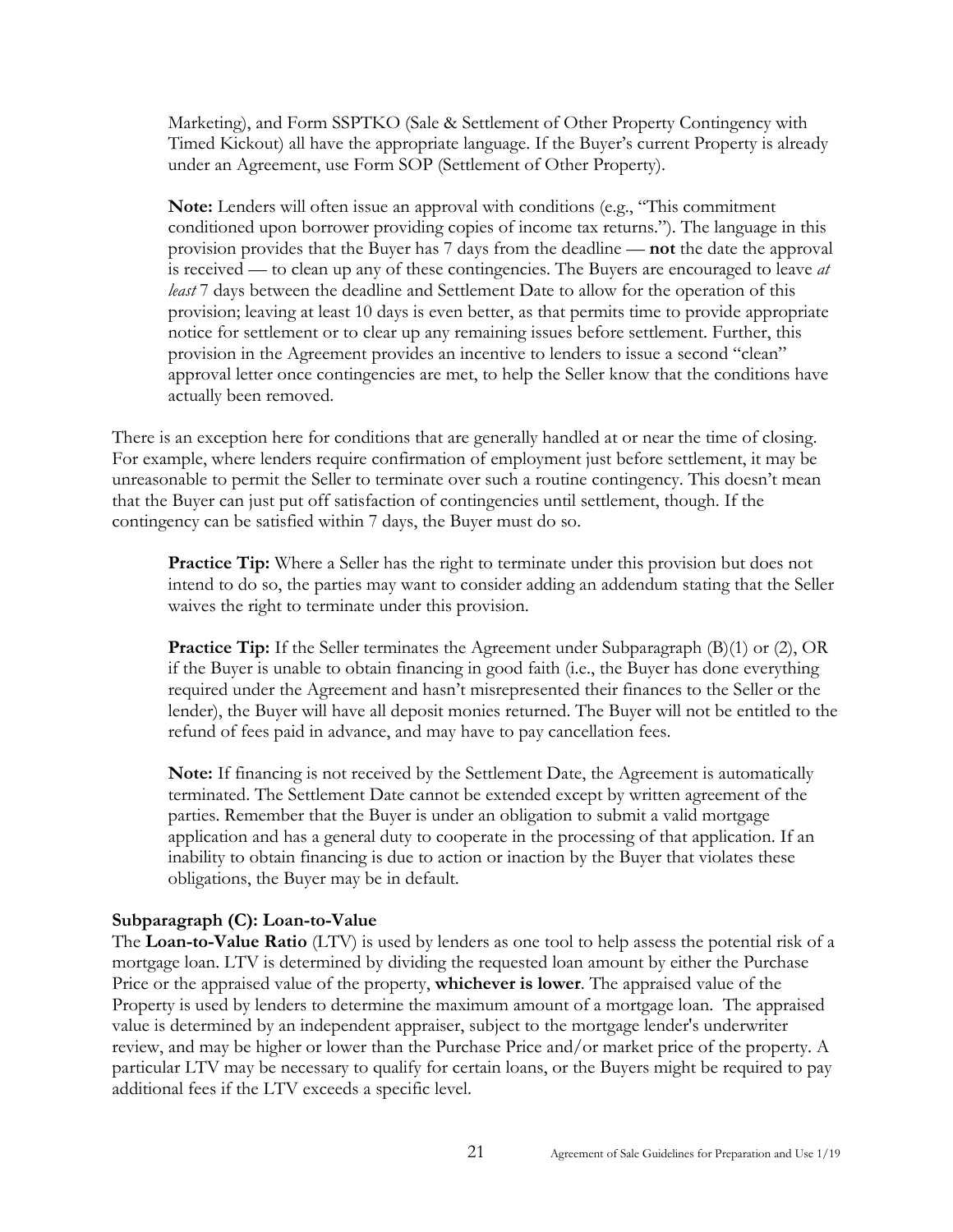#### **Example:**

**Situation 1:** A Buyer is planning to put in an offer for a property with a \$100,000 Purchase Price. The Buyer intends to put down 20 percent (\$20,000) and borrow 80% (\$80,000) and anticipates their appraisal will come in at \$100,000. The Buyer would not be comfortable with any LTV ratio that is greater than  $80\%$ , so they have written in a maximum of  $80\%$  in the LTV blank in the first mortgage box.

**Outcome 1:** If the appraisal ends up coming in at the \$100,000 that was anticipated, the LTV ratio would be 80% (\$80,000/\$100,000). In this case, because the LTV ratio of 80% does not exceed the maximum amount stated in the Agreement, the terms of Paragraph 8(A) have been met.

**Outcome 2:** If the appraisal ends up coming in at \$97,000, not the \$100,000 that was anticipated, the LTV ratio would be 82.5% (\$80,000/\$97,000). In this case, because the LTV ratio of 82.5% exceeds the 80% maximum amount stated in the Agreement, the terms of Paragraph 8(A) have not been met.

**Outcome 3:** If the appraisal ends up coming in at the \$103,000, \$3,000 more than was anticipated, the LTV ratio would be 80% (\$80,000/\$100,000) because the Purchase Price is used in the calculation since it is lower than the appraised value. In this case, because the LTV ratio of 80% does not exceed the maximum amount stated in the Agreement, the terms of Paragraph 8(A) have been met.

**Situation 2:** A Buyer is planning to put in an offer for a property with a \$100,000 Purchase Price. The Buyer intends to put down 10 percent (\$10,000) and borrow 90% (\$90,000) with two loans – a first mortgage for \$80,000 and a second mortgage for \$10,000. The Buyer anticipates their appraisal will come in at \$100,000. The Buyer would not be comfortable with any LTV ratio that is greater than 80% for the first mortgage and 10% for the second mortgage, so they have written in a maximum of 80% in the LTV blank in the first mortgage box and a maximum of 10% in the LTV blank in the second mortgage box.

**Outcome 1:** If the appraisal ends up coming in at the \$100,000 that was anticipated, the LTV ratio would be 80% (\$80,000/\$100,000) for the first mortgage and 10%  $((\$10,000/\$100,000)$  for the second mortgage. In this case, because the LTV ratios of 80% and 10% do not exceed the maximum amount stated in the Agreement, the terms of Paragraph 8(A) have been met.

**Outcome 2:** If the appraisal ends up coming in at \$97,000, the LTV ratio would be 82.5% (\$80,000/\$97,000) for the first mortgage and 10.3% ((\$10,000/\$97,000) for the second mortgage. In this case, because the LTV ratios of 82.5% and 10.3% exceed the maximum amount stated in the Agreement, the terms of Paragraph 8(A) have not been met.

**Outcome 3:** If the appraisal ends up coming in at the \$103,000, \$3,000 more than was anticipated, the LTV ratio would be 80% (\$80,000/\$100,000) for the first mortgage and 10% ((\$10,000/\$100,000) for the second mortgage, because the Purchase Price is used in the calculation since it is lower than the appraised value.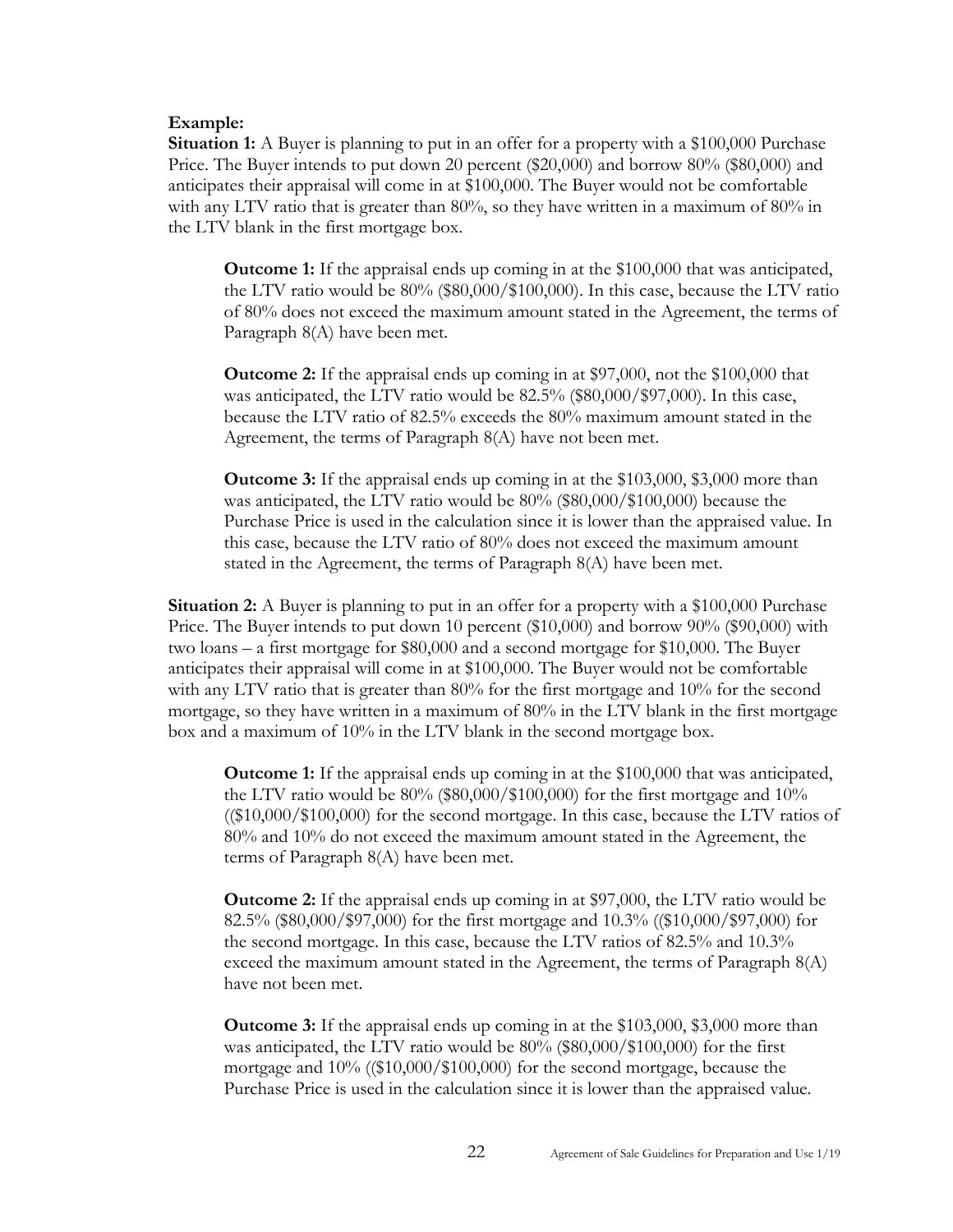In this case, because the LTV ratios of 80% and 10% do not exceed the maximum amount stated in the Agreement, the terms of Paragraph 8(A) have been met.

**Situation 3:** A Buyer is planning to put in an offer for a property with a \$100,000 Purchase Price. The Buyer intends to put down 10 percent (\$10,000) and borrow 90% (\$90,000) and anticipates their appraisal will come in at \$100,000. The Buyer has some flexibility and would be comfortable with an LTV ratio up to 95% for their first (and only) mortgage, so they have written in a maximum of 95% in the LTV blank in the first mortgage.

**Outcome 1:** If the appraisal ends up coming in at the \$100,000 that was anticipated, the LTV ratio would be 90% (\$90,000/\$100,000). In this case, because the LTV ratio of 90% does not exceed the maximum amount stated in the Agreement (95%), the terms of Paragraph 8(A) have been met.

**Outcome 2:** If the appraisal ends up coming in at \$95,000, not the \$100,000 that was anticipated, the LTV ratio would be 94.7% (\$90,000/\$95,000). In this case, though the LTV is higher than the Buyer's original intentions, because the LTV ratio of 94.7% does not exceed the 95% maximum amount stated in the Agreement, the terms of Paragraph 8(A) have still been met.

**Outcome 3:** If the appraisal ends up coming in at \$94,000, not the \$100,000 that was anticipated, the LTV ratio would be 95.7% (\$90,000/\$94,000). In this case, because the LTV ratio of 95.7% exceeds the 95% maximum amount stated in the Agreement, the terms of Paragraph 8(A) have not been met.

**Outcome 4:** If the appraisal ends up coming in at the \$103,000, \$3,000 more than was anticipated, the LTV ratio would be 90% (\$90,000/\$100,000) because the Purchase Price is used in the calculation since it is lower than the appraised value. In this case, because the LTV ratio of 90% does not exceed the maximum amount stated in the Agreement, the terms of Paragraph 8(A) have been met.

#### **Subparagraph (D): Locking in rates**

Buyer may have options to lock in or float certain mortgage terms. This Paragraph has two provisions encouraging Buyers to lock in terms when they can. First, if the Buyer has the right to lock in mortgage terms at or below the maximum stated in Subparagraph (A), she is deemed to have met the terms of the Paragraph, even if she later goes beyond the stated parameters.

*Example:* The Buyer sets 6.25% as the maximum interest rate in 8(A) and the lender offers the Buyer the chance to lock in at 6%. The Buyer does not lock in, hoping the rate will come down. Instead, the rate jumps to 6.375% by the time the Buyer has to finalize the loan. Because the Buyer could have locked in at 6% (or any other rate at or below 6.25%), the Buyer is deemed to have met the stated criteria.

The second sentence requires the Buyer to lock in final rates 15 or more days before the Settlement Date. This provision is included to ensure that interest rates are set well before the settlement to allow for a timely calculation of the loan APR by lender.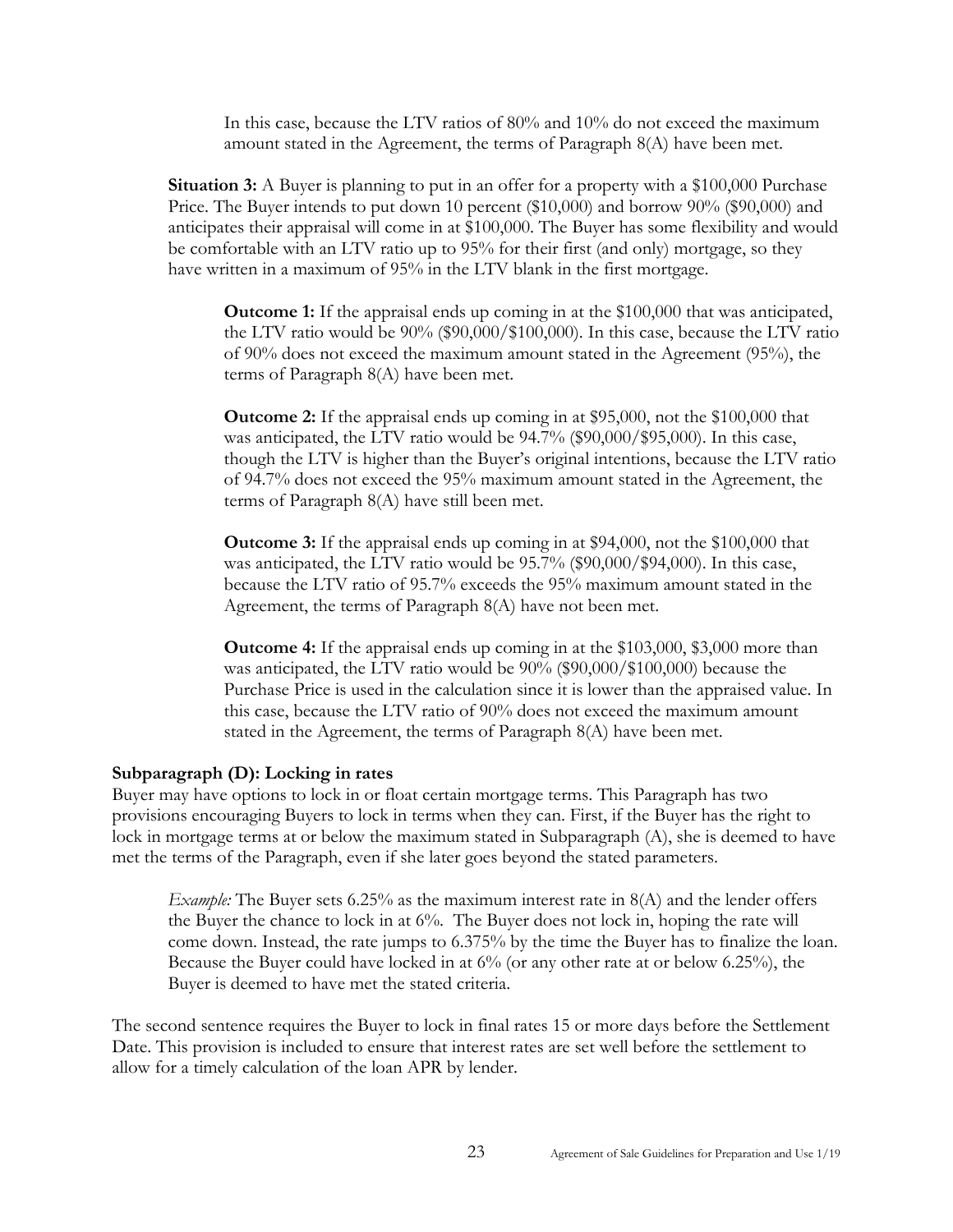**Note:** The "Know Before You Owe" Rule implemented by the Consumer Financial Protection Bureau (CFPB), otherwise known as TRID, requires mortgage lenders to provide the Buyer with a Loan Estimate (LE) within three days of receipt of the Buyer's mortgage application. When the interest rate is locked at the time of the delivery of the LE, the date and time (including the applicable time zone) when the lock period ends must be disclosed.

**Note:** Remember that APR includes not just loan interest rates, but other elements such as fees. Buyer agents should help the Buyer set those fees as early as possible to avoid problems later in the transaction.

#### **Subparagraph (E): Mortgage Applications**

Though only three sentences long, this subparagraph contains several very important clauses:

- The Buyer is obligated to submit a mortgage application within the specified time period (7 days, if no other time is specified).
- The mortgage application must be *completed and submitted* by the end of the time period; inquiring about financing, providing oral information to a lender or submitting a partially completed application does **not** meet this requirement.
- The mortgage application must be made *according to the terms stated in Subparagraph (A)*, including the amount, term, type, lender, interest rate, loan to value ratio and fees. Failure to make application according to the agreed-to terms may be a breach of the Agreement, especially if financing is denied based on the actual application where it would have been approved based on the stated terms.

**Practice Tip:** If the Buyer does not identify a mortgage lender in Subparagraph (A), the Buyer can apply to any "reputable" lender of the Buyer's choice. Even if a lender is identified, the Buyer can still make additional applications, as long as an application to the original lender is also made. The Agreement does not prohibit the Buyer from accepting a loan from another lender, but if that financing agreement falls through the Buyer may be in default. Best practice is to submit an addendum (Form CTA) to the Seller if the Buyer decides to apply to a different lender, so there is no issue regarding permission. If the additional lender is reputable, most Sellers should not have a problem agreeing to that sort of change.

The Buyer must pay the lender for a credit report when requested by the lender.

**Note:** Previous versions of the Agreement required the Buyer to order and pay for the appraisal as part of the completed mortgage application; Federal regulations now prohibit this. The Consumer Financial Protection Bureau's "Know Before You Owe" Rule (also known as the TRID Regulations) prohibit a creditor from charging a fee for an appraisal to a consumer prior to the consumer's acknowledgement of intent to proceed with the terms of the loan. A consumer can, however, be charged a reasonable fee for a credit report at the time of application.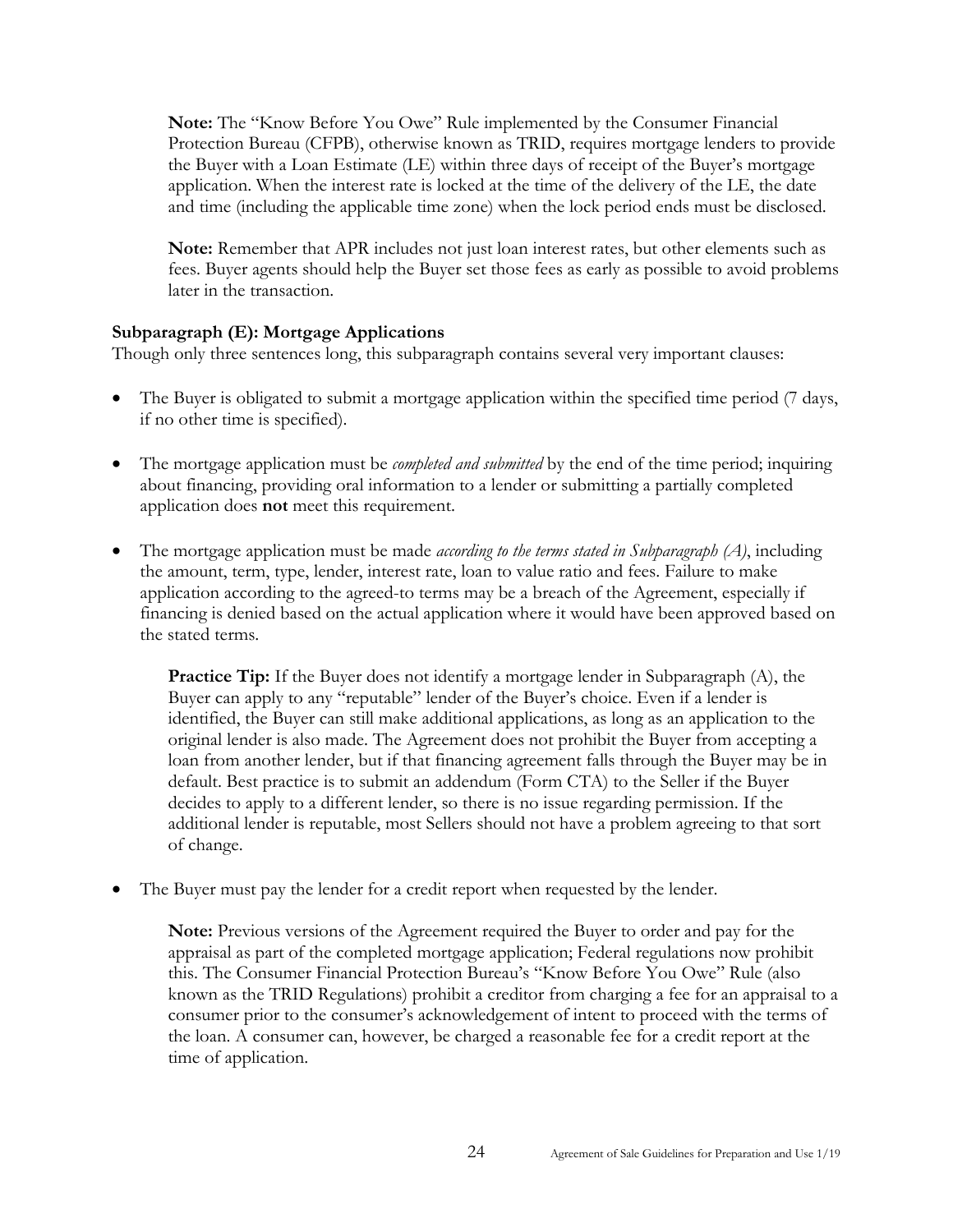• The Broker for the Buyer or, if none, the Broker for the Seller, is authorized to communicate with the lender in order to assist in the mortgage process. Broker for Seller is also permitted to contact the lender for an update on the status of the mortgage application.

**Practice Tip:** Mortgage lenders are generally prohibited from revealing financial information about customers/applicants without consent. This provision provides consent for the Broker(s) to communicate with the lender and have access to this financial information. Lenders might ask for a copy of this language and a copy of your client's signature on the Agreement as proof that they are permitted to communicate with you.

**Note:** If you have attached the PAR Short Sale Addendum (Form SHS) to the Agreement, the Seller might be obligated to communicate any change in the terms or conditions relating to the transaction to the Buyer.

#### **Subparagraph (F): Bad Faith and Default**

The Buyer is obligated to not only make the application for financing, but to provide all necessary information and cooperate with the lender in the process. Failure to cooperate in good faith, or failure to provide truthful information, may be considered to be a default of the Agreement. Failure to lock in an interest rate 15 days before the Settlement Date, as required in Paragraph 8(D), or failure to pay the lender for a credit report or appraisal when asked would make the Buyer in default of this Agreement.

#### **Subparagraph (G): Required Repairs**

This paragraph explains the rights and obligations of the Buyer and the Seller when a mortgage lender or a property and casualty insurer requires repairs to the Property as a condition of getting financing.

The first option is that the Seller makes the required repairs. If the repairs are made, the Buyer must proceed with the purchase of the Property under the terms of the Agreement.

The second option, if the Seller chooses not to make the repairs, is for the Buyer to make the required repairs at Buyer's expense or to terminate the Agreement. If the Buyer is willing to make the repairs, the Seller may not "unreasonably withhold" permission for the Buyer to do the repairs, or access to the Property to be able to perform the repairs. A request from Seller that Buyer sign a pre-settlement possession addendum is not an "unreasonable" withholding of permission or access; this is not to say that the *contents* of an addendum will always be reasonable, merely that it's reasonable for Seller to request an addendum. If the Buyer terminates under this provision, the Agreement is void and all deposit monies are returned to the Buyer.

**Note:** Because this provision is included in the Mortgage Contingency paragraph, it is only applicable if the Buyer elects the contingency. Where the Buyer is not subject to the terms of the contingency, the Buyer does not have the right to negotiate over repairs that might be required by the lender either directly or through an insurer.

If the Seller doesn't agree to the repairs, but the Buyer fails to respond or terminate before the given deadline, the default language of the Agreement requires Buyer to accept the Property and make whatever repairs or improvements are required at the expense of the Buyer.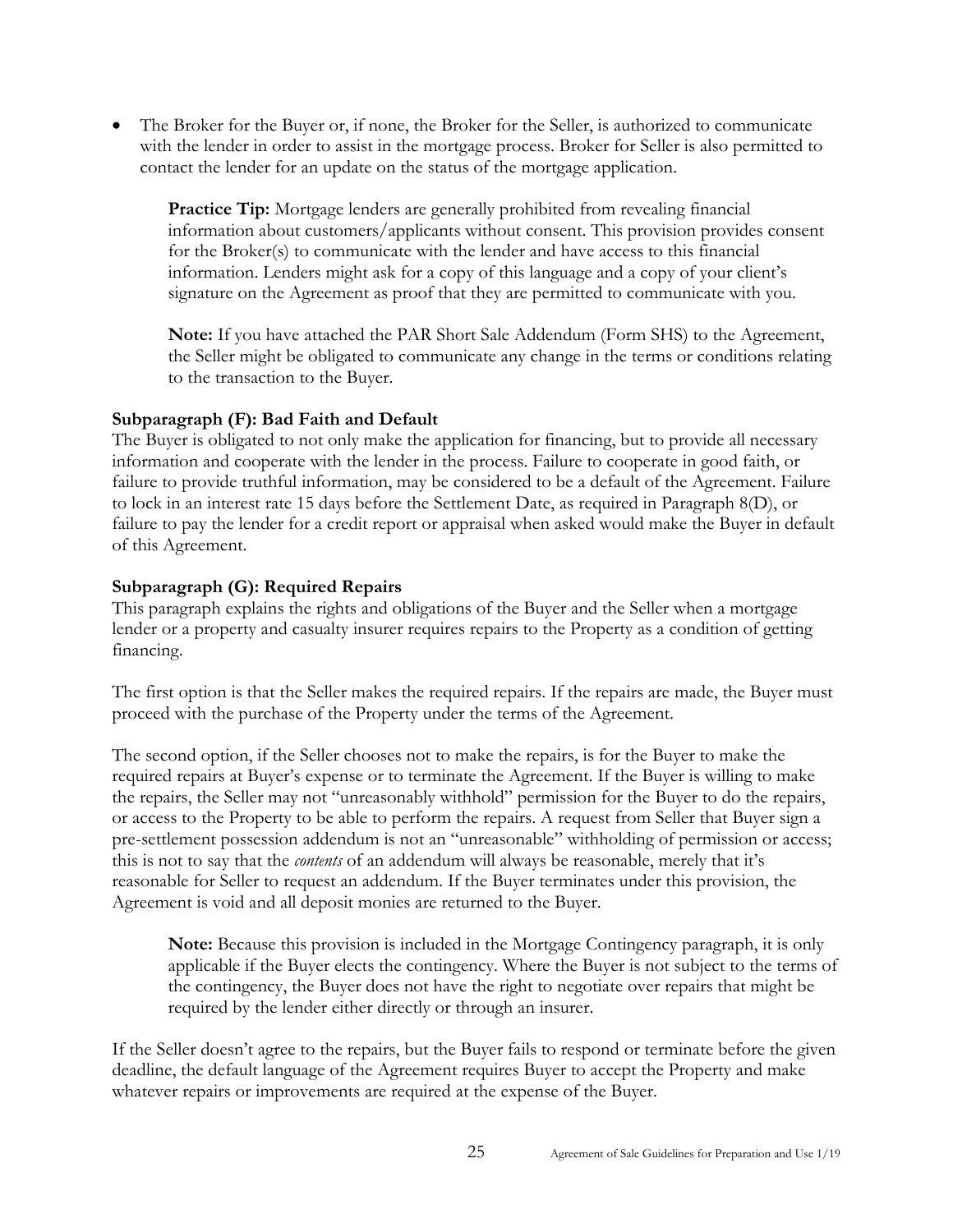#### **Subparagraph (H): FHA/VA Endorsement**

The language in this Paragraph is required by the FHA/VA to process a mortgage application. Insert the Purchase Price as stated in Paragraph 2 in the blank. Keep in mind that the lender may require the Buyers to acknowledge a similar statement on the lender's form.

**Note:** Subparagraphs (I) - (K) apply ONLY where the Buyer is obtaining an FHA or VA backed mortgage.

#### **Subparagraph (I): HUD Notice to Purchasers**

HUD rules require lenders to provide a notice called "For Your Protection: Get a Home Inspection" to the Buyers getting an FHA-backed mortgage. The requirement is that the Buyers receive the notice *before* signing an Agreement of Sale. If you or a lender provided this notice to the Buyer before they signed the Agreement, have them acknowledge it by marking the checkbox.

**Practice Tip:** If the Buyer decides to make application for an FHA loan after signing the Agreement, lender practice is generally to provide the notice, then ask that the Buyers reexecute the Agreement of Sale to meet the requirement that the notice be provided prior to the Agreement being signed. If your Buyer is asked to amend the form to reflect a new execution date, remember that this new date may change all the timelines previously established in the Agreement unless an addendum states otherwise. Be sure to consult with both parties (and your broker) to be sure that everyone understands how this issue will be handled.

**Practice Tip:** If brokers wish to provide this notice to the Buyers on their own, a copy can be obtained from HUD or any lender who processes FHA loans. A copy is also available as a free download on the PAR website, designated as Form FYP. Where you believe the Buyer might qualify for this type of loan, providing the notice in advance can avoid any of the above issues.

#### **Subparagraph (J): Certification**

FHA mortgage guidelines require the parties to certify that the Agreement is a true and complete record of the transaction. This statement says that the parties' certification is evidenced by their signature on the Agreement. Brokers are also required to attest to the accuracy of the Agreement. This certification will be provided by the lender as part of the loan process; Brokers are not a party to the Agreement, so there is no place for them to provide that acknowledgement on the form.

# <span id="page-25-0"></span>**Paragraph 9: CHANGE IN BUYER'S FINANCIAL STATUS**

The idea behind this Paragraph is simple: if the Buyer's ability to purchase the property has changed because of a change in the Buyer's financial status, the Buyer has an obligation to notify the Seller and the lender of this change in writing. Not all financial changes will warrant this notification, but there are some things that would clearly require it, including buying a car, making large furniture or appliance purchases, and applying for new credit (in the form of a credit card, personal loan, or line of credit). Agents should encourage their Buyers to avoid these changes until after settlement, since these changes in credit can impact a buyer's ability to settle on the property.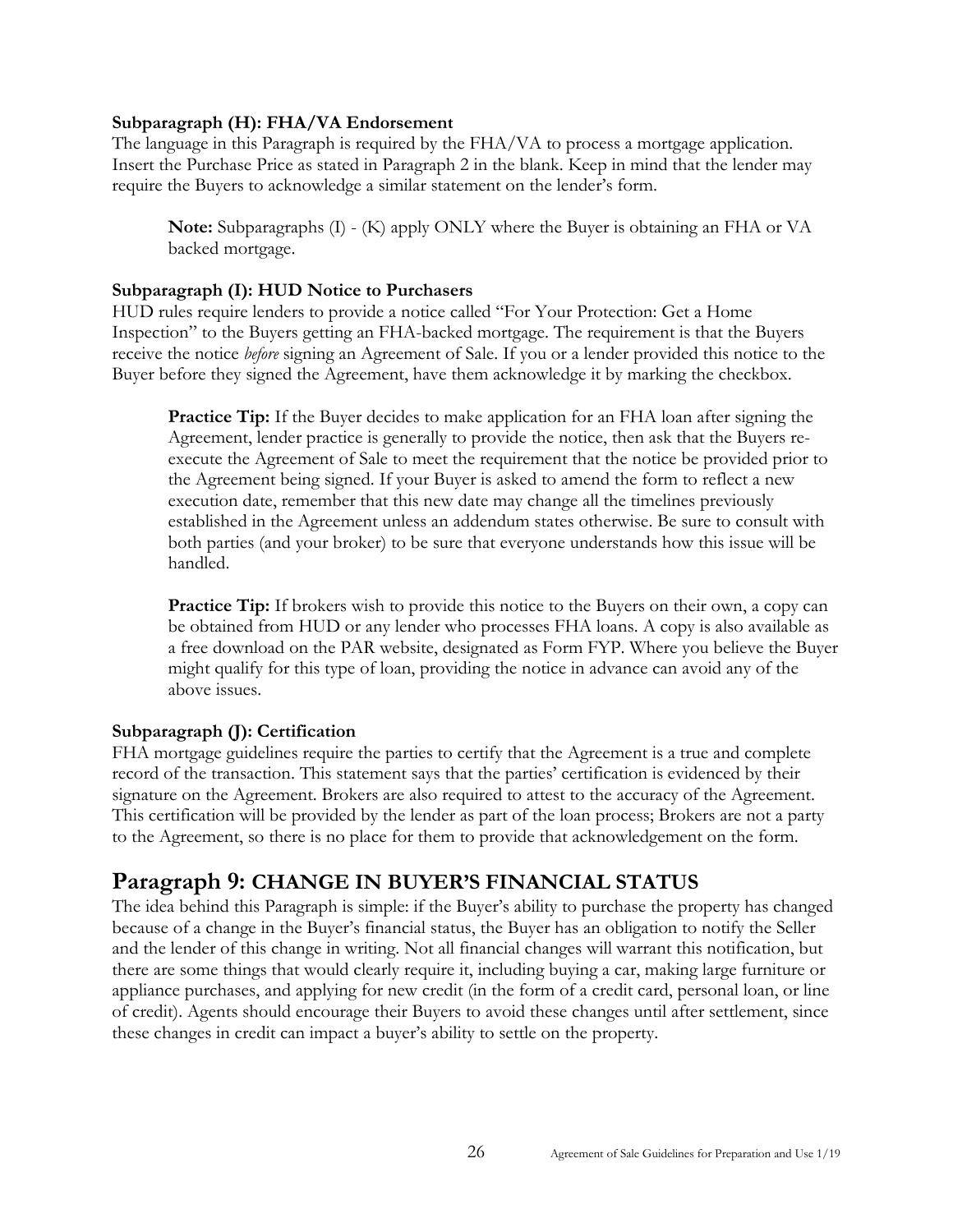# <span id="page-26-0"></span>**Paragraph 10: SELLER REPRESENTATIONS**

The Buyer may often fill out this Paragraph based on seller representations made in the MLS, the Seller's Property Disclosure or public records. If a Buyer is unsure about what to fill in for any part of this Paragraph, it is best to leave it blank and to ask the Seller to complete it. Because the Seller's signature on the Agreement indicates that these representations are accurate, the Seller should be sure to review and correct any information stated in this Paragraph for its accuracy.

## **Subparagraph (A): Status of Water**

Check the type of water system that serves the Property.

#### **Subparagraph (B): Status of Sewer**

Check the type of sewage disposal system that serves the Property. Several legally required notices are referenced with some of the types of systems identified in this section. If the Property is not served by a public system, direct the Buyer's attention to the appropriate Sewage Notice or Notices printed in Subparagraph 10(B)(2).

**Note:** These notices are required by the Pennsylvania Sewage Facilities Act. The parties should be encouraged to contact the local agency charged with administering the Act for information. Generally speaking, this can be done by calling the municipality and asking for the sewage enforcement officer.

## **Subparagraph (C): Historic Preservation**

Some properties are subject to historic preservation restrictions. The restrictions can be put in place by national, state, or local governments, as well as community organizations. The Agreement assumes that historic preservation restrictions *do not* exist. If the Buyer knows of these restrictions, the Buyer should write them in when filling out the Agreement of Sale. The Seller should be sure to review this paragraph for its accuracy and revise or update the restrictions written in the Agreement as appropriate. The information in this Paragraph should match the information that was disclosed on the Seller's Property Disclosure (Paragraph 20(A) in PAR Form SPD).

#### **Subparagraph (D): Land Use Restrictions**

A property can be subject to certain land use restrictions or protections, and can potentially receive preferential treatment regarding tax assessment if the Property falls under certain laws. These restrictions and benefits can be put in place by national, state or local governments, as well as community organizations.

This Paragraph lists the most common programs that restrict land use and/or provide preferential tax treatment. A short description of the program or law is also included. Buyers and Sellers should be advised to seek the advice of legal and tax specialists to determine the implications of transferring the Property. The Seller (or the Buyer on the Seller's behalf) should check all boxes corresponding to these laws that apply to the Property.

**Note:** More than one box can be checked, if more than one Act applies. If no boxes are checked in this section, it is assumed that the Property does not have any land use restrictions or receive preferential tax treatment.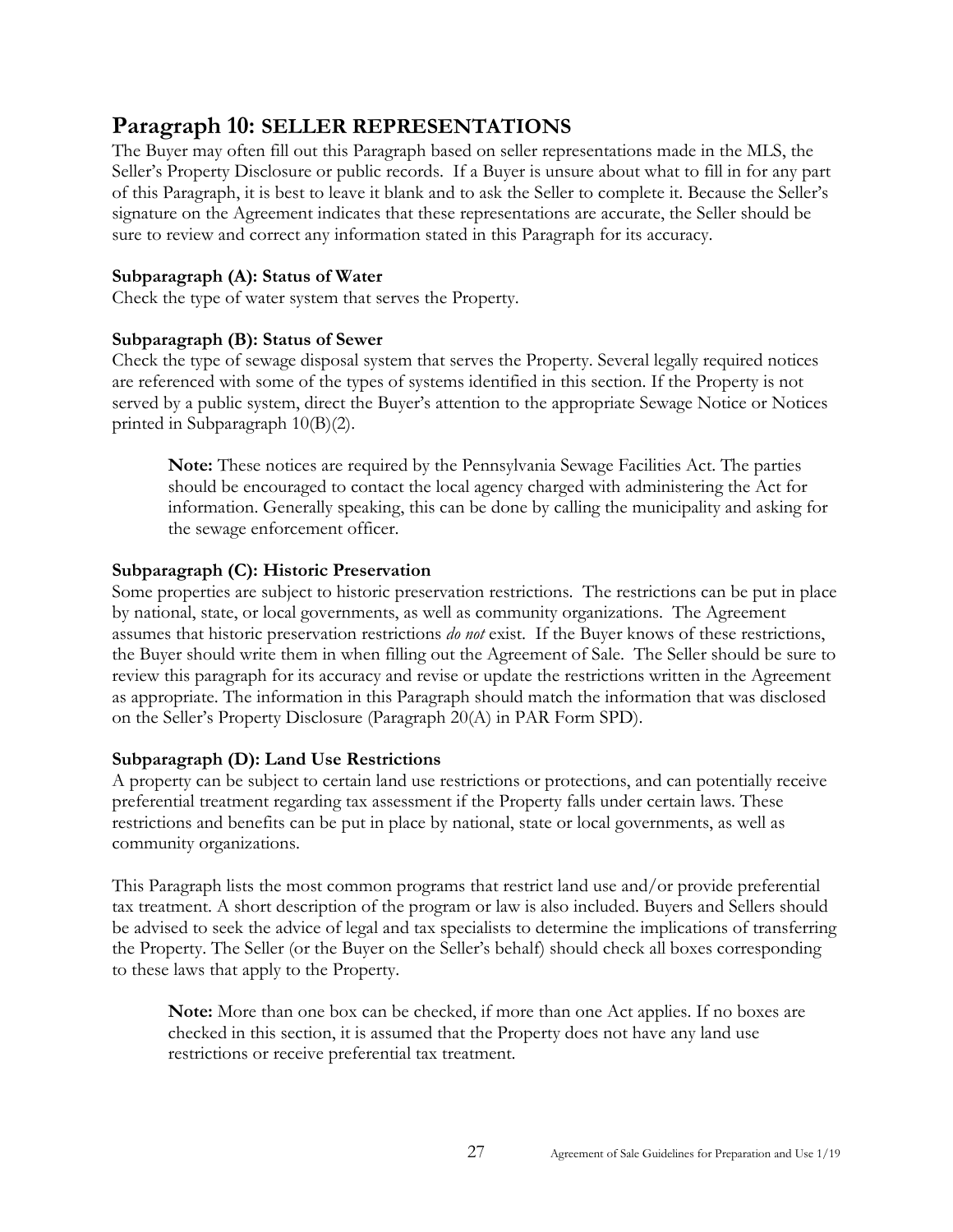#### **Subparagraph (E): Seller Disclosure**

The Real Estate Seller Disclosure Law requires that before an Agreement is signed, the Seller in a residential real estate transfer must make certain disclosures regarding the Property to potential Buyers. PAR Form SPD provides for disclosures beyond the minimum requirement. The Seller Disclosure Law applies to most transfers (sales, exchanges, installment sales contracts, leases with an option to buy, grants or other transfers) of one to four dwelling units.

The law defines a number of exceptions where the disclosures do not have to be made:

- 1. Transfers that are the result of a court order;
- 2. Transfers to a mortgage lender that result from a buyer's default and subsequent foreclosure sales that result from default;
- 3. Transfers from a co-owner to one or more other co-owners;
- 4. Transfers made to a spouse or direct descendant;
- 5. Transfers between spouses that result from divorce, legal separation or property settlement;
- 6. Transfers by a corporation, partnership or other association to its shareholders, partners or other equity owners as a part of a plan of liquidation;
- 7. Transfers of property to be demolished or converted to non-residential use;
- 8. Transfers of unimproved real property;
- 9. Transfers by a fiduciary during the administration of a decedent estate, guardianship, conservatorship or trust; and
- 10. Transfers of new construction that has never been occupied when:
	- a. The Buyer has received a one-year warranty covering the construction;
	- b. The building has been inspected for compliance with the applicable building code or, if none, a nationally-recognized model building code; AND
	- c. A certificate of occupancy or a certificate of code compliance has been issued for the dwelling.

In addition to these exceptions, disclosures for condominiums and cooperatives are limited to the Seller's particular unit(s). Disclosures regarding common areas or facilities are not required, as those elements are already addressed in the laws that govern the resale of condominium and cooperative interests.

#### **Subparagraph (F): Public and/or Private Assessments**

The Seller represents that no notices or assessments that have been served on the Property remain uncorrected or unpaid as of the execution of the Agreement. The Seller's duties also include disclosure of any conditions that would violate zoning, housing, building, safety or fire ordinances, whether or not written notice has been served by the municipality. This Paragraph is not intended to require the Seller to notify the Buyer of any real estate tax reassessments, changes in millage rates, etc.

**Note:** The language in this paragraph refers to "notice by any government or public authority." While this includes notices regarding to violation of laws or local ordinances, it is meant to cover any type of notice that might be given to a property owner by a governmental entity. For example, a notice from the state or federal government that a neighboring property has been declared to be a toxic waste site should be provided to the Buyer.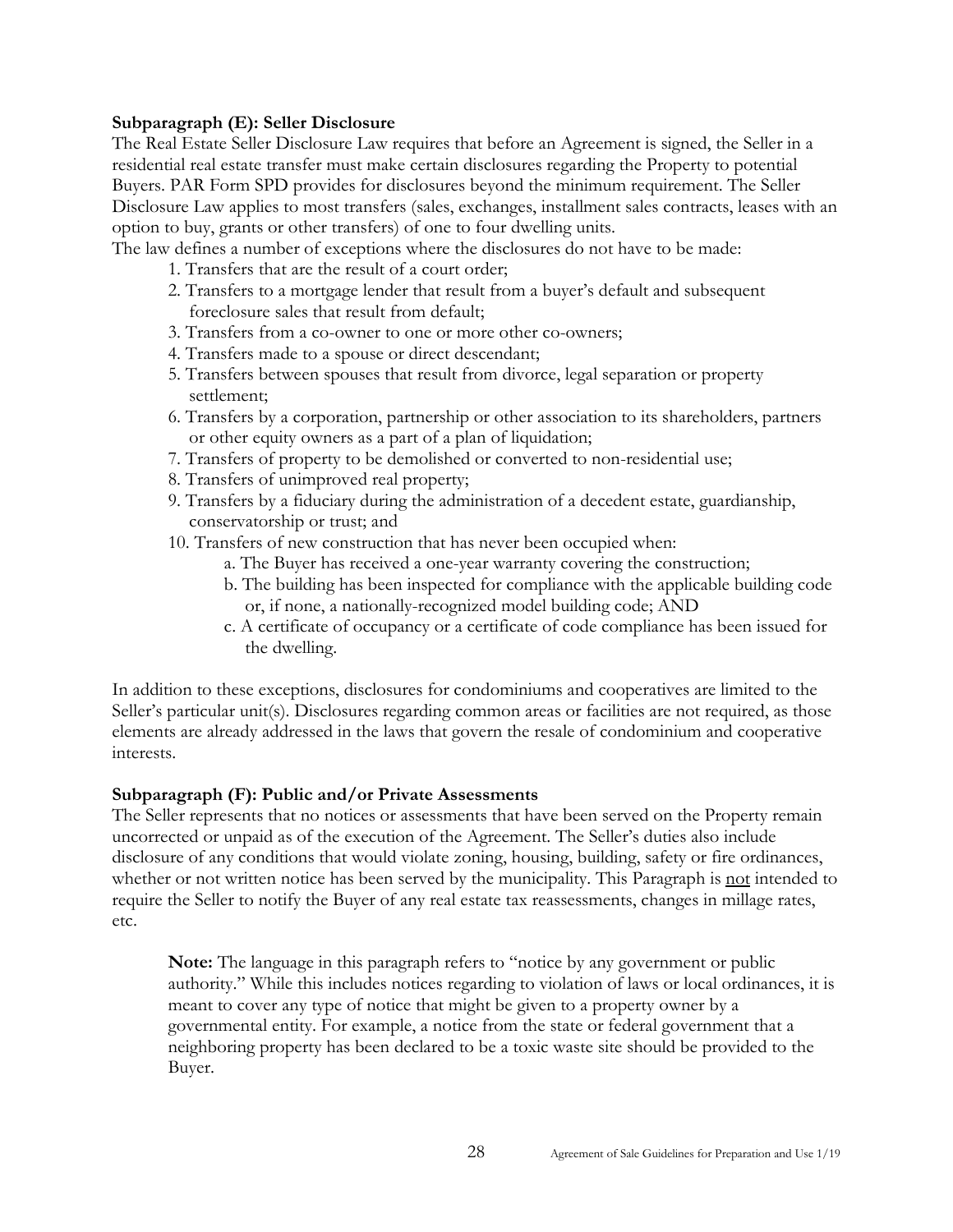Also, the Seller must disclose knowledge of any potential notices or assessments that have not been delivered as of the execution of the Agreement. For example, if the Seller knows that their homeowner association has been actively debating whether or not to impose a new fee, that information should be disclosed to the Buyer.

## **Subparagraph (G): Highway Occupancy Permit**

This statement is required by law. If the Property's driveway directly accesses a public road, the Buyer may be required to get a permit from the Department of Transportation. The Buyer can contact the local Department of Transportation office to determine whether a permit is required.

# <span id="page-28-0"></span>**Paragraph 11: WAIVER OF CONTINGENCIES**

The Buyer's failure to meet deadlines imposed by any inspection/repair contingency clause will act as a WAIVER of the contingency. Explain to the Buyer that missing deadlines will mean accepting the Property and agreeing to release the Seller and Licensees from liability.

**Practice Tip:** The best time to start seriously discussing issues of time periods is before the offer is submitted. Remind the Buyer that any missed Contingency Period deadlines will act as a waiver. Hopefully, the Buyers who know that they may have trouble with certain deadlines will be more likely to raise these issues early if you cover them early. This way you can make any adjustments to the default time periods before it becomes necessary to negotiate an extension after the offer is accepted.

# <span id="page-28-1"></span>**Paragraph 12: BUYER'S DUE DILIGENCE/INSPECTIONS**

### **Subparagraph (A): Rights and Responsibilities**

The Seller agrees to provide access to insurers' representatives, and, as required by the mortgage lender or the terms of the Agreement, any surveyors, municipal officials, appraisers and inspectors.

**Note:** This provision permits inspections that may be required by a mortgage lender or insurer *even if the Buyer has waived the right to make these inspections themselves elsewhere in the Agreement*. For example, if the Buyer waives the right to a radon inspection in Paragraph 12, but the lender requires a radon test, the Seller is obligated to accommodate that request. Even where the mortgage contingency is not elected, the Seller still agrees to allow inspection and appraisals as required by the lender. If repairs are required as a condition of getting the loan, the process should be handled under Paragraph 8(H) if the Buyer has selected the mortgage contingency.

Where an inspection waived by the Buyer is later required by the lender or insurer, the Buyer may have waived any right to renegotiate contractual terms based on the results of that inspection. If the results of the inspection are unsatisfactory, the Buyer's remedy may be to seek to terminate the Agreement based on a failure to obtain the necessary financing or insurance.

**Practice Tip:** Only the parties and their real estate licensees have the right to attend any of these inspections. Many Buyers like to bring their parents or handy family members along to inspections, but this language intentionally limits the list of people who can attend the inspections. If the Buyer would like anyone who is not a real estate licensee to attend the inspection, it is important to include that as a term of the Agreement or negotiate with the Seller prior to the inspection.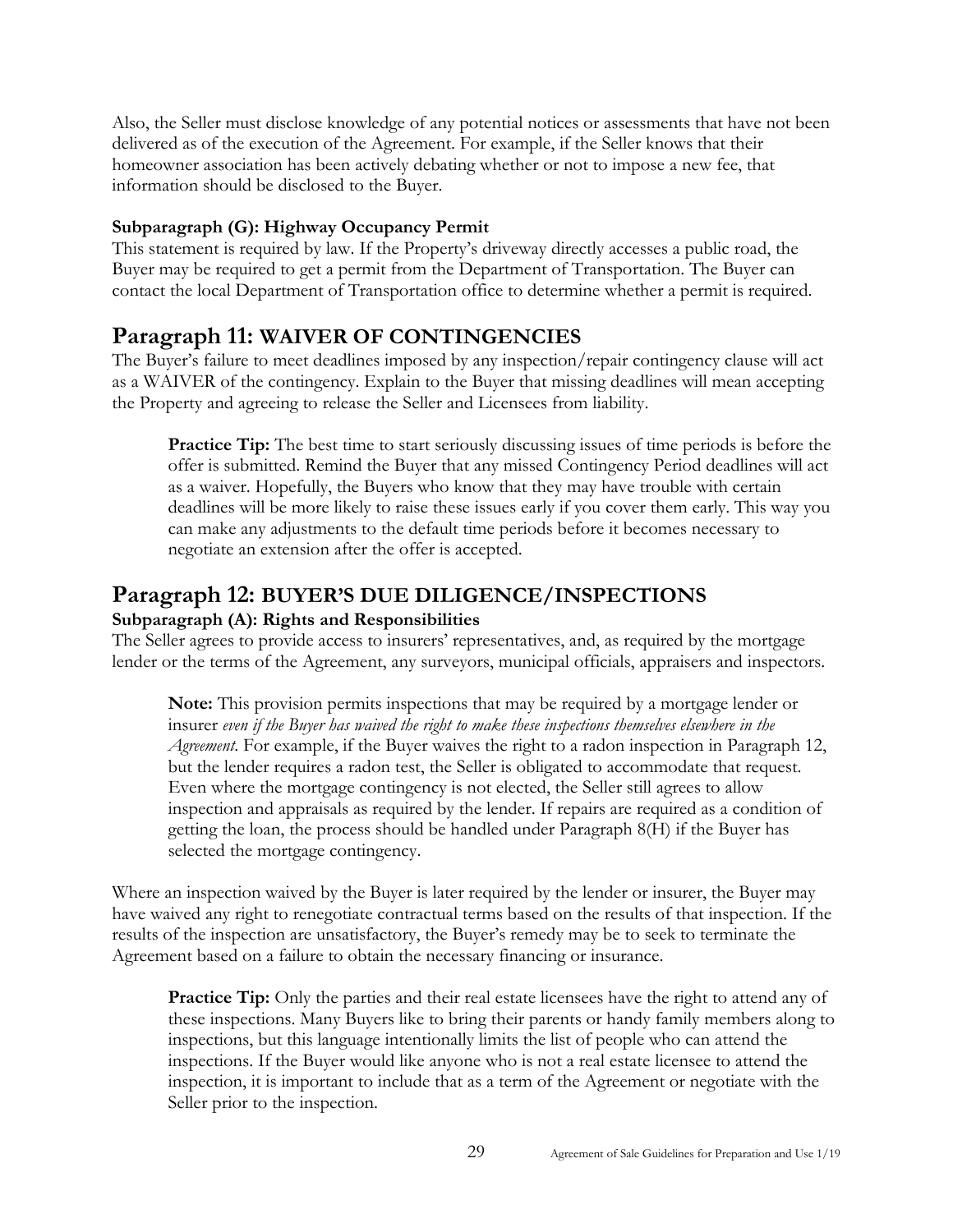The Buyer reserves the right to make two **pre-settlement inspections ("walk-through")** of the Property. The right to conduct these pre-settlement walk-through inspections is not waived by the waiver of any other inspection(s) or repair contingencies in the Agreement. A pre-settlement walkthrough is **not** meant to be a formal inspection of the Property – it is simply to allow the Buyer to look around and make sure the Property appears to be in the condition stated in the Agreement (e.g., required repairs have been completed, appliances/fixtures have been left or removed as stated). The Buyer should not use this as the time to measure for renovations, to bring in contractors or take the extended family on a tour of the Property.

Some items may not be easily tested during the home inspection (e.g., air conditioners in winter). If this is the case, the parties must understand that the Seller has a duty to honestly disclose what the Seller knows about the condition of the item and that, in the absence of misrepresentation, the Buyer takes such item in its present condition (at the time the Agreement is executed). Also remember that inspectors may not be able to do their jobs properly if the utilities and/or heat are not on during the inspection period.

The Seller agrees to have the heat and all utilities (including fuels) on and usable for the Buyer during all inspections and appraisals.

The Sellers who fail to provide for the utilities to be usable may be suspected of misrepresentation if a problem is found later that could have been detected during the original inspection.

**Note:** It is possible—most likely in a short sale or foreclosure situation—that the Seller will not be willing to turn on the heat and/or utilities for inspections or appraisals. If you are aware that this is the situation when you are completing the Agreement, it is a good idea to add terms that dictate which party will be responsible for turning on the utilities. For bankowned properties, this language may be included in a lender's addendum to the Agreement.

All inspectors performing inspections under the terms of the Agreement are authorized by this provision to provide copies of their inspection reports directly to the Broker for the Buyer. The Home Inspection Law requires that a home inspector have client consent in order to provide a copy on a home inspection report to anyone but the client (generally a Buyer). This provision provides that consent if the contract between the home inspector and the Buyer does not. Keep in mind that even with consent the inspector is not *required* to provide a copy to the Broker for the Buyer unless that is a requirement of the contract between the inspector and the Buyer. This consent provision also can be applied to any inspector who refuses to release a copy of any inspection to a Broker without client consent.

Seller has the right to obtain copies of all inspection reports from the Buyer, at no charge to the Seller. This issue is often raised in the inspection contingency, which does not *require* the Buyer to submit inspection reports to terminate the Agreement. If the Buyer doesn't submit the report, the Seller still has the right to get one upon request. The one exception to this general rule is an appraisal that is prepared for the lender. That the Buyer must provide a copy of the report, however, does not mean that the Seller gets any right to object to the content of the report, nor does it necessarily give the Seller any right to use the information in the report in any negotiations. These reports can sometimes provide notice of certain conditions that may need to be disclosed by amending the Seller's Property Disclosure Form, and the Sellers should know of their obligations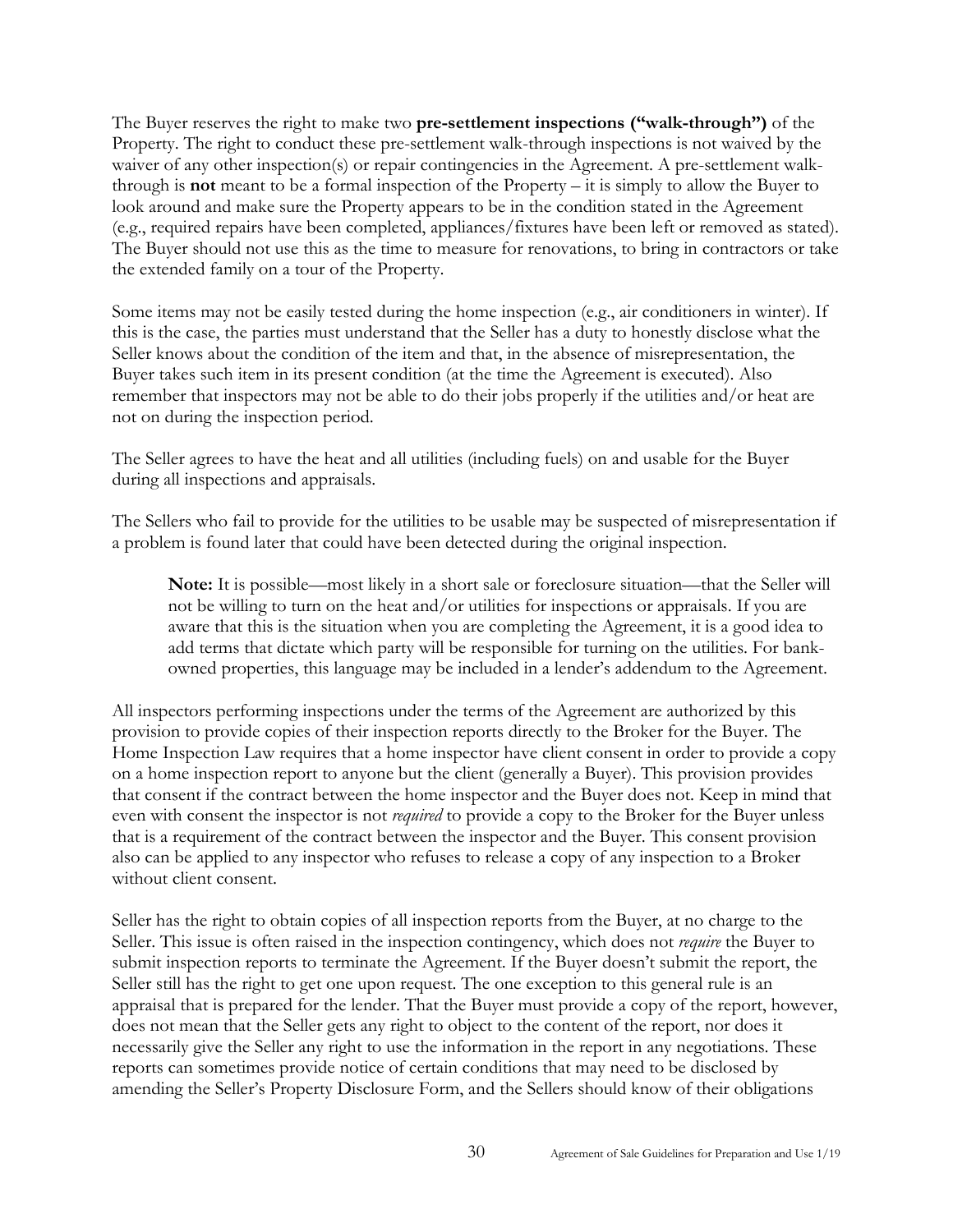before making the request. Brokers should consult with their Sellers and may even suggest that the Sellers contact an attorney before asking for reports that are not otherwise provided.

#### **Subparagraph (B): Inspections Waived or Performed at Buyer's Expense**

This Paragraph states that the Buyer agrees to pay for any elected inspections and may be waiving certain inspections. This also sets forth general qualifications of inspectors ("licensed or otherwise qualified") and specifies that the inspections must be done in a non-invasive manner unless otherwise agreed in writing.

**Note:** Inspection(s), as defined in the Agreement, includes inspections, certifications and investigations.

**Note:** All inspectors must be licensed or otherwise qualified to perform an inspection. Home Inspectors have additional requirements to meet in order to comply with the Home Inspection Law.

**Note:** For the home inspection, the inspection must be performed by a home inspector, as it is defined under the law. Other inspections (i.e., wood infestation, radon) must be performed by a "licensed or otherwise-qualified professional". If the same contractor is carrying out more than one of these other Inspections, that contractor must be a Home Inspector. There is no limit to the number of different certified contractors that can be hired to perform single inspections.

#### **Subparagraph (C): Elected/Waived Inspections**

The beginning of this section lays out the general responsibilities and wishes of the Buyer with regard to Inspections, while the end allows the Buyer to elect or waive each of the nine Inspections, plus any that are added by the parties, as desired. If the Buyer has elected any Inspection(s) in the Agreement, the Buyer must, within the Contingency Period, complete the Inspections and either accept the Property, terminate the Agreement or submit a Written Corrective Proposal to the Seller. (See Paragraph 13(B) for full instructions)

**Practice Tip:** When electing or waiving an inspection, it is recommended that the Buyer use their initials, not a check mark or X, to indicate their choice. Doing this eliminates the possibility of a client saying, "I didn't make that check mark, my agent did!" If the Seller would like to change the choices made as part of a counteroffer, they are advised to cross out the Buyer's initials and fill in their initial on the line for the alternate selection. As with all changes to the Agreement, these initials should be dated.

**Note:** The Buyer might wish to have other inspections done for his own purposes regardless of what inspection contingencies have been waived. For example, a Buyer who waives the Home/Property Inspections contingency in the Agreement still might want to have the roof inspected to be sure it is structurally sound, even though the waiver means the Buyer would be unable to negotiate new terms based on the results of any report.

In that instance, best practice is to make the Sellers aware of the issue and negotiate some sort of additional language that would permit access to the inspector(s) under these circumstances. A Buyer who sends an inspector without having alerted the Seller first may find the inspector's access denied.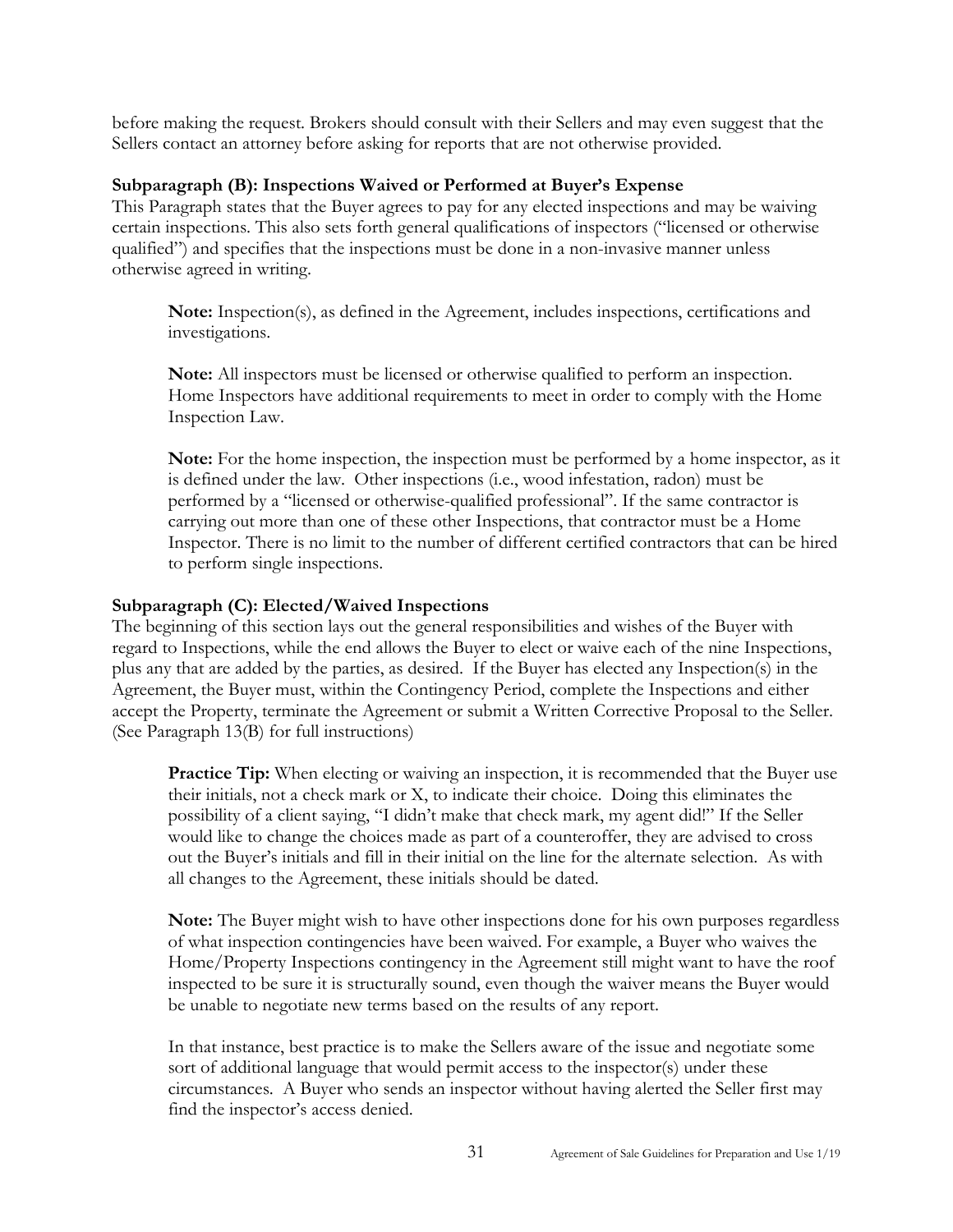#### **Home/Property Inspections and Environmental Hazards**

A list of eight specific inspections follows this general "catch all" inspection. Electing this inspection allows the Buyer to do a full "home inspection" as well as conducting various other inspections not specified in one of the other inspections. There is no need to have the Buyer identify exactly which parts of the home inspection he plans to carry out, although he can do so in "Other" inspections if he would like.

If the Buyer does wish to obtain a Home Inspection, the Buyer should initial "Elected." If the Buyer does not wish to have a Home Inspection/Property inspection, the Buyer should initial "Waived."

The Pennsylvania Home Inspection Law defines what is and is not a "home inspection," and states criteria for performing home inspections. When a home inspection is conducted as a contingency in an Agreement, the Law states that the Agreement must contain a statement that the inspection will be conducted by a "full member" in good standing of a "national home inspection association," by an inspector supervised by a full member of a national home inspection association, or by a licensed or registered engineer or architect.

**Practice Tip:** The Buyer is entitled to rely on the written representation of a home inspector in determining whether a particular home inspector belongs to a national home inspection association. To protect your client, get a copy of any signed representation for the transaction file, and consider providing a copy to the Seller as well. The PAR Home Inspector Compliance Statement (Form HIC) can be used for this purpose.

The Law provides that an inspector may not provide a copy of the home inspection report to anyone other than the inspector's client without the written consent of the client. Paragraph  $12(A)(4)$  provides permission to give it to the Buyer Agent and Paragraph  $12(A)(5)$  states that a Seller has the right to receive a copy of the report from the person for whom it was prepared (usually Buyer) upon request. Remember that in most cases if the Seller is made aware of problems with the Property, these problems would likely have to be added to the Seller's Property Disclosure Form for future Buyers if the transaction is terminated.

**Practice Tip:** The Buyer can do as many (or as few) additional inspections under this item as they would like, but all must be completed and acted upon by the end of the end of the Contingency Period. For this reason, the home inspection should be done as soon as possible in case any issues arise that indicate other inspections should be completed (e.g., the home inspector recommends a mold inspection). If additional inspections will take more time, the parties must agree on this change in writing.

#### **Wood Infestation**

If a wood infestation inspection (for termites and other wood-boring pests) is desired, the Buyer should initial "Elected." If the Buyer wishes to waive the wood infestation inspection, the Buyer should initial "Waived."

These inspections may only be valid for a short time, so some mortgage lenders may require the inspections to be completed within a certain time before settlement, often 30-90 days. Depending on the proposed Settlement Date, the Buyer may need to adjust the contingency period to make that work.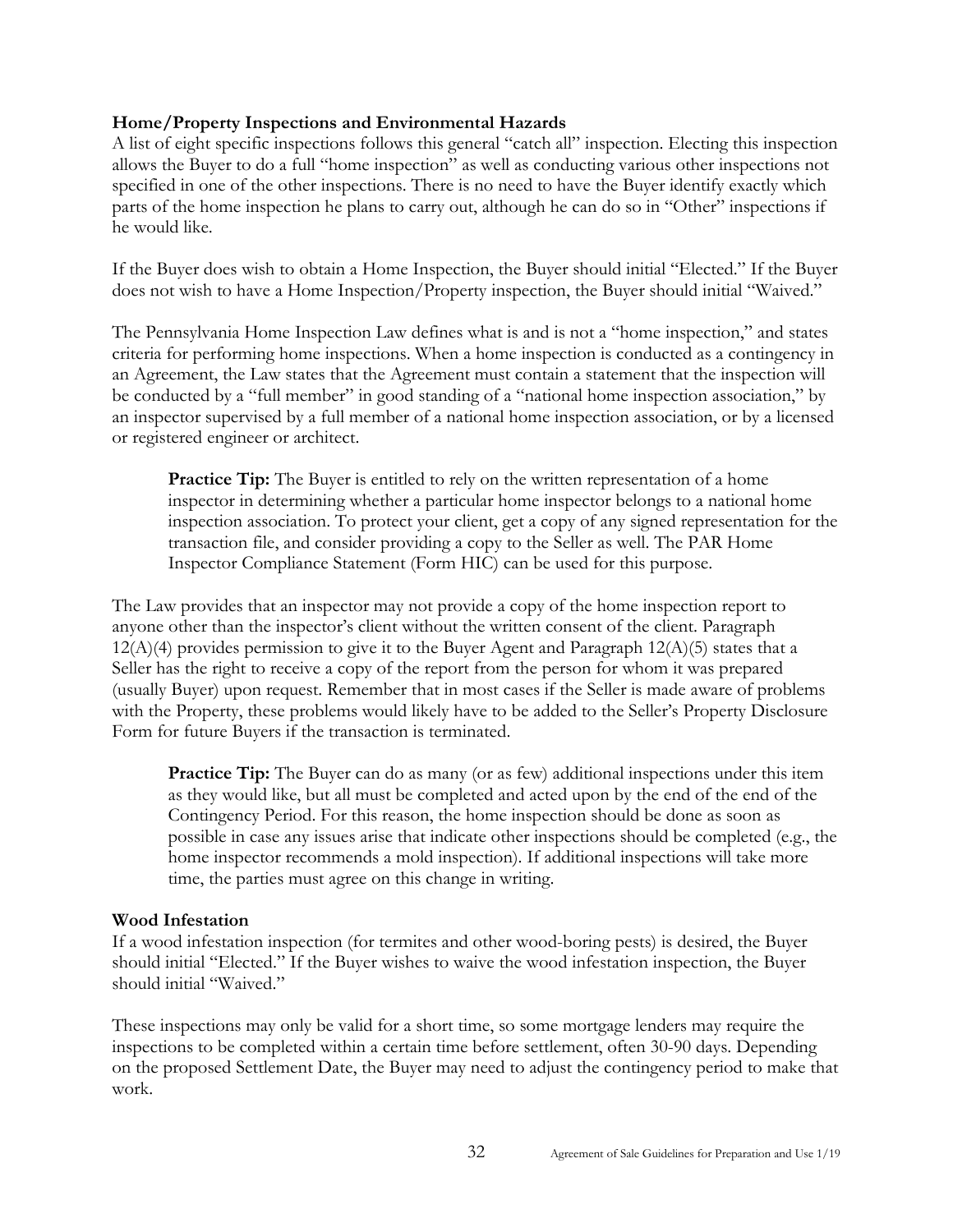**Practice Tip:** The default language in this paragraph requires that the inspector be licensed as a "wood destroying pests pesticide applicator." In short, the requirement is that the inspector be someone who is licensed by the state to treat for active infestation. This requirement was included because there is no state-mandated certification for inspectors. While most inspection companies provide some sort of inspection training, there are not consistent standards from company to company; using the state certification as a starting point allows for a certain amount of consistency. If the parties agree that another inspector is permitted, best practice would be to amend this paragraph accordingly.

**Note:** There is no automatic requirement for the Seller to treat an active infestation; all requests for treatment and/or repairs are handled through the Inspection Contingency.

#### **Deeds, Restrictions and Zoning**

If Buyer does wish to inspect the deeds, restrictions and/or zoning, the Buyer should initial "Elected." If the Buyer does not wish to inspect the deeds, restrictions and/or zoning, the Buyer should initial "Waived."

While the Agreement includes places for the Seller to disclose the zoning for the Property and the existence of historic preservation restrictions, it is possible that other easements, deed and use restrictions or local zoning ordinances may apply to the Property. It is recommended that a buyer investigate these possible easements, restrictions and ordinances to make sure that the intended use for the Property is in line with its permitted use.

**Note:** This Inspection allows the Buyer to make the present use of the property (in-law quarters, apartment, home office, day care, etc.) a term of the Agreement by writing it on the blank line. The Zoning Approval Contingency Addendum (PAR Form ZA) can be used if the Buyer would like to verify the zoning classification of the property or make the Agreement contingent on that classification being changed. If the Seller knows that the present use written in by the Buyer is not accurate, the Seller should correct it. This inspection may be satisfied by a title search, or through a more narrow investigation (See Paragraph 17).

#### **Water Service**

If the Buyer does wish to obtain an inspection of the water system, the Buyer should initial "Elected." If the Buyer does not wish to inspect the water system, the Buyer should initial "Waived."

**Note:** The language of the paragraph does not limit inspections to non-public water service (wells). The Buyers might wish to check the "quality and/or quantity of the water system" with a public water system, in order to check the flow rate and quality of the water, just as they would with a well. If the Buyer elects to do an inspection of public water, both parties will need to keep in mind that it is unlikely the Seller can perform any repairs and corrections on the system. The Seller agrees to provide access to any on-site water system (e.g., the well), and to restore the Property before settlement.

**Practice Tip:** Having the Seller "provide access" to the water system may mean more than simply opening the gate and pointing an inspector towards the well. Other measures may also be necessary to "provide access," (for example, clearing brush or digging to uncover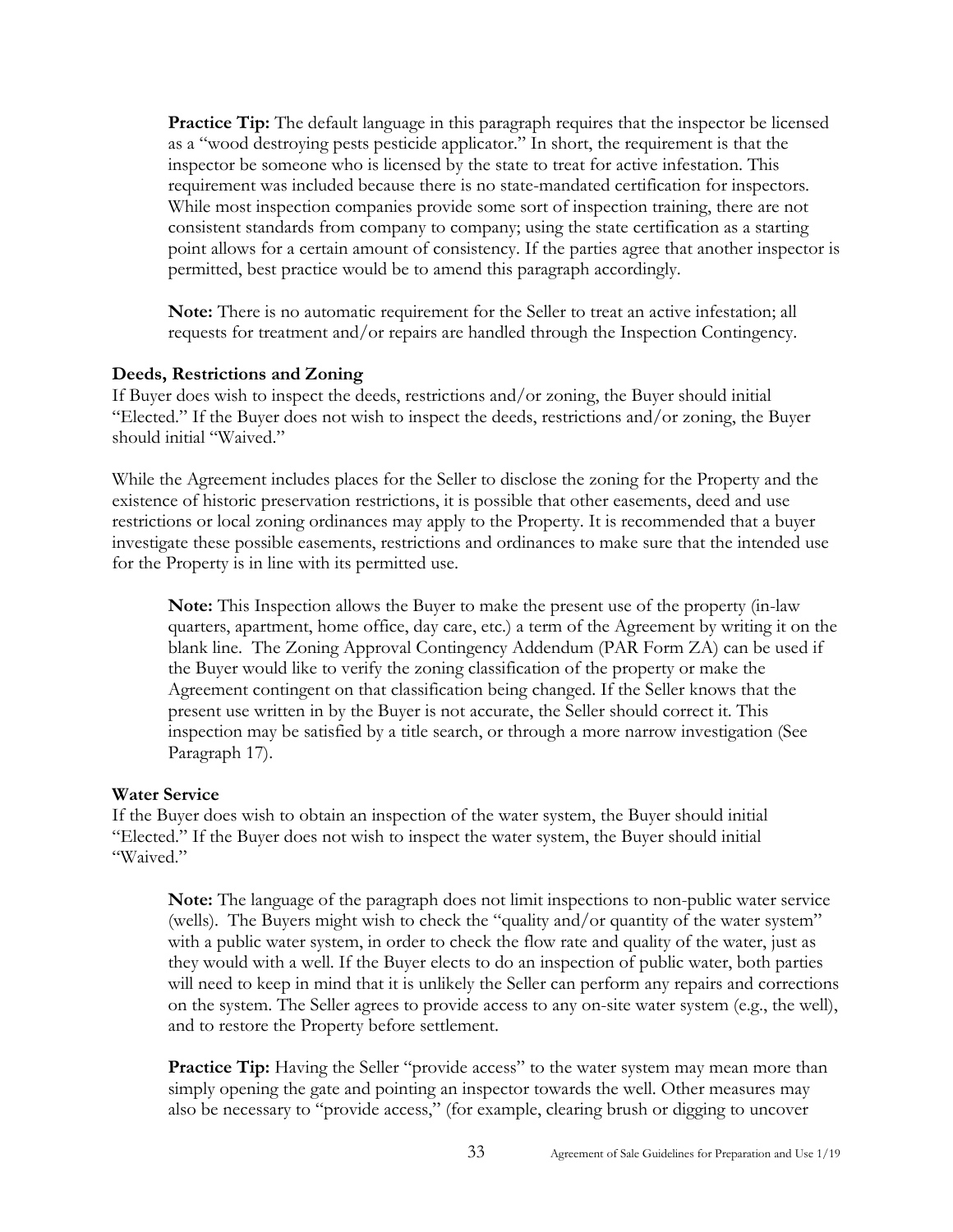elements of the system that may be underground). The Seller also agrees to return the Property to its prior condition. If the Seller is aware that any additional expenses may be necessary to provide access to the water system and/or to restore the Property after testing, these expenses should be calculated into the process or negotiated separately.

The Agreement does not set out a particular standard for judging the results of water quality tests. The Buyers may look to municipal requirements where they exist, or to requirements provided by lenders. Testing companies may also provide suggested limits on certain contaminants that the Buyer can use to judge the test results. If the Buyer wants to know what the water test includes, the Buyer should call the water testing company when arrangements are made for testing. Having the Buyer participate in the selection of the type of tests to be performed can reduce the potential liability of Brokers and/or Licensees.

Remember as well that this contingency can be used to test the physical soundness of the well and its systems, not just the quality and quantity of the water. The Buyers with concerns about the structural integrity of the well system should discuss with the testing company whether they provide those services, or find a separate company to test those items if desired.

#### **Radon**

To have the property tested as a contingency in the Agreement, the Buyer must initial "Elected." If the Buyer does not want to have the property tested for radon, the Buyer should initial "Waived." By law, inspectors must be specially certified by the Pennsylvania Department of Environmental Protection. Information on radon testing and certified inspectors can be obtained from the DEP.

**Practice Tip:** Agents representing the Buyers should be aware of the time it usually takes to obtain radon reports in different markets. If inspections and reports generally take longer than the default Contingency Period, it will generally be better to build in extra time when making the offer instead of relying on the Seller's willingness to negotiate an extension.

The Environmental Protection Agency advises property owners to take corrective actions when radon levels in a home are measured at or above an annual exposure level of 0.02 working levels (4 picoCuries/liter). There are also other standards in existence, so the Buyer may not feel comfortable even with levels around 4 picoCuries/liter.

**Note:** The Buyer can submit a written corrective proposal for any level of radon that is revealed during the inspection. Potential action is not limited to findings at or above 4 picoCuries/liter.

#### **On-Lot Sewage**

If the Buyer does wish to obtain an inspection of the on-lot sewage system, the Buyer should initial "Elected." If the Buyer does not wish to inspect the on-lot sewage system, the Buyer should initial "Waived."

**Practice Tip:** The sewage inspection contingency applies only to on-lot sewage systems – septic tanks, cesspools, sand mounds, etc. – not to public sewer systems.

**Practice Tip:** Having the Seller "provide access" to the on-lot sewage system may mean more than simply leaving the gate open and pointing an inspector towards the system. Other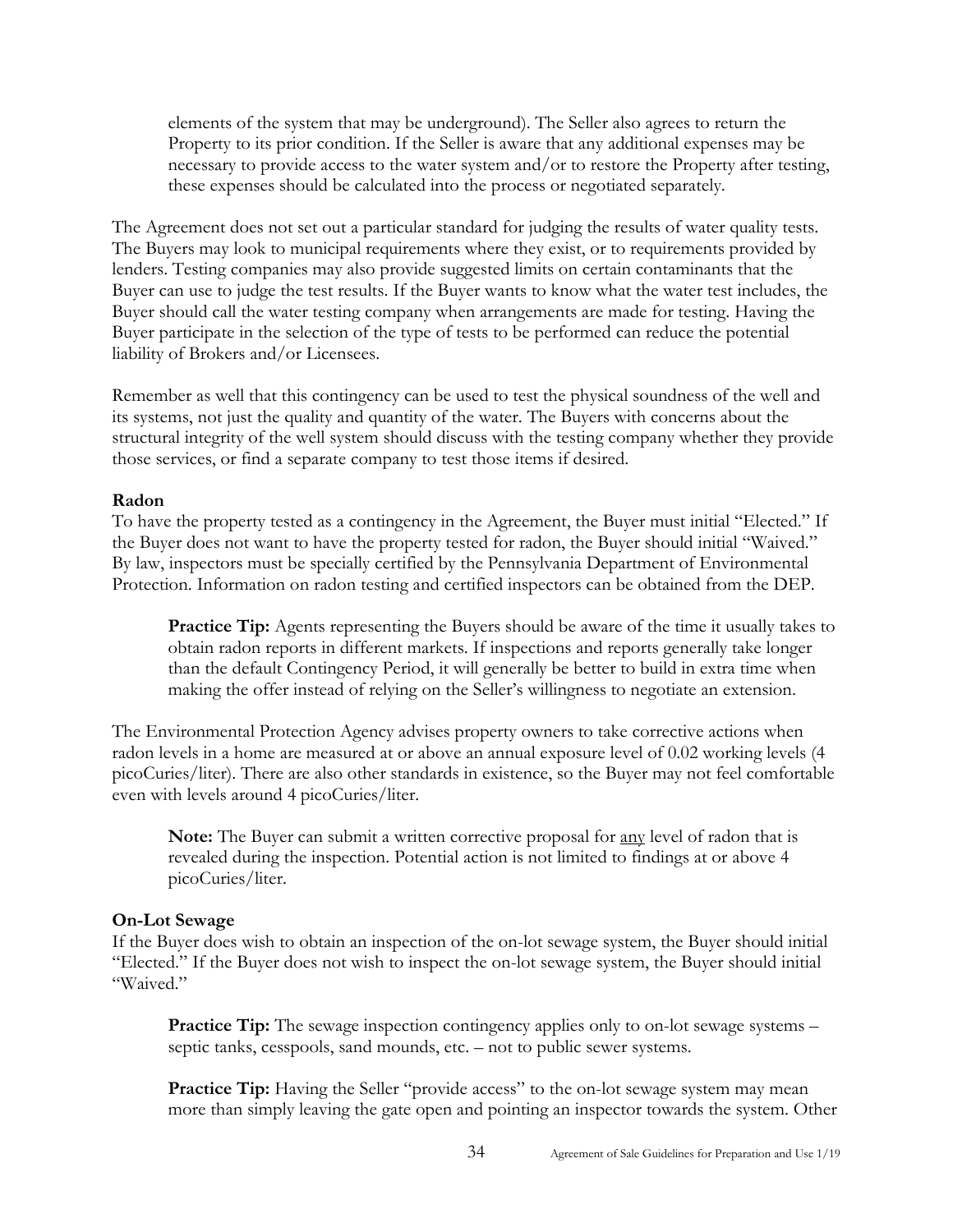measures may be necessary to "provide access," (for example, clearing brush or digging to uncover elements of the system that may be underground). The Seller also agrees to return the Property to its prior condition. If the Seller is aware that any additional expenses may be necessary to provide access to the on-lot sewage system and/or to restore the Property after testing, these expenses should be calculated into the process or negotiated separately.

**Practice Tip:** Be sure to check with the sewage inspector about all the details of the inspection well in advance. A hydraulic load test is a commonly-used inspection that pushes water through the septic system to make sure that waste is moving through the system properly and can be absorbed quickly. The Agreement states that Seller will provide all water needed for any septic inspection, which may be anywhere from tens to thousands of gallons of water, especially for a hydraulic load test.

This Paragraph (like Paragraph 13(B)) only applies if the Buyer elects to have a sewage inspection and the on-site system is discovered to have **defects that do not require expansion or replacement of the existing system.** If the report indicates that **the system needs to be expanded or replaced**, the Inspection Contingency will be carried out according to the terms of Paragraph 13(C).

**Note:** Unlike every other inspection contingency, situations that require the expansion or replacement of the system put the responsibility to obtain the corrective proposal with the Seller, not the Buyer. This is due primarily to the extensive time and expense that may be necessary to perform the required testing and to perform the necessary work.

#### **Property and Flood Insurance**

If the Buyer does wish to make the Agreement contingent upon the Buyer's ability to obtain property and/or flood insurance, the Buyer should initial "Elected." If the Buyer does not wish to make the Agreement contingent upon the Buyer's ability to obtain this insurance, the Buyer should initial "Waived."

If the Buyer elects this contingency, the Buyer should apply for property, casualty, and flood insurance within the Contingency Period (within 10 days if the default time isn't changed). If the Buyer is not able to obtain insurance on terms satisfactory to the Buyer, the Buyer has the rights laid out in the Paragraph 13(B) (Inspection Contingency).

**Practice Tip:** To some degree, there is an implied insurance contingency in the mortgage contingency because a Buyer who cannot get insurance is not likely to get a loan. This implied protection does not exist in a cash sale (there would be no mortgage contingency) nor where a policy is more expensive than the Buyer would like, but not so expensive that it affects the Buyer's ability to be approved for a mortgage. This contingency is also helpful if the Buyer has unusual insurance needs not directly linked to financing (e.g., insurance coverage for jewelry or art).

**Practice Tip:** Common examples of items that might be included in a Written Corrective Proposal include repairs to be performed by the Seller, a reduction in price, or the Seller agreeing to pay some portion of a first year premium cost.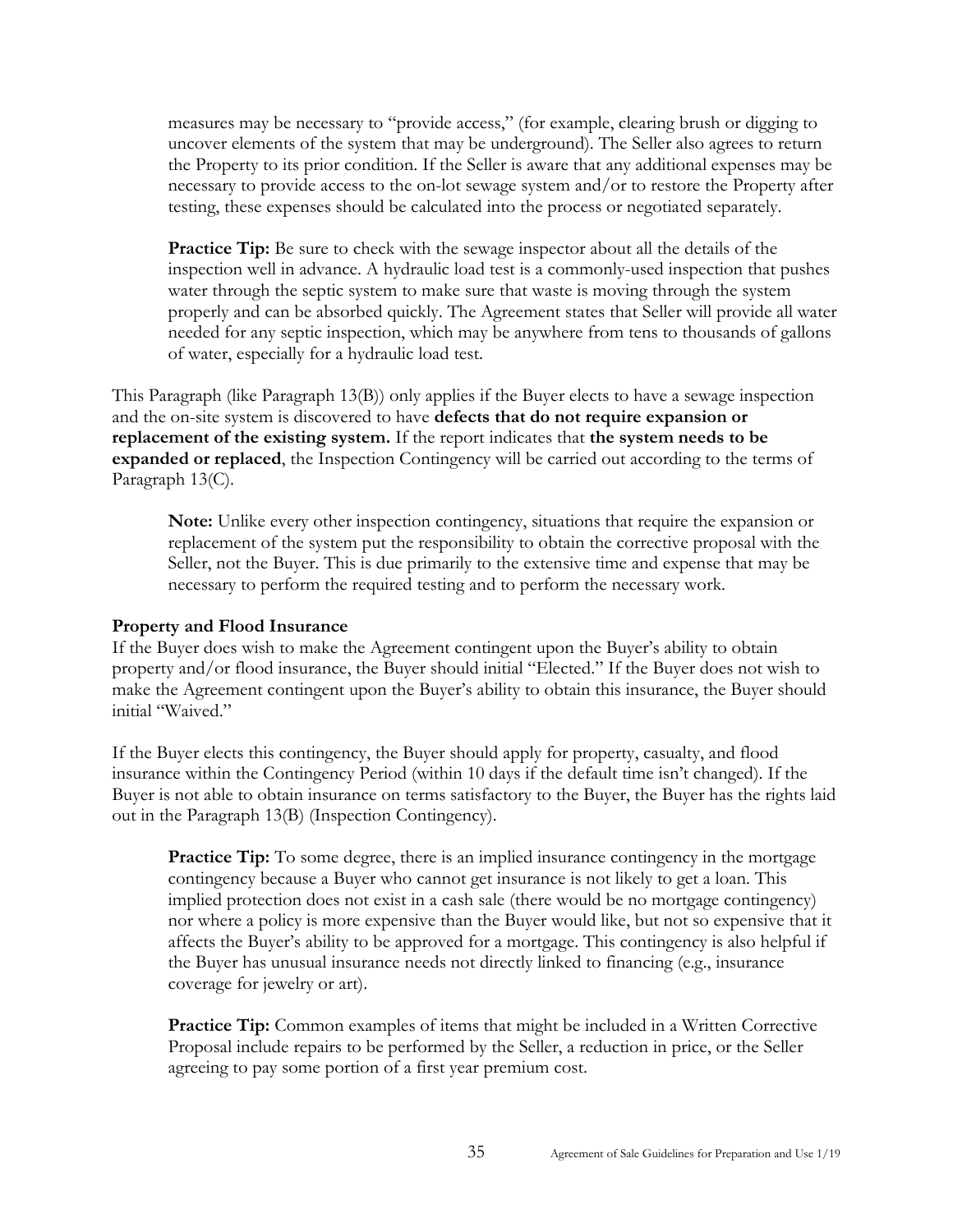This inspection includes flood insurance. In 2012 the United States Congress implemented changes to the National Flood Insurance Program (NFIP), which changed the major parts of the NFIP including flood insurance rates, flood hazard mapping, grants, and the management of floodplains. Changes will be phased in over several years, and may be subject to additional Federal changes. The language in the Agreement is intended to inform prospective buyers that due to the removal of Federal subsidies, the Property may be subject to higher premiums for flood insurance, or that the Property may be located in a newly-mapped floodplain requiring the purchase of flood insurance. The Buyer should be advised to comply with the current mandates of the NFIP and not rely on assurances from the Seller regarding the need for, or the cost of, flood insurance.

**Practice Tip:** As flood maps can change, it may be more or less difficult to obtain flood insurance. Buyer may be required to carry flood insurance at Buyer's expense, which may need to be ordered 14 days or more prior to Settlement Date.

#### **Property Boundaries**

If the Buyer does wish to inspect the Property boundaries, the Buyer should initial "Elected." If the Buyer does not wish to inspect the Property boundaries, the Buyer should initial "Waived."

Many Buyers rely on visual cues - such as fences, hedges or walls - or representations in the MLS or by the Seller to determine the Property boundaries. Unless the boundaries of the property are laid out as a term of the Agreement of Sale, these estimations should not be considered to be accurate. While this may be an effective tool for approximation, it should not be taken as the true Property boundary. The Buyers are advised to hire a surveyor or title abstractor to assess the actual boundaries of, or amount of, the land included with the Property.

#### **Residential Lead-Based Paint Hazards**

If the Property involved was built prior to 1978, the Buyer has the option to conduct a risk assessment and/or inspection to determine the presence and risk of lead-based paint. If the Buyer does want this inspection, the Buyer should initial "Elected." If the Buyer does not wish to have such an inspection, the Buyer should initial "Waived."

Where the Property was built before 1978, the Lead-Based Paint Hazard Reduction Act requires the Seller to provide the Buyer with the EPA-approved "Protect Your Family from Lead in Your Home" information pamphlet.

**Practice Tip:** PAR produces a Lead-Based Paint Hazards Disclosure Addendum (PAR Form LPD) to make the mandatory disclosures, as well as a version of the mandatory EPA booklet (Form LPB). The LPD is intended to be initiated on the Seller's side of the transaction, most likely when the Listing Contract or Seller's Property Disclosure are being filled out. (See Form LPD and its Guidelines for Preparation and Use)

**Note:** The LPD or other compliant form is required in every pre-1978 sale. Brokers on both sides of the transaction may be held to very strict enforcement if audited by the EPA. Be sure that **all** information, including all initials and signatures of the parties, has been completed. The Buyer acknowledges that she has received the LPD and EPA pamphlet on the signature page.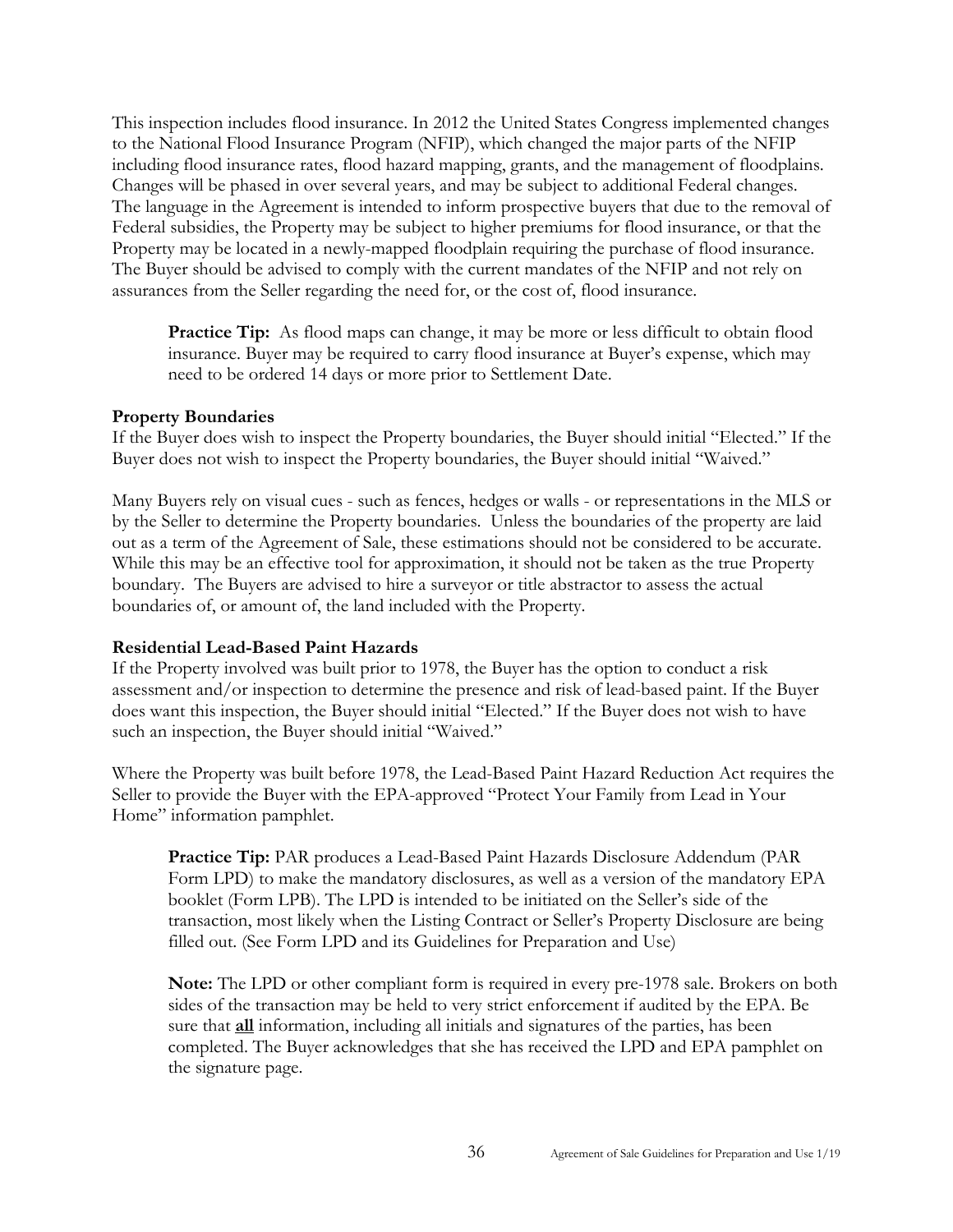#### **Other**

This section allows the Buyer or the Seller to write in any other inspections, not named above, that the Buyer would like to perform or that the parties agree to explicitly waive.

Practice Tip: If the Buyer does not want to perform any inspections that are not named above, it is recommended that the Buyer initial "Waived" to make it clear that the lines were intentionally left blank.

**Practice Tip:** There is only one line to elect and one line to waive this contingency. If more than one item is listed under other and the parties would like to remove one, the item to be removed should be crossed out and initialed. It might be clearer to simply address this change in an addendum to the Agreement.

#### **Existing Conditions**

There is a space to list any items that are to be excluded from any of these "blanket" inspection contingencies. The Sellers may want to consider excluding any items/systems that have already been disclosed as faulty. For example, if the Seller has disclosed that a hot water heater needs to be replaced, that defect should be considered by the Seller in setting an asking price and by the Buyer when making an offer. Including it in the list does not mean the Buyer cannot inspect for it, but it does mean that the Seller does not have to negotiate over it in a report/as part of a Written Corrective Proposal. The Seller should consider listing all defects so the Buyer does not attempt to negotiate the offer based on an inspection report detailing a defect that was already disclosed.

#### **Subparagraph (D): Notices Regarding Property & Environmental Inspections**

Clients should be directed to these Notices when they are deciding whether to elect or waive any certain inspection. These Notices provide a small description of some less-common issues that may arise and direct them to agencies which can give them more information.

# <span id="page-36-0"></span>**Paragraph 13: INSPECTION CONTINGENCY**

#### **Subparagraph (A): Contingency Period**

The Contingency Period that applies to **all** inspections elected in Paragraph 12 is established in Paragraph 13(A). The default Contingency Period is 10 days, though the parties can agree to a different length if desired.

Since this Contingency Period applies to **all** inspections carried out under the Paragraph, make sure that the time inserted is sufficient to allow completion of the most difficult or time-consuming inspection being considered. Agents should know how long it typically takes to obtain the various types of inspections in markets where they do business. Paragraph 13(B) says the Buyer must complete an inspection and take action (accept, terminate or submit a Written Corrective Proposal) within the Contingency Period.

**Note:** Failure to conduct these inspections and take action by the end of the Contingency Period may serve as a waiver of the Buyer's right to request any remedy. (See Paragraph 11)

**Practice Tip:** If your Buyer is running out of time in the stated period, attempt to negotiate an extension. Remember that any extension must be signed within the Contingency Period to be effective; if there is no negotiated extension during this time, the Buyer may have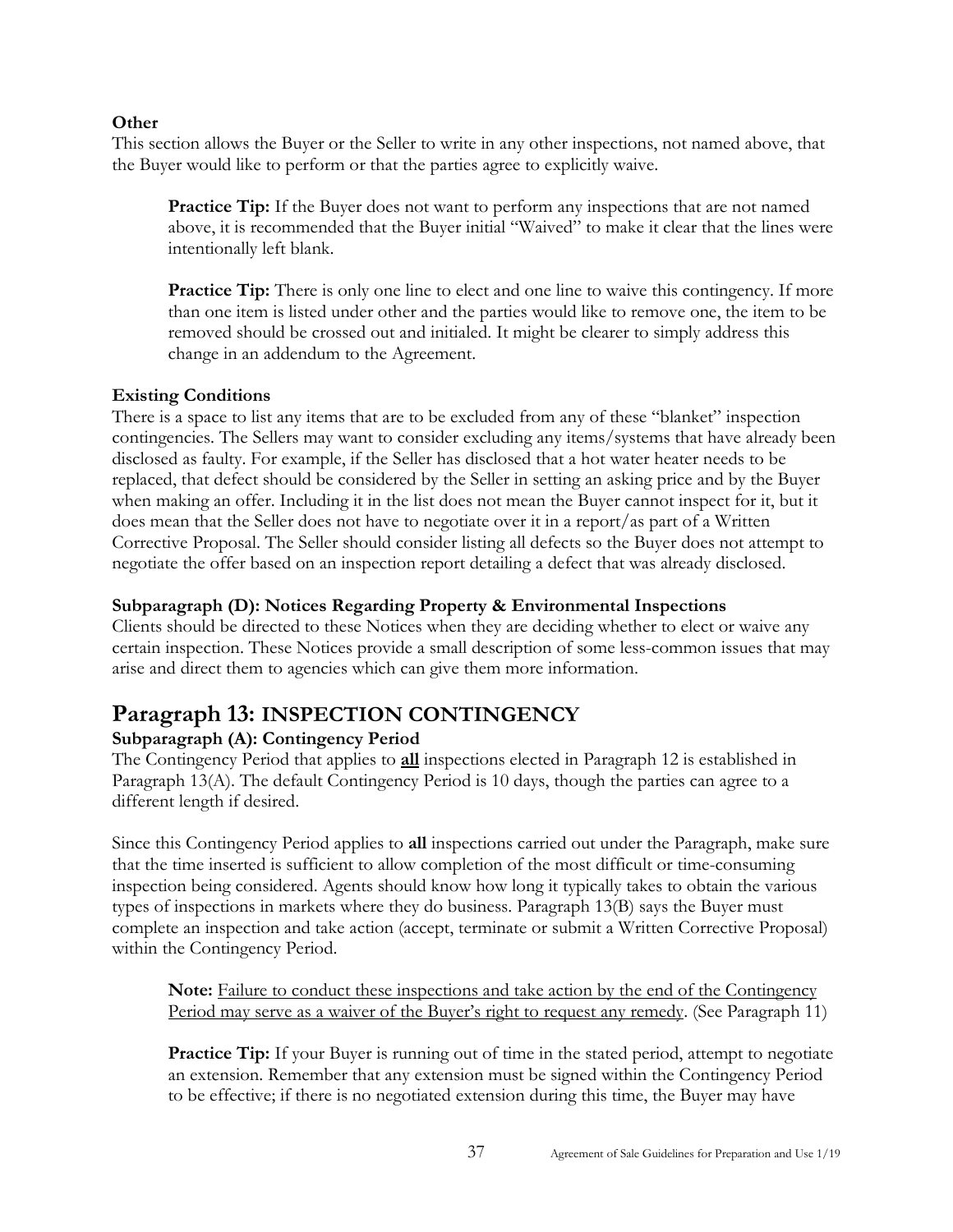waived certain rights once the original Contingency Period expires. To negotiate different timelines for an inspection, the parties can use the Change in Terms Addendum (PAR Form CTA) to change a specific date in limited circumstances.

#### **Subparagraph (B): The Inspection Contingency**

The Inspection Contingency provides the Buyer with three choices after completing their Inspections. In addition to providing the Seller with complete copies of the inspection reports, the Buyer must decide whether to:

- 1. Accept the Property with the information stated in the Report(s) and agree to the release in Paragraph 28 of this Agreement, OR
- 2. Terminate the Agreement by written notice to the Seller, with all deposit monies returned to the Buyer according to the terms of Paragraph 26 of the Agreement, OR
- 3. Present a Written Corrective Proposal ("Proposal") listing corrections and/or credits desired by the Buyer.

**Note:** Buyer's choice, and notification to the Seller of that choice, must be made within the Contingency Period.

If the Buyer **accepts the Property**, the Buyer and Seller remain bound to the Agreement.

If the Buyer **terminates the Agreement** based on inspection findings that are unsatisfactory, the Buyer is entitled to the return of their deposit monies.

**Practice Tip:** If the Buyer is not satisfied with the information stated in the inspection report(s), there is no requirement that the Buyer limit his requests only to certain types of conditions; any size or type of issue can be raised, as long as it is legitimately raised under the appropriate Inspection Contingency. Likewise, there is no requirement that the Buyers limit requests to material defects, nor is there a limitation that would prevent the Buyers from requesting repairs for very small items.

If the Buyer chooses to submit a **Written Corrective Proposal**, it may, but is not required to, include the name(s) of a properly licensed or qualified professional(s) to perform the corrections requested in the Proposal, provisions for payment, including retests, and a projected date for completion of the corrections.

**Practice Tip:** Be sure to get reliable quotes/cost estimates. Valuable time will be lost if the parties spend time arguing over the validity of estimates rather than the substance of the reports.

**Practice Tip:** Under the Home Inspection Law, Home Inspectors may provide repair estimates, but only as a range of costs with the source of the estimate being identified, and accompanied by a statement that the parties should consider consulting with a contractor who performs the type of repairs involved. Keep in mind that you may wish to provide time to obtain outside estimates if you consider that they may be perceived as being more reliable than estimates provided by a home inspector; providing a reliable estimate as a Buyer may make it easier to negotiate for repairs or a credit.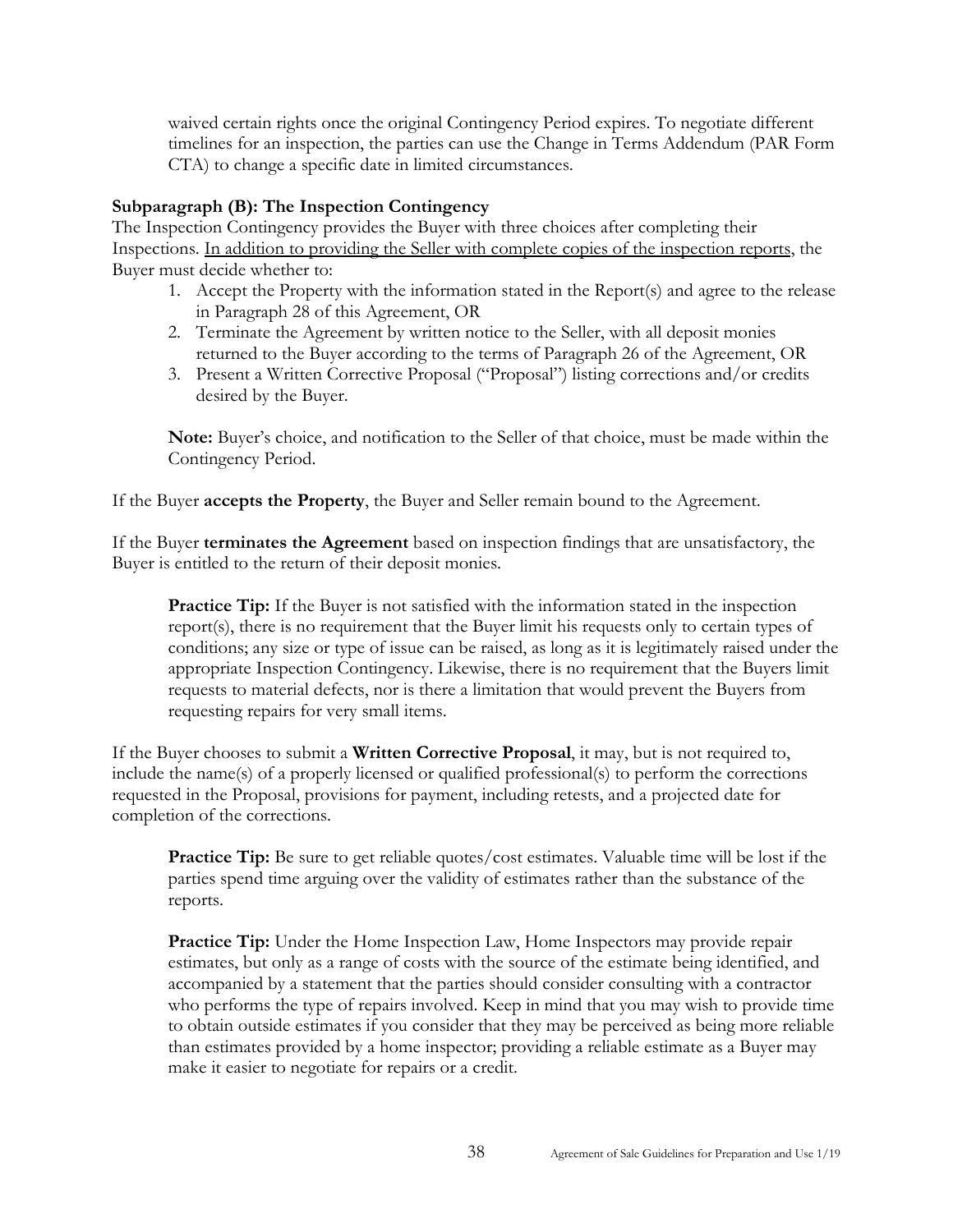**Note:** The Buyer should be sure that requested repairs would be compliant with relevant codes and other requirements. The Agreement provides that if the Seller performs according to the terms of a Written Corrective Proposal, the Buyer cannot try later to hold the Seller liable for non-compliance.

**Note:** The Seller can address each Written Corrective Proposal as it comes in, or can hold each of them and formulate a response once all of the proposals have been received.

Once the Buyer submits a Written Corrective Proposal, the Seller has two options: (1) accept all of the terms of the Buyer's Proposal or (2) negotiate. Following the end of the Contingency Period, Buyer and Seller have the number of days stated in Paragraph 13(B)(3)(a), five days being the default, for a Negotiation Period. During this time, the Buyer and the Seller are encouraged to communicate, either verbally or in writing, to negotiate the terms of a mutually acceptable written agreement.

**Note:** If, at any time during the Negotiation Period, the Seller accepts Buyer's Proposal or the Buyer and the Seller enter into a negotiated written agreement, the Buyer is "locked in" and must continue with the transaction. This agreement will also end the Negotiation Period.

If, during the Negotiation Period, no mutually acceptable written agreement is reached or the Seller fails to respond to the Buyer's Proposal, then the Buyer will have an additional 2 days (unless altered) to decide whether to: (1) accept the Property and agree to the Release or (2) terminate the Agreement and have any deposit monies returned.

**Note:** It is not sufficient for the Seller to make their choice but not notify the Buyer in writing of that choice. The Seller's failure to take any option could result in the Buyer having the right to terminate the Agreement.

**Note:** The Inspection Contingency process laid out above does not apply to the On-Lot Sewage Inspection when that Inspection finds that the on-lot sewage system needs to be expanded or replaced. The inspection contingency that governs these instances is laid out in Paragraph 13(C).

**Practice Tip:** In setting any dates in the Agreement that might rely on the results of negotiations under this Paragraph (settlement date, for example), be sure to permit enough time to give the Buyer and Seller the opportunity to fully exercise their rights under this Paragraph. Scheduling settlement prior to the end of the time period stated in this contingency *does not* extend settlement and could result in one or both parties forfeiting their rights.

If the Buyer fails to respond or terminate within the given time, the Buyer will accept the Property and agree to the Release in Paragraph 28 of this Agreement.

**Note:** Ongoing negotiations or discussions do not automatically extend the Negotiation Period. Any agreement to extend the Negotiation Period must be in writing.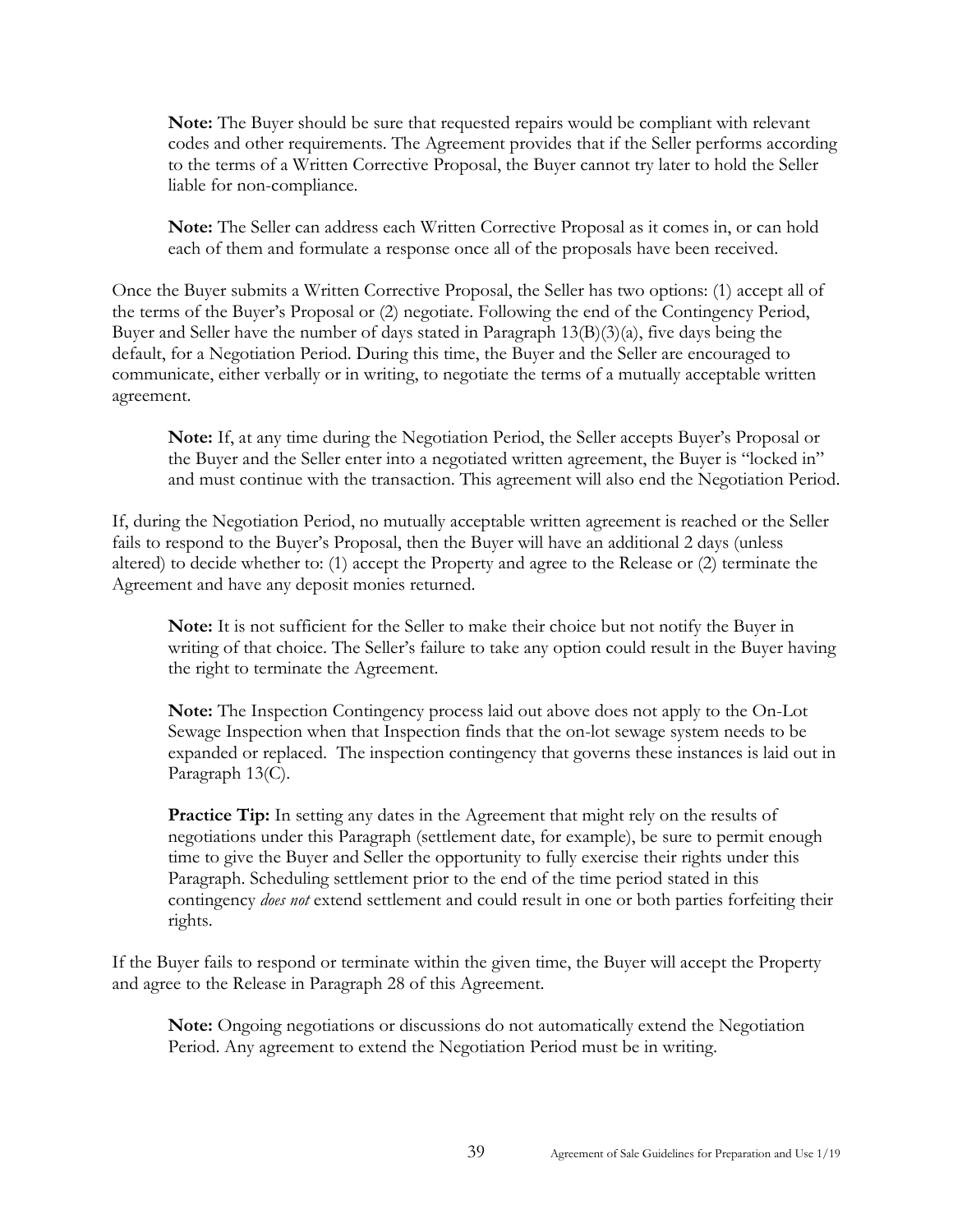### **Subparagraph (C): On-Lot Sewage Disposal System**

If an Inspection Report indicates that the on-lot sewage disposal system needs to be expanded or replaced, the Inspection Contingency in Paragraph 13(B) *is not used*. In this instance, the *Seller* may obtain a detailed corrective proposal (including who is responsible for any repairs) and submit that proposal to the *Buyer*. The Buyer will then elect one of three options:

(1) Accept the Property and the terms of the corrective proposal;

(2) Accept the Property and, if required by the mortgage lender or government authority, make the repairs at Buyer's expense and with Seller's permission; or

(3) Terminate the Agreement.

If the Seller denies permission to perform repairs, the Buyer also may terminate the Agreement.

**Note:** Unlike virtually every other inspection contingency, a situation requiring the expansion or replacement of the system puts the responsibility to obtain the corrective proposal with the Seller, not the Buyer. This is due primarily to the extensive time and expense that may be necessary to perform the required testing and to perform the necessary work. Remember that if no corrective proposal is obtained **and delivered** by the end of the stated time period, the Buyer has the option to choose among the three choices above.

# <span id="page-39-0"></span>**Paragraph 14: TITLES, SURVEYS AND COSTS**

## **Subparagraph (A): Title Report**

Within 7 days of the Execution Date, the Buyer must order a title report on the Property. Although a report is usually required by a mortgage lender, the ordering of the report is typically put off until near the end of the transaction. The delay may result in last-minute defaults, a postponement of closing or the canceling of the Agreement altogether, all of which are consequences that can be avoided by learning of potential clouds on the title early enough in the transaction to clear them prior to settlement.

## **Subparagraph (B): Title Insurance**

This notice is intended to encourage a discussion between the Buyer and the Buyer's agent about title insurance. On the Loan Estimate, title insurance is broken down between the lender's insurance policy and the owner's insurance policy with the latter being described as "optional." The lack of an owner's policy can leave some buyers without protection from claims on the title. Buyers' agents should encourage their clients to discuss their options for standard and enhanced policies with a title insurer.

## **Subparagraphs (C) and (D): Costs**

The Buyer will pay for: any survey(s) desired by the Buyer or the mortgage lender, any required title or property-related insurance, any appraisal fees and/or fees to the mortgage lender, and the Buyer's customary settlement costs. The Seller will pay for any surveys required by the title insurance company or abstracting attorney to prepare a legal description of the Property.

#### **Subparagraph (E): Good and marketable title**

This clause provides that the Seller will deliver good and marketable title to the Property. The Buyer should be advised that the Property is likely to be subject to easements and perhaps deed and use restrictions. Other agreements of record that affect the marketability of title (for example, timber rights) should be discovered by the title abstractor.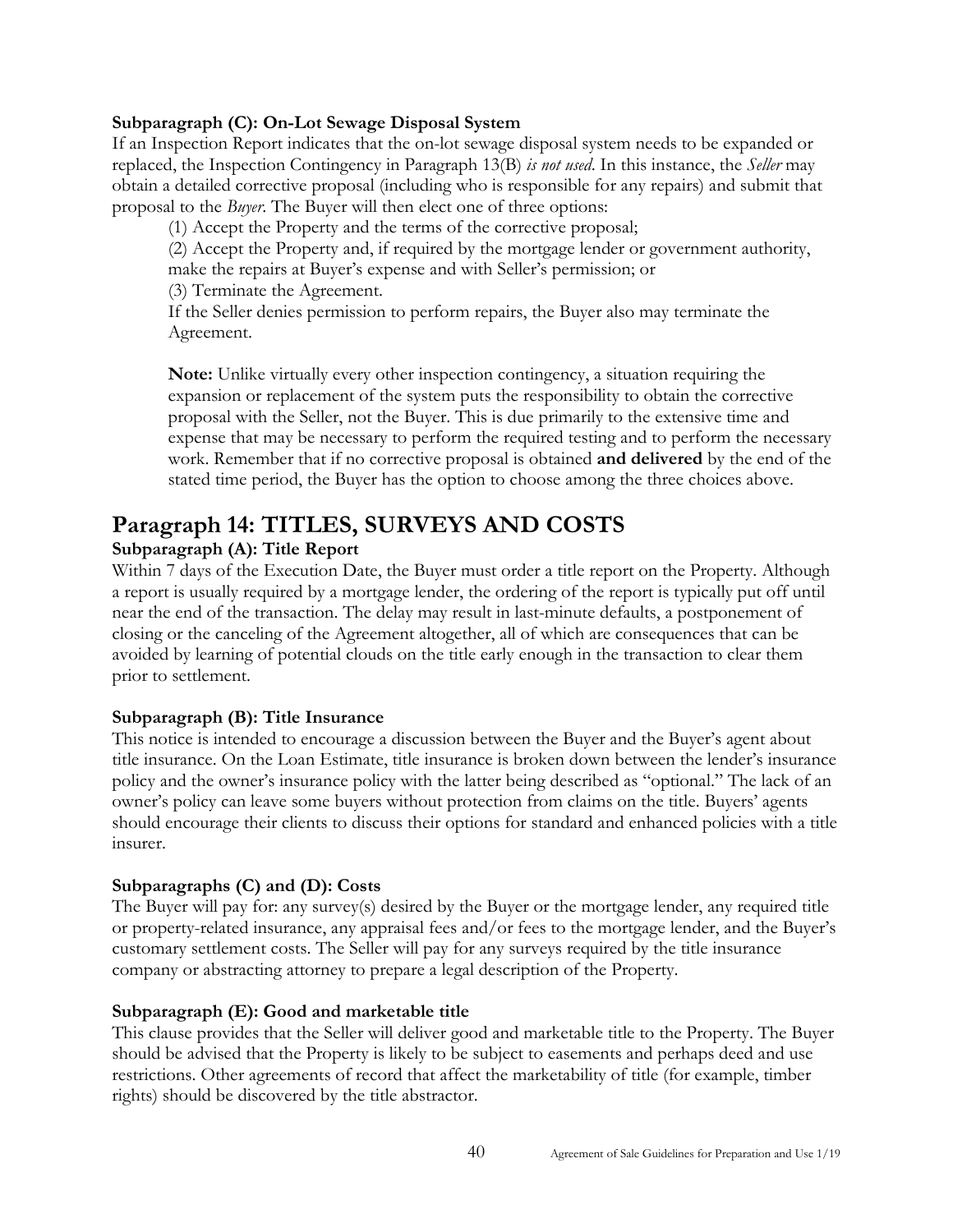**Practice Tip:** By signing the Agreement, *the Buyers agree to take title to the Property subject to any deed restrictions, easements (visible or of record), and rights of utilities or public service companies*. These restrictions may prevent the Buyer from making certain physical changes to the Property and may have other consequences. (For example, an easement for an underground natural gas pipeline might prevent a property owner from digging a new well, expanding a septic system or putting in a pool.) If the Buyer is concerned that use of the Property may be limited by such restrictions, the Buyer should hire an attorney or title abstractor to do a title search *before* an Agreement is signed, or (more likely) make the Agreement contingent on satisfaction with the condition of the title. One way to do this would be to elect Deeds, Restrictions and Zoning under the Property Inspection Contingency. Of course, many easements or use restrictions can't be "fixed" by the Seller or negotiated between the parties, making it more difficult to reach any resolution on the issue other than a possible termination by the Buyer.

#### **Subparagraph (F): Change in Seller's Financial Status**

This Paragraph reflects Paragraph 9 (Change in Buyer's Financial Status); if the Seller's ability to convey title to the Property has changed because of a change in the Seller's financial status, the Seller has an obligation to notify the Buyer of this change in writing. Not all financial changes will warrant this notification, but there are some things that would clearly require it, such as the filing of a foreclosure lawsuit against the Property or entry of a monetary judgment against the Seller. Sellers' agents should be telling their clients to notify them immediately if any change occurs that may affect the ability to convey title.

#### **Subparagraph (G): Buyer Termination**

If the Seller cannot deliver a good and marketable title, this provision gives the Buyer the option to accept the title that the Seller can deliver (without a change in the sale price), or to terminate the Agreement. Rather than waiting for receipt of the title abstract to determine what liens or encumbrances may exist, the Seller can be encouraged to provide this information when the listing is obtained or at the time the Agreement is signed. If the Buyer terminates the Agreement because the Seller is unable to convey an acceptable title, any deposit monies are returned to the Buyer *and*  certain pre-paid costs - *including costs for inspections conducted under the terms of the Agreement* - are reimbursed to the Buyer. This should be an incentive for the Seller to disclose all relevant information at the beginning of the transaction.

#### **Subparagraph (H): Oil, Gas and Mineral Rights**

Oil, gas and mineral rights impact several real estate markets across Pennsylvania. The default language states that the Seller has no knowledge of the status of oil, gas, and mineral rights for the Property. This is the default because, in many cases, it is unlikely that the Seller will have actual knowledge of the chain of title issues as they relate to oil, gas and mineral rights.

If the Seller knows he does not own all oil, gas and mineral rights, the box should be checked.

**Note:** Unless it is stated otherwise in the Agreement, it is assumed that the entire bundle of rights (surface and subsurface) will be conveyed with the Property. By checking the box, it is an acknowledgement that something less than the entire bundle of rights will be conveyed to the Buyer.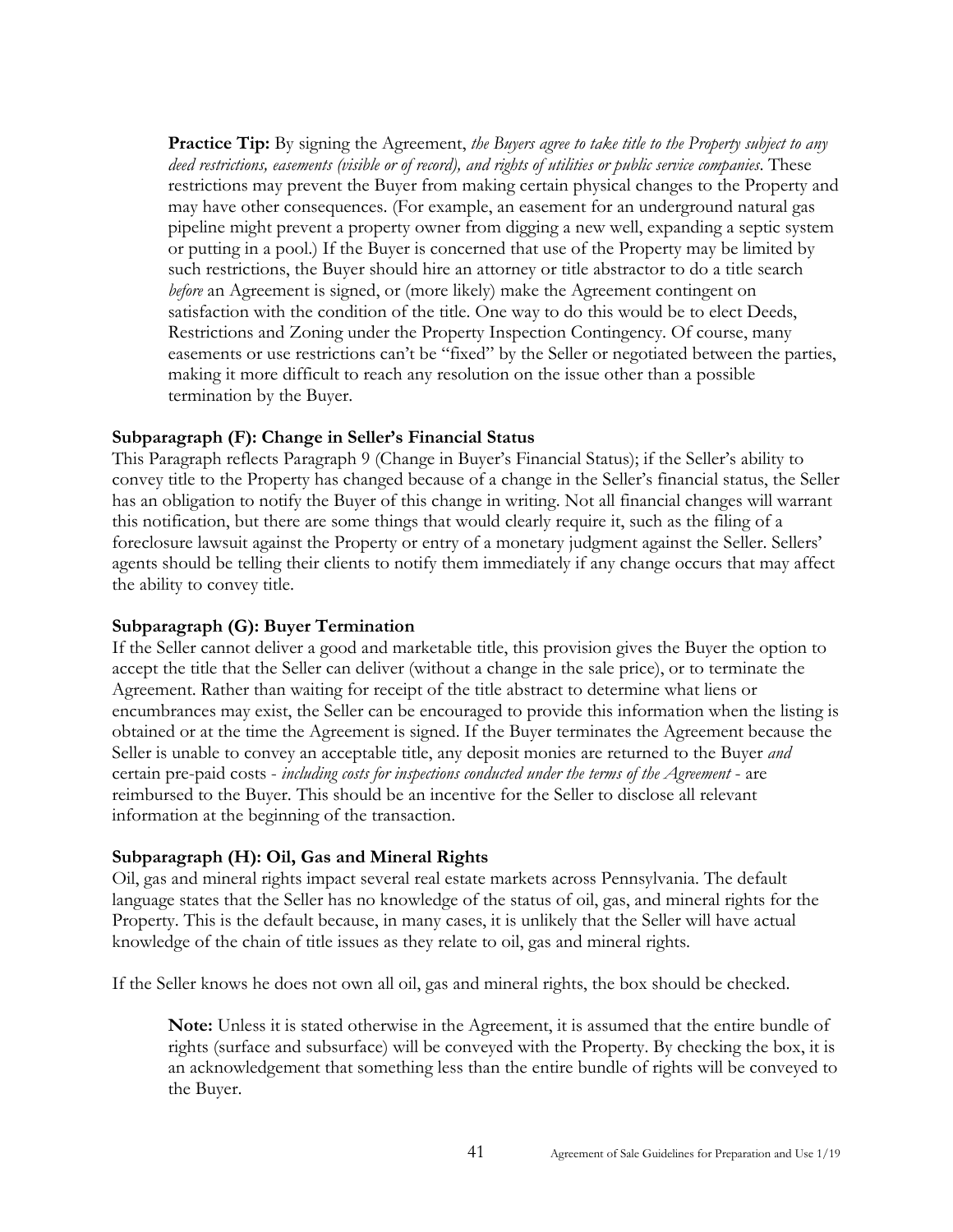While checking the box is helpful because it provides the Buyer with the information that the entire bundle of rights will not be conveyed, it does not tell the full story. It might leave the Buyer asking, "Well, if the Seller doesn't own all of the oil, gas and mineral rights to the property, which ones do they own? And which ones do I get in the transaction?"

The PAR Oil, Gas and Mineral Rights Addendum to Agreement of Sale (PAR Form OGM) allows the Seller to provide some of this information and encourage the Buyer to conduct an inspection of title issues relating to oil, gas and mineral rights. Use the check box to indicate that Form OGM is attached to the Agreement if the Seller does not own all oil, gas and mineral rights for the Property.

#### **Subparagraph (I): Coal Notice**

This paragraph must be part of the Agreement if the rights to the land have been severed from any rights to coal underneath the land. In most cases, if the Coal Notice is applicable the deed will contain a statement substantially similar to the sentence in quotes. The purpose of the provision is to inform the Buyer of the possible lack of surface support resulting from the removal of substances below the surface so that the Buyer can conduct the proper inspection. The Buyer may want to consult with structural engineers or other professionals to determine the structural integrity of the Property. When this Subparagraph is not applicable it is not necessary to strike the text from the form.

## **Subparagraph (J): Recreational Cabins**

The Pennsylvania Construction Code Act sets forth uniform construction standards across the Commonwealth. The Act does not apply to recreational cabins, however, if 1) the cabin is equipped with at least one smoke detector, one fire extinguisher and one carbon monoxide detector in both the kitchen and sleeping quarters; and 2) the owner of the cabin files with the municipality either an affidavit attesting that the cabin meets the definition of a "recreational cabin" as stated in the Act or valid proof of insurance for the cabin. See 35 P.S. §7210.104 for further details.

A **recreational cabin** is a structure which is 1) utilized principally for recreational activity; 2) not utilized as a domicile or residence for any individual for any time period; 3) not utilized for commercial purposes; 4) not greater than two stories in height, excluding basement; 5) not utilized by the owner or any other person as a place of employment; 6) not a mailing address for bills and correspondence; and 7) not listed as an individual's place of residence on a tax return, driver's license, car registration or voter registration.

If a recreational cabin is excluded from the Act, then the exemption must be noted in both the Agreement and the deed. If this is not done, then the Buyer may be required to bring the Property up to full Code compliance or may be able to render the sale void.

#### **Subparagraph (K): Private Transfer Fees**

Some Property in Pennsylvania may be subject to Private Transfer Fees, which are defined in Subparagraph  $(I)(2)$ . The default language is that the Property is not subject to a Private Transfer Fee. If you know that the transfer of the Property will require a fee, fill in the blank provided.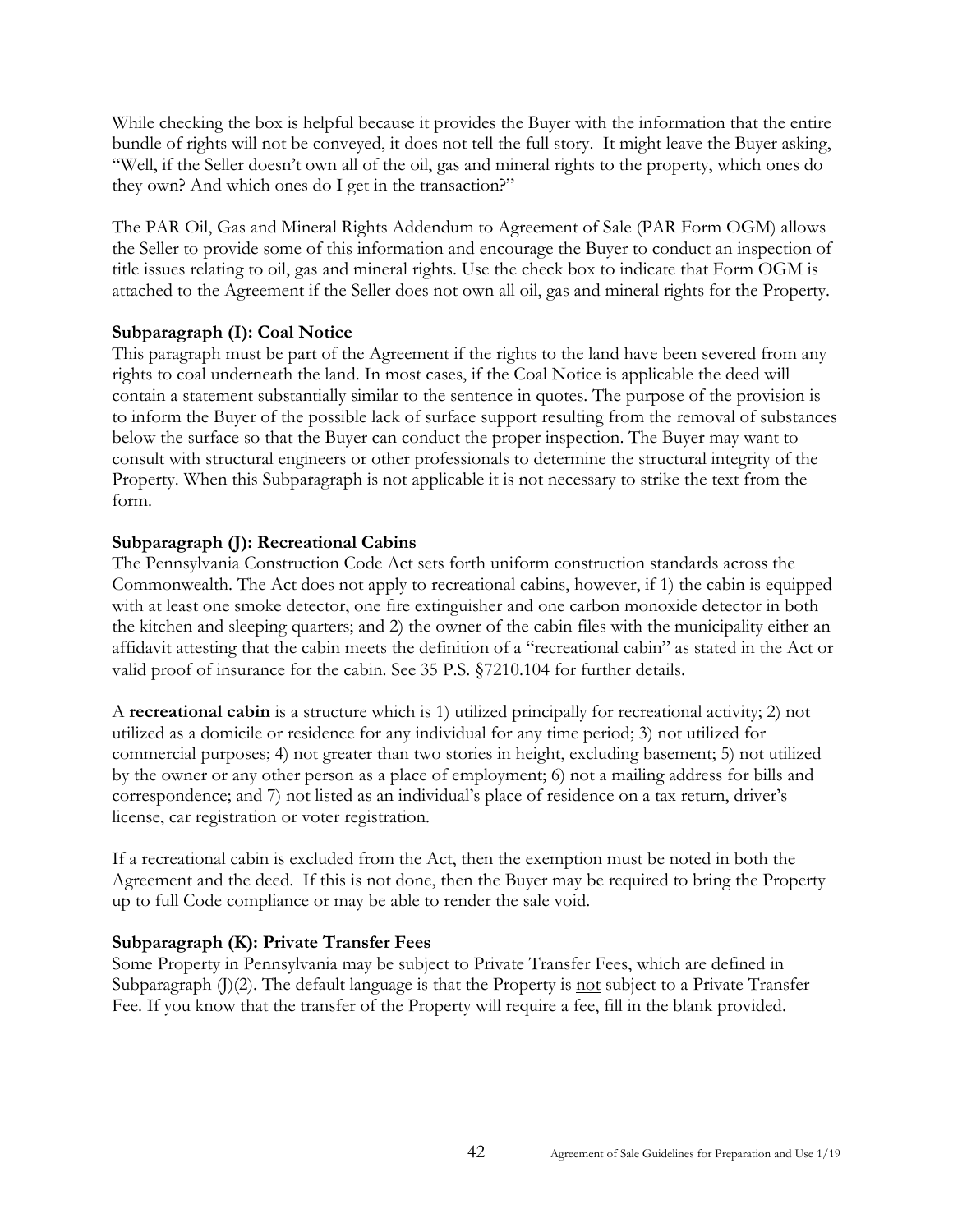# **Paragraph 15: NOTICES, ASSESSMENTS AND MUNICIPAL REQUIREMENTS**

## **Subparagraph (A): Public and/or Private Assessments**

If a notice or assessment is received after execution of the Agreement but before settlement, the Seller has the option of complying with the notices/assessments at the Seller's expense. Public and private assessments were addressed in Paragraph 10(F), as well. Paragraph 10(F) asks the Seller to reveal any notices or assessments that had been received prior to the signing of the Agreement; this Paragraph requires the Seller to provide those same notices and assessments to the Buyer which are received after the Agreement has been signed. This language does not apply to real estate tax reassessments, changes in millage rates, etc.

If the Seller chooses not to comply, the Buyer has the option of complying at the Buyer's expense or terminating the Agreement. As with most other contingency choices, the Buyer's failure to inform the Seller of his course of action within the specified time period results in a waiver of the Buyer's right to terminate under this Paragraph.

#### **Subparagraph (B): Municipal Certification**

In certain municipalities, the Seller is obligated to provide the Buyer with a certification or other documentation prepared by the municipality's codes enforcement officer regarding the condition of the Property. In other municipalities, a certificate of occupancy (rather than just an inspection report) is required. There may also be other notifications or certifications required by the municipality. Licensees should familiarize themselves with the requirements of the various municipalities in which they do business, as requirements and local practice can vary greatly. Where such a certification is required, the Seller agrees to order and pay for the certificate after the execution of the Agreement. If repairs are necessary to obtain the certification, the Seller must notify the Buyer of which repairs are required and whether the Seller will perform the repairs at the Seller's expense. If the Seller chooses not to make the repairs, the Buyer has five days in which to (1) accept the Property with whatever temporary certificate is issued by the municipality and make the required repairs at the Buyer's expense or (2) terminate the Agreement.

**Practice Tip:** Municipalities will have various rules regarding the timing of these inspections, so brokers should familiarize themselves with these local rules. For example, some might suggest (or require) that the inspection be ordered early in the transaction so the municipality has plenty of time to schedule the inspection and the parties have time to negotiate over any potential corrections. Others prefer to do the inspections as late as possible (e.g., after all contingencies in the Agreement have been satisfied) to be sure that the transaction is not likely to terminate for some other reason. In some cases, the municipality might set an expiration date on the certification itself, so the Sellers can't use the certification indefinitely (e.g., the certification is only valid for 30 days). The default time to order the certification is 30 days from the Execution Date, but not later than 15 days before settlement. If your municipality has different requirements, be sure to write them in.

Unlike most other provisions dealing with the ordering of an inspection and/or report, the time frame for Subparagraph (B) relates only to the time within a report must be *ordered*, not the time for delivery.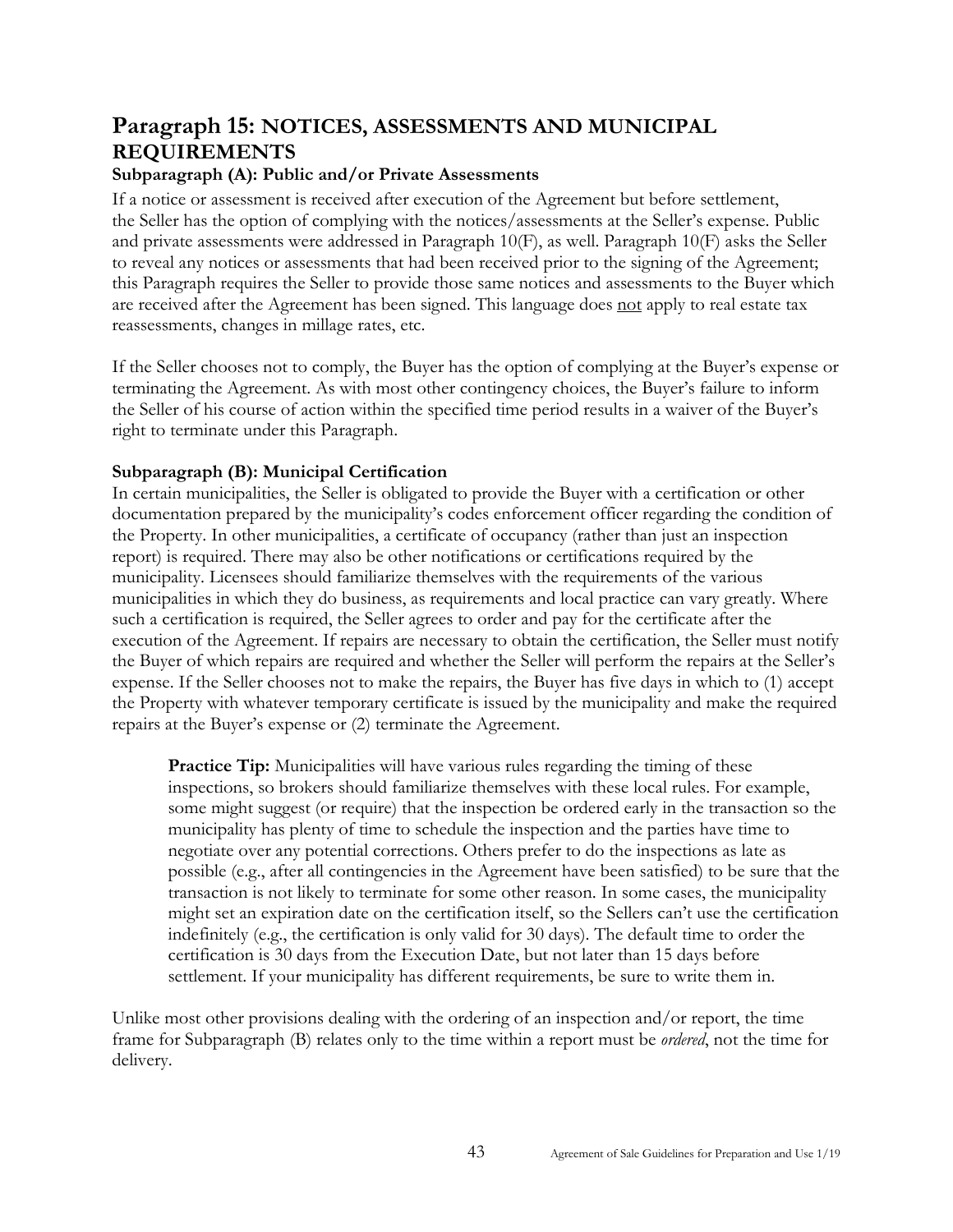Because of variations among local ordinances and customs, it is impossible to have a standardized time period within which the municipality delivers its report/certificate. Instead, Paragraph 15(B)(1) says the Seller must provide the Buyer with the report and the Seller's elections within 5 days of receipt, which then starts the clock for the Buyer's response. In a few municipalities, the practice is to deliver the report to the Buyer, not Seller. The last sentence in (B) requires the Buyer to "promptly" give a copy of the report to the Seller.

Unlike many of the other contingencies, there are repercussions to the Buyer AND the Seller should one of them fail to meet their agreed-upon time deadlines. Where the Sellers chose to not make required repairs, the Buyers who don't make an election of whether to proceed or terminate will have waived their right to terminate and must accept the Property. Where Seller is told that repairs are necessary, however, but Seller does not notify the Buyer of the requirement within the stated time, this failure of notification serves as a waiver of the Seller's right to refuse to perform the corrections and the Seller is obligated to perform according to the terms of the notice. This Paragraph survives settlement, meaning that if the Buyer finds out about the required repairs after settlement, the Buyer can come back under the Agreement and require the Seller to make the repairs.

# <span id="page-43-0"></span>**Paragraph 16: CONDOMINIUM/PLANNED COMMUNITY (HOMEOWNER ASSOCIATION) RESALE NOTICE**

If the Property being sold is a condominium, it is generally subject to the Uniform Condominium Act. If the Property being sold is in a planned community, it is subject to the Uniform Planned Community Act. Each of these Acts states that the Agreement must give the Buyer a five-day window to review and accept the condominium or association documents (**Certificate of Resale**) before being obligated to buy the Property.

A **condominium** is defined in the Act as real estate, portions of which are designated for separate ownership and the remainder of which is designated for common ownership solely by the owners of those portions. Real estate is not a condominium unless the undivided interests in the common elements are vested in the unit owners.

A **planned community** is defined in the Act as real estate with respect to which a person, by virtue of ownership of an interest in any portion of the real estate, is or may become obligated by covenant, easement or agreement imposed on the owner's interest to pay any amount for real property taxes, insurance, maintenance, repair, improvement, management, administration or regulation of any part of the real estate other than the portion or interest owned solely by the person. This includes non-residential campground communities.

## **Subparagraph (A): Condominium or Planned Community**

The default language in this paragraph states that the property is NOT a condominium or part of a planned community, unless one of the two boxes is checked. If the property is a condominium or part of a planned community, check the box for the appropriate Property type.

## **Subparagraph (B): Sales of New Units**

If the sale involves a newly-constructed unit that has never been occupied, it is likely being sold by the builder, known as the "declarant." Pennsylvania law requires that when a new unit in a condominium or planned community is sold by the declarant, the Seller must provide a Public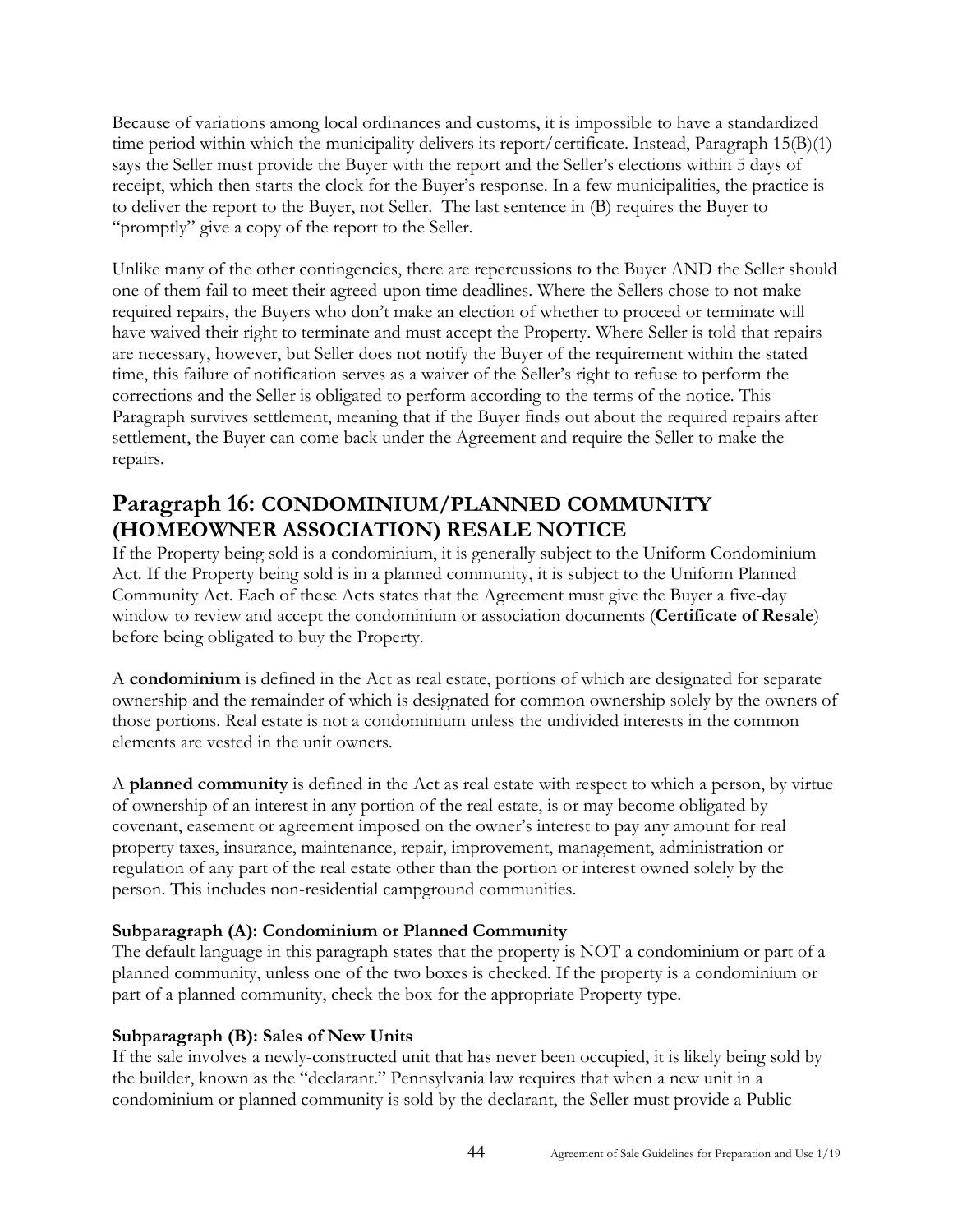Offering Statement to the Buyer. The Public Offering Statement has many required elements and is used to disclose information about the condominium or planned community to the Buyer. Depending on the type of property, the Buyer has time after receiving the Public Offering Statement to review the information and make a decision as to whether to terminate the Agreement.

## **Subparagraph (C): Certificate of Resale**

The Seller should be given a reasonable amount of time to submit the request to the association (the default period is 15 days). It is advisable for the Broker for the Seller to assist in submitting a written request to the association for the certificate of resale and required documents. Note that the association has ten days to deliver the documents, so take that into account when establishing a time frame. The applicable documents should be requested by the Seller as soon as possible so that they can be given to the Buyer shortly after the Agreement is signed.

**Note:** The documents must be delivered directly to the Buyer, not to the Buyer Agent for the clock to start for the review period. It is recommended that the Seller delivers these documents in person and gets confirmation of it in writing (the confirmation can be documented by using the PAR Receipt of Documents form (Form ROD), by certified U.S. mail, or by paid courier service (e.g., FedEx or UPS). (See Paragraph 30) **Practice Tip:** The Buyer's window to terminate the Agreement (any time up to 5 days after receipt of the documents, or until closing, whichever is first) is a legally mandated time period and cannot be shortened by the parties. Further, there is no requirement that the Buyer find any deficiency in the Property or the documents in order to terminate. Listing brokers may want to strongly encourage the Sellers to push the homeowner's association to deliver the documents promptly; otherwise, the Buyer may continue to have an almost unfettered right to terminate all the way up to settlement.

# <span id="page-44-0"></span>**Paragraph 17: REAL ESTATE TAXES AND ASSESSED VALUE**

Property taxes are levied based on the current assessed value of the property. State law permits a property owner to appeal a property assessment to reduce the assessed value if the owner feels a lower value is appropriate. That same law permits municipalities and school districts to appeal an assessment to increase the assessed value. The property tax notice informs the Buyers that the current taxes on the Property may be increased if the municipality or school district successfully appeals and increases the assessed value of the Property. If you know that assessment appeals are common in your market, or if you are aware that the county is planning a county-wide reassessment, it is good practice to let your Buyer know that the value of the property – and thus the taxes – may well increase after the purchase.

# <span id="page-44-1"></span>**Paragraph 18: MAINTENANCE AND RISK OF LOSS**

## **Subparagraph (A): Seller to Maintain**

The Seller is responsible for maintaining all parts of the Property included in the sale in the same condition they are in at the time the Agreement is executed, normal wear and tear excepted. Items not working at the signing of the Agreement, and that are not going to be repaired or replaced by the Seller, should be prominently stated by the Seller. Identifying these items prior to signing will help avoid last minute disagreements where the Buyer might assume an appliance had been working at the time of signing. The best place for this would be in Paragraph 7 or a separate addendum.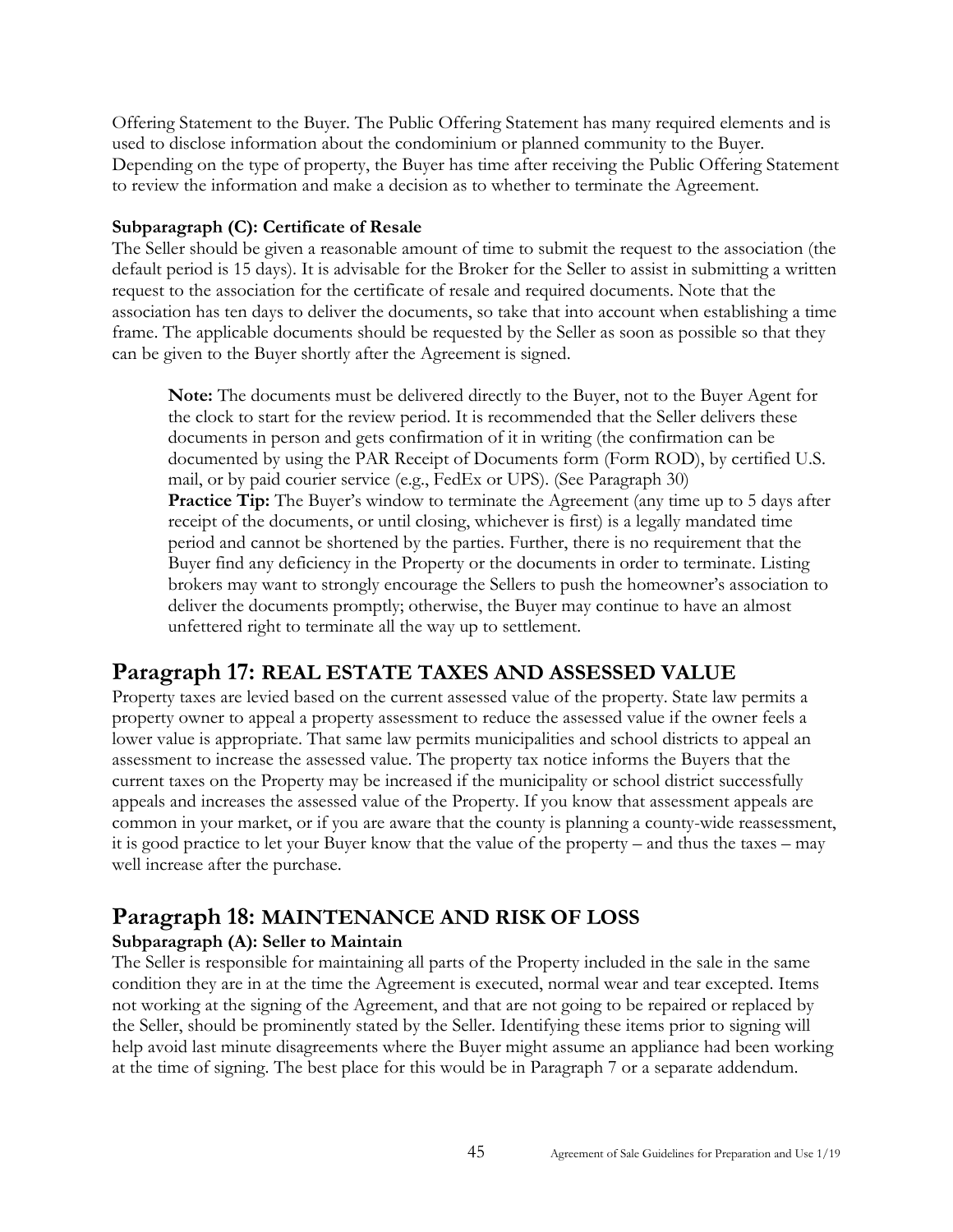**Note:** The definition of "Property" includes structures, grounds, fixtures, appliances and personal property specifically listed in the Agreement.

#### **Subparagraph (B): If part of the Property fails**

If any part of the Property included in the sale fails before settlement, the Seller has three options. First, the Seller can simply repair or replace the part of the Property with an item of comparable value. If this repair or replacement is done, the Seller is not obligated to inform the Buyer. (In essence, the Buyer is getting the same bargain as if the original part of the Property were still there and in working order.) Second, the Seller can inform the Buyer that the Seller will provide a credit for the market value of the part of the Property as permitted by the mortgage lender. Third, the Seller can simply tell the Buyer that he will not repair, replace or provide a credit for the failed part of the Property. If the Seller does not repair, replace or offer a credit, the Buyer has the option of terminating the Agreement. The Buyer must notify the Seller of the election to terminate within five days, or before settlement, whichever is sooner, otherwise the Buyer must accept the Property with the failed part.

**Note:** If the Seller repairs or replaces the failed part of the Property before settlement, the Buyer must proceed with the purchase of the Property.

#### **Subparagra**p**h (C): Seller bears risk of loss**

The Seller is responsible for maintaining the Property and bears the risk of loss in the case of fire or other accident. If the Seller declines to repair or replace accidental damage or loss before settlement, the Buyer can terminate the Agreement and get the deposits back, or the Buyer can accept the Property and get any insurance proceeds that the Seller receives. Advise the Seller to maintain insurance until settlement to be sure the Seller's interests in the Property are fully protected.

**Note:** Advise the Seller to check with an insurance agent to see what sort of insurance policy or rider would be suitable during this time. Depending on how long the Seller plans to be in the Property and when the Buyer moves in, there may be different policies suggested (or required) by the insurer. For example, if the Seller moves out substantially before settlement and occupancy by the Buyer, a standard homeowner's policy may not be appropriate. Where the Seller stays in the Property for some time after settlement or the Buyer moves in before settlement there may also be varying insurance requirements.

## <span id="page-45-0"></span>**Paragraph 19: HOME WARRANTIES**

This Paragraph is primarily a notification to the parties that a home warranty may be available for purchase. There is not a check off for the Buyer or the Seller to indicate that a warranty is being offered or purchased, nor does this Paragraph create any sort of a presumption that a warranty will be offered or purchased.

**Note:** Some E & O insurers are offering discounts to brokers who can show that their salespeople are advising clients about the availability of home warranties. Check with your insurer to see if they have such a program. Remember that if the broker or salesperson has any financial interest in or relationship with home warranty company, it would have to be disclosed to the parties as with any other financial relationship. Be sure to check with your broker to understand the rules regarding this disclosure.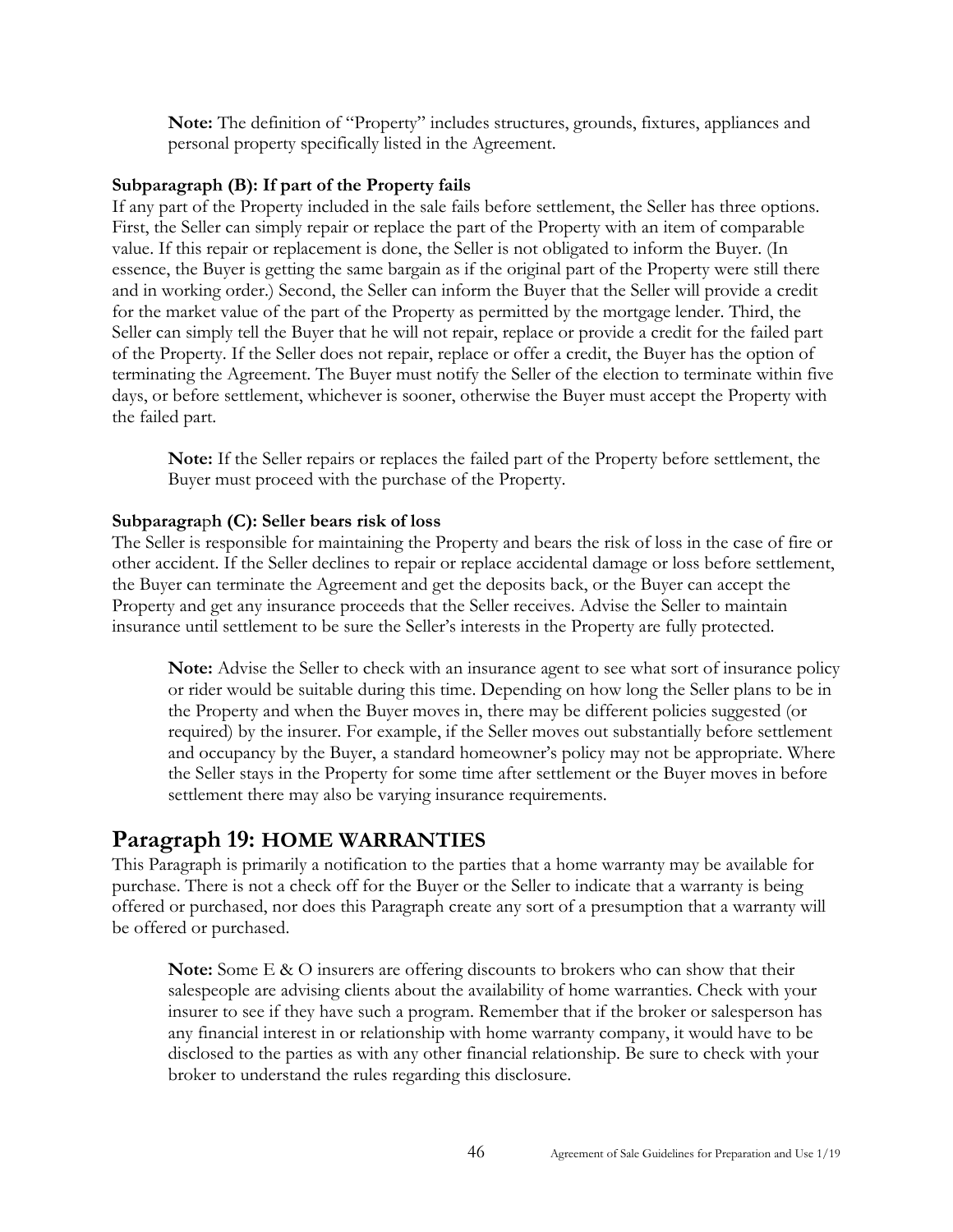# <span id="page-46-0"></span>**Paragraph 20: RECORDING**

Recording the Agreement in the Office of Recorder of Deeds may result in a "cloud" on the title in the event that settlement does not take place (i.e., someone doing a later title search will see the Agreement but no termination language or change in ownership on the deed and may not be able to determine if the Agreement gives the listed the Buyer some right to the property). For this reason, the parties are prohibited from recording the Agreement.

# <span id="page-46-1"></span>**Paragraph 21: ASSIGNMENT**

The Buyer may not transfer or assign the Agreement without written consent of the Seller unless the Agreement states otherwise. The most likely place to find language to the contrary would be in the very first Paragraph, where a Buyer might be listed as "Joe Smith and/or his assigns."

**Note:** Selling the Property in this manner could mean that the named Seller assigns his rights under the Agreement to some third party before the transaction closes. In some cases this could mean that the assignment is made to a person or entity the Seller was not aware of and did not have the opportunity to assess in terms of their ability to close the transaction. For example, if selling the property to "Joe Smith and/or his assigns," the Seller might find that Joe Smith is very financially sound, but after execution of the Agreement he might assign his rights as purchaser to his son who has shaky credit. Had the son been the named party, the Seller might not have accepted the original agreement. When negotiating this sort of assignment language be sure that both parties are aware of what sort of assignments are permissible and how the assignment would work in the transaction.

**Note:** The Pennsylvania Department of Revenue has indicated that it may consider the assignment of an executed Agreement of Sale the same as a separate transaction and would therefore impose the transfer tax on both the Purchase Price and the assignment, which would result in additional tax liability. Implementation is unclear, so if the Agreement is being assigned to another party, it is a good idea to advise your client to consult with his/her tax attorney and/or accountant.

# <span id="page-46-2"></span>**Paragraph 22: GOVERNING LAW, VENUE & PERSONAL JURISDICTION**

This Paragraph states that any legal action regarding the Agreement must be filed in Pennsylvania courts, and must be decided under Pennsylvania law. This should prevent scenarios where an out-ofstate buyer might try to sue in their home state and force the Seller (and possibly the brokers) to defend the case in that state.

# <span id="page-46-3"></span>**Paragraph 23: FOREIGN INVESTMENT IN REAL PROPERTY TAX ACT OF 1980 (FIRPTA)**

FIRPTA permits the IRS to impose a tax on foreign persons upon dispositions of real estate located within the United States. For purposes of the Act, a "**foreign person**" can be a nonresident alien individual, a foreign corporation, foreign partnership, foreign trust or foreign estate. This term does not apply to resident aliens.

If FIRPTA applies to your transaction, the transferee (the Buyer) must deduct and withhold the proper amount of tax due to the IRS on the sale. If they fail to properly withhold, the Buyer may be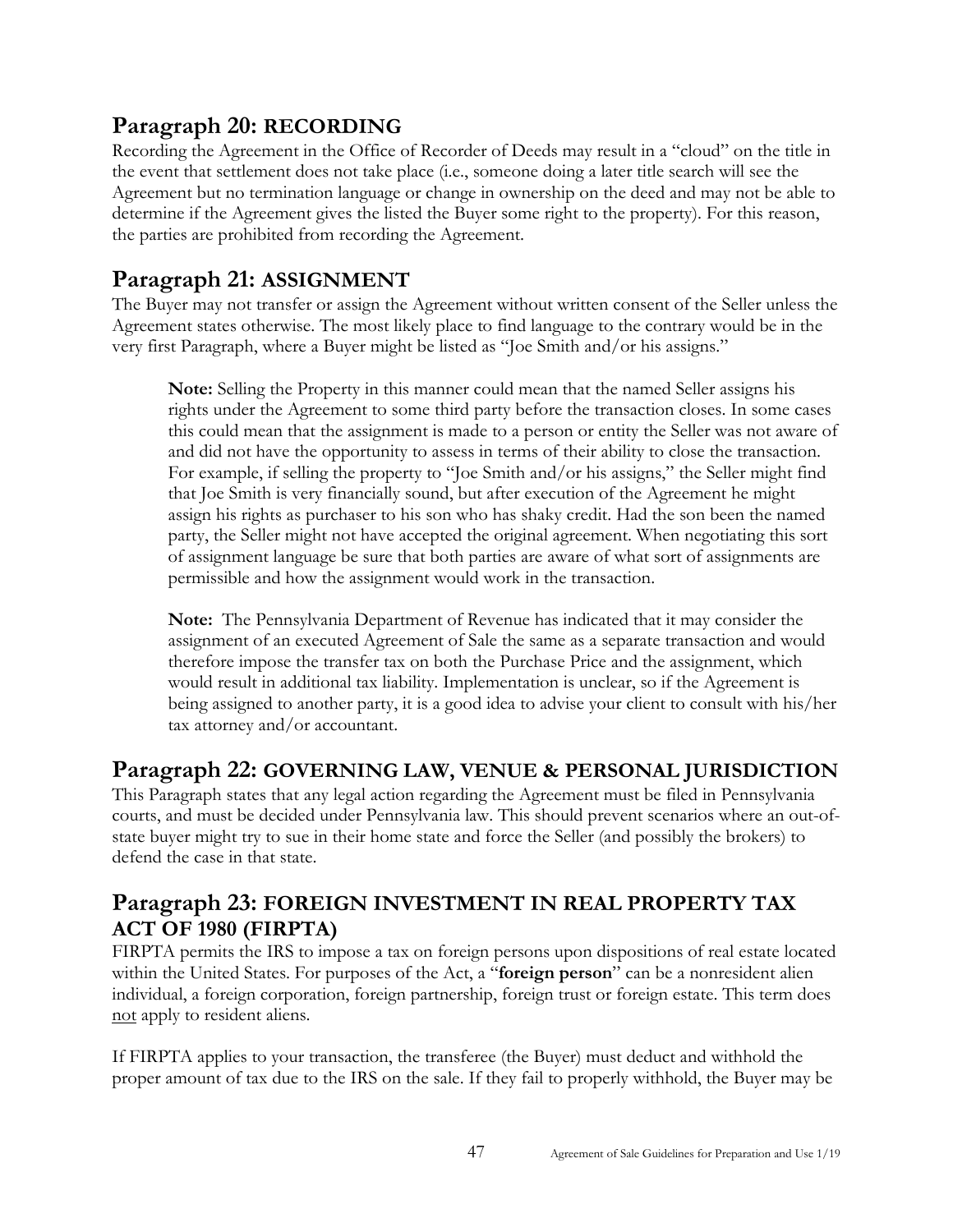liable for the tax. It is strongly suggested that the Buyer seek legal and/or tax advice prior to signing the Agreement if the Property is owned by a foreign person.

# <span id="page-47-0"></span>**Paragraph 24: NOTICE REGARDING CONVICTED SEX OFFENDERS (MEGAN'S LAW)**

The purpose of Megan's Law is to provide community notification of the presence of certain convicted sex offenders working or living in a certain area. The Buyer should be encouraged to read this Paragraph, do his or her own research, and make a decision on the desirability of the Property prior to signing the Agreement.

# <span id="page-47-1"></span>**Paragraph 25: REPRESENTATIONS**

## **Subparagraph (A): All Representations Reduced to Writing**

These Paragraphs clarify that the Buyer has not relied on any information other than his or her own inspections for making a purchase decision and that all conditions of the Agreement must be contained in writing as part of the Agreement itself. Ask the Buyer to list any additional representations which he or she is using to make the decision to purchase the Property and include them in the Agreement.

**Practice Tip:** Information on an MLS sheet or Seller's Property Disclosure is not part of the Agreement of Sale as written. If information from either of these sources has been relied upon, include it in an addendum in order to incorporate it into the contract. Much of this information is already included in Paragraph 10.

## **Subparagraph (B): Buyer's Representations**

The Buyer agrees to purchase the Property in its present condition. The term present condition includes any changes that have been agreed upon during the Inspection/Inspection Contingency process.

## **Subparagraph (C): Workmanlike Manner**

All repairs performed under the terms of the Agreement must be performed in a "workmanlike manner." Although there is no specific definition of this term, it is generally understood to mean that any work would be done by qualified workers in a professional manner. (For example, if Seller agrees to repair a leaky roof, gluing a tarp over the hole instead of hiring a roofer is not performing the repair in a "workmanlike manner.")

## **Subparagraph (D): Unrepresented Parties**

This statement is required by the Licensing Act, which states that a Broker must notify the parties if the Broker or any licensee has provided services to any other party in the transaction.

# <span id="page-47-2"></span>**Paragraph 26: DEFAULT, TERMINATION AND RETURN OF DEPOSITS Subparagraph (A): Return of Deposit Monies**

In many places throughout the Agreement, the Buyer is given the right to terminate the Agreement with the return of deposit monies. This Paragraph sets out the ground rules for this process and acknowledges that there are other situations in which the parties might claim entitlement to deposit monies (i.e., not every termination entitles the Buyer to this money).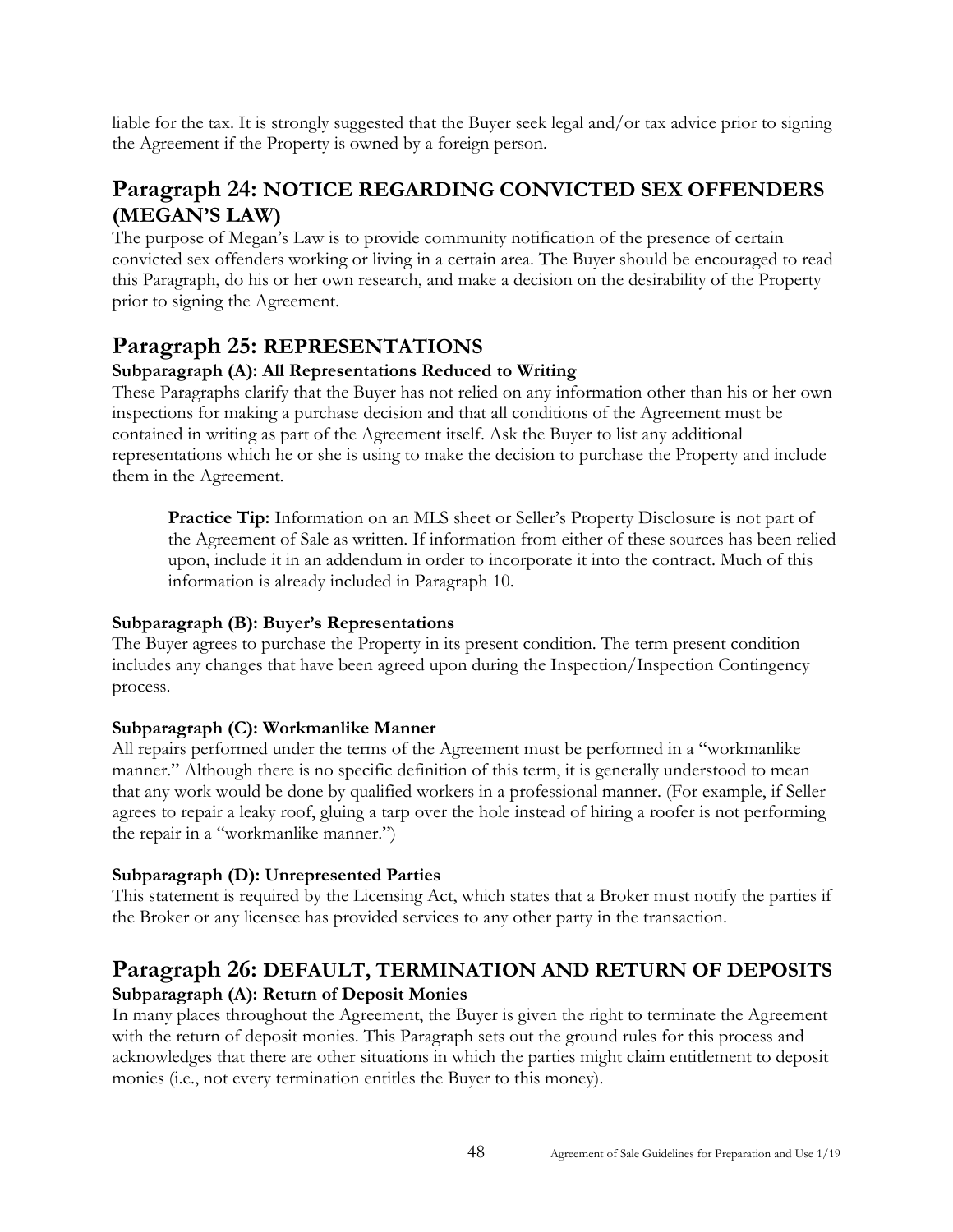#### **Subparagraph (B): Brokers Holding Deposit Monies**

The intent of this language is to explain to the parties that Brokers who are holding money in escrow are not only bound by the terms of the Agreement and the intent of the parties, but also by the law and regulations regarding the release of escrowed monies. Specifically, the parties are informed that brokers cannot return escrowed funds where there is any "dispute" over their distribution, and that brokers do not have the legal authority to determine whether a party should be entitled to the distribution of those funds where a dispute does exist.

Under Pennsylvania law, the following are the only four circumstances in which the Broker can distribute deposit monies:

1. If there is no dispute over entitlement to the deposit monies. The Buyer and the Seller agree that a written agreement signed by both parties is evidence that there is no dispute regarding deposit monies.

**Note:** Requiring it to be in writing helps protect brokers so one party could not argue that a dispute remains and the broker should not have distributed the monies. The PAR Release form (Form AREL) can be used for this purpose, and many brokers may have preferred release language as well. Most broker-drafted release forms, as well as the PAR form, contain some language seeking to release the brokers from liability. Remember that the law does not permit brokers to dictate the terms under which escrowed funds will be released, as long as there is no disagreement between the parties. Thus, if the parties provide documentation that they agree to the release of funds but refuse to release the brokers from the possibility of a lawsuit, the brokers must still release the funds.

2. According to the terms of a written agreement signed by the Buyer and the Seller directing Broker how to distribute some or all of the monies.

**Note:** This circumstance implies that there was a dispute that has been settled. This requires the agreement to be in writing.

3. According to the terms of a final order of court.

**Practice Tip:** Have counsel review any court orders to ensure that the orders are final, with no further appeals.

4. According to the terms of a prior written agreement between the Buyer and the Seller that directs the Broker how to distribute the deposit monies if there is a dispute between the parties that is not resolved.

**Note:** The fourth option was added to RELRA in the summer of 2009 and took effect on September  $4<sup>th</sup>$ , 2009.

#### **Subparagraph (C): Disputes**

This Subparagraph is a "prior written agreement between the Buyer and the Seller" as is permitted in number four in the list above.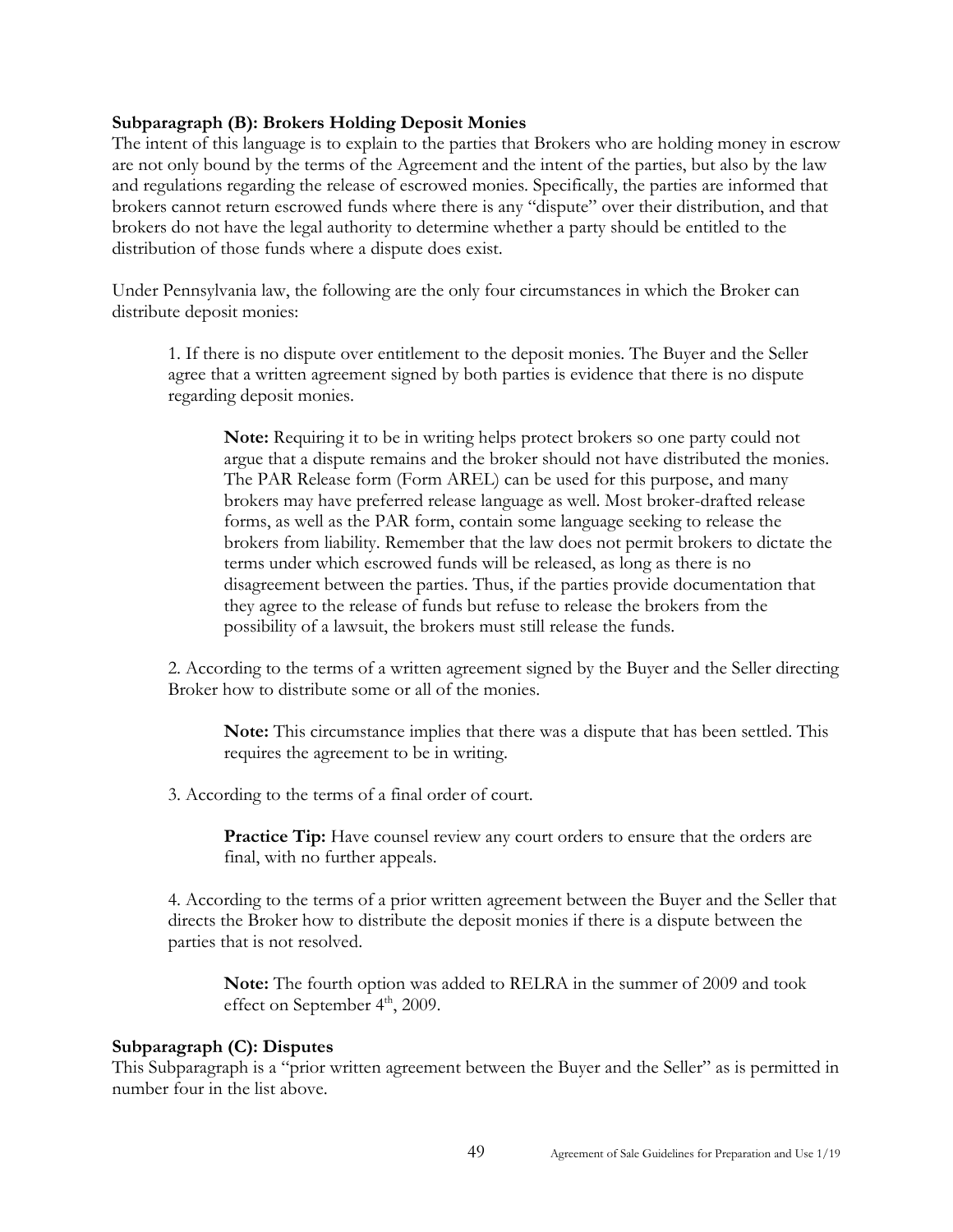**Note:** The language in this subparagraph is not mandated by the law and any terms could be used in an Agreement or addendum, if the Buyer and the Seller agree.

This language sets up a system by which the Broker holding the deposit monies can distribute those monies *to the Buyer* if there is still a dispute 180 days after the Settlement Date or date of termination of the Agreement, whichever is earlier. There are two things that must occur before the Broker can carry out that distribution:

- 1. The Broker must have received a written request from the Buyer (after those 180 days have passed) requesting that the Broker return the deposit monies to the Buyer.
- 2. The Broker, at the time the letter is received, has not received verifiable written notice of litigation or mediation between the Buyer and the Seller.

**Note:** The 180-day period begins the day after the Settlement Date, not the Execution Date. If the Settlement Date is modified during the transaction, the 180-day count would start from the last Settlement Date agreed upon in the Agreement.

**Note:** If the Broker does not receive a written request from the Buyer requesting the return of their deposit monies, the Broker is under no obligation to return the monies to the Buyer. In fact, doing so without the written request from the Buyer might open that Broker up to additional liability.

**Note:** If the Broker receives verifiable written notice of litigation or mediation *after* the Broker has received the Buyer's request for the return of the deposit monies, the Broker is still obligated to return the deposit monies to the Buyer. If a party (likely the Seller) intends to file a lawsuit over deposits, it should be done before the 180-day period has passed, in order to ensure that the Broker will still be holding the monies.

**Practice Tip:** The parties will likely need to mediate before going to bringing suit, according to the pre-written terms of the Agreement. (See Paragraph 27)

This Paragraph also states that distribution of the deposit monies according to these terms is not a determination of which party is entitled to keep the money according to the terms of the contract. Returning deposits to the Buyer doesn't eliminate the Seller's right to file suit against the Buyer, it just means the Buyer may already have the funds in hand.

#### **Subparagraph (D): Broker Indemnification**

The Buyer and Seller are agreeing that the Broker who has distributed the deposit monies according to the Agreement or Pennsylvania law will not be liable for that distribution. If the Buyer and/or the Seller name the Broker or Licensees in litigation, the party bringing suit will pay the Broker and Licensee's legal fees.

#### **Subparagraph (E): Deposits as Damages**

The Seller may keep all monies paid by the Buyer (including deposit monies) if the Buyer fails to make additional deposits, furnishes false information concerning the Buyer's legal or financial status, or violates (or does not perform) any other terms of the Agreement.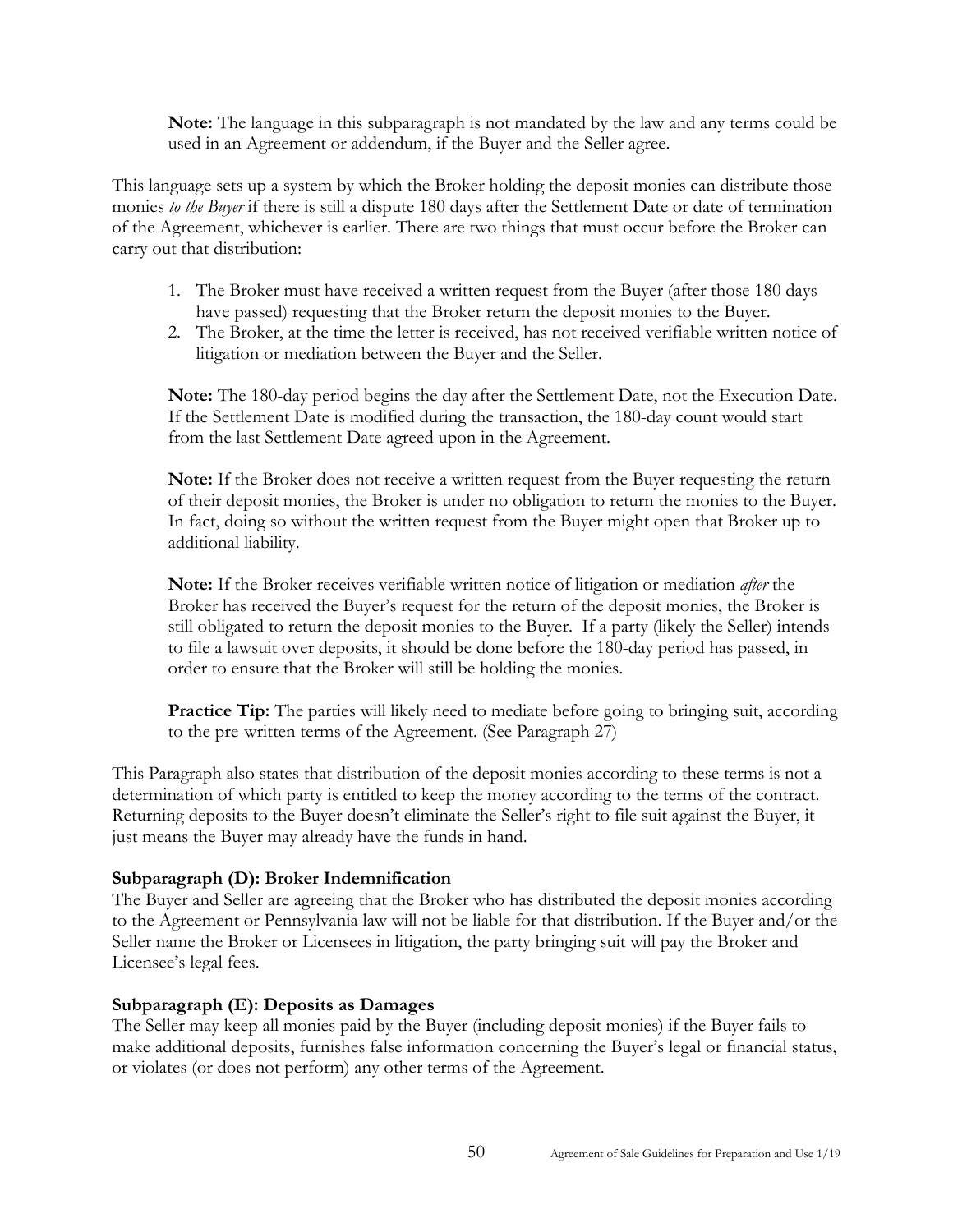**Note:** Seller is not obligated to keep any monies paid by the Buyer in these circumstances. The Seller is also not obligated to keep *all* of these monies.

#### **Subparagraph (F): Damages for Buyer Default**

Carefully explain to the parties that, unless the checkbox in Subparagraph (G) is checked, the Seller has three choices if the Buyer defaults:

1. Seller can sue Buyer for the purchase price; OR

2. Seller can sue for damages and keep the deposit as part of those damages; OR

3. Seller can declare the Agreement null and void, and keep the deposit as liquidated damages.

## **Subparagraph (G): Liquidated Damages**

If the checkbox in this Subparagraph is checked, the Seller's options in case of the Buyer's default are limited to declaring the Agreement null and void and keeping the deposit monies as liquidated damages.

## **Subparagraph (H): Agreement Void**

If the Seller elects to keep deposit monies as liquidated damages under either Subparagraphs (E) or (F), the Buyer will be released from the Agreement with no further liability (i.e., the Seller gives up the right to sue for additional damages).

## **Subparagraph (I): Brokers Not Liable for Deposits**

Brokers and licensees are not responsible for unpaid deposits.

*Example:* If a Buyer agreed to make a \$1,000 deposit at signing and a \$3,000 deposit after 10 days, but the Buyer terminates on day 11 without having made the second deposit, the Brokers would not be responsible for the money that was not received.

# <span id="page-50-0"></span>**Paragraph 27: MEDIATION**

Mediation is a cost-effective process designed to resolve disputes between the Buyers and Sellers (and possibly other persons who are connected to the transaction, such as inspectors) that may arise out of the sale of real estate. It provides an alternative to a lawsuit.

This Paragraph requires the Buyer and Seller to submit all disputes or claims that arise from the Agreement to mediation. The mediation program to be used in a given situation will be determined by the system that the local Association of Realtors® has in place. In many cases this program is the Home Sellers/Home Buyers Dispute Resolution System ("DRS") program. Information about the DRS is available in a free brochure (PAR Form DRS). For any association of Realtors® who are not using DRS, the Association can choose use any other mediation provider, such a law firm or local mediation organization. If none of those options are feasible or available, Associations can consider endorsing the use of one or more mediation providers recommended by PAR. The default language in this Paragraph obligates the parties to pursue mediation prior to filing a lawsuit.

**Note:** There is no specified time limitation on bringing mediation cases. It is possible that courts would not enforce a mediation clause past the standard statute of limitations for bringing a lawsuit on the same issue. That being said, if faced with a questionable mediation claim, it may still be preferable for the parties to mediate that claim than to take additional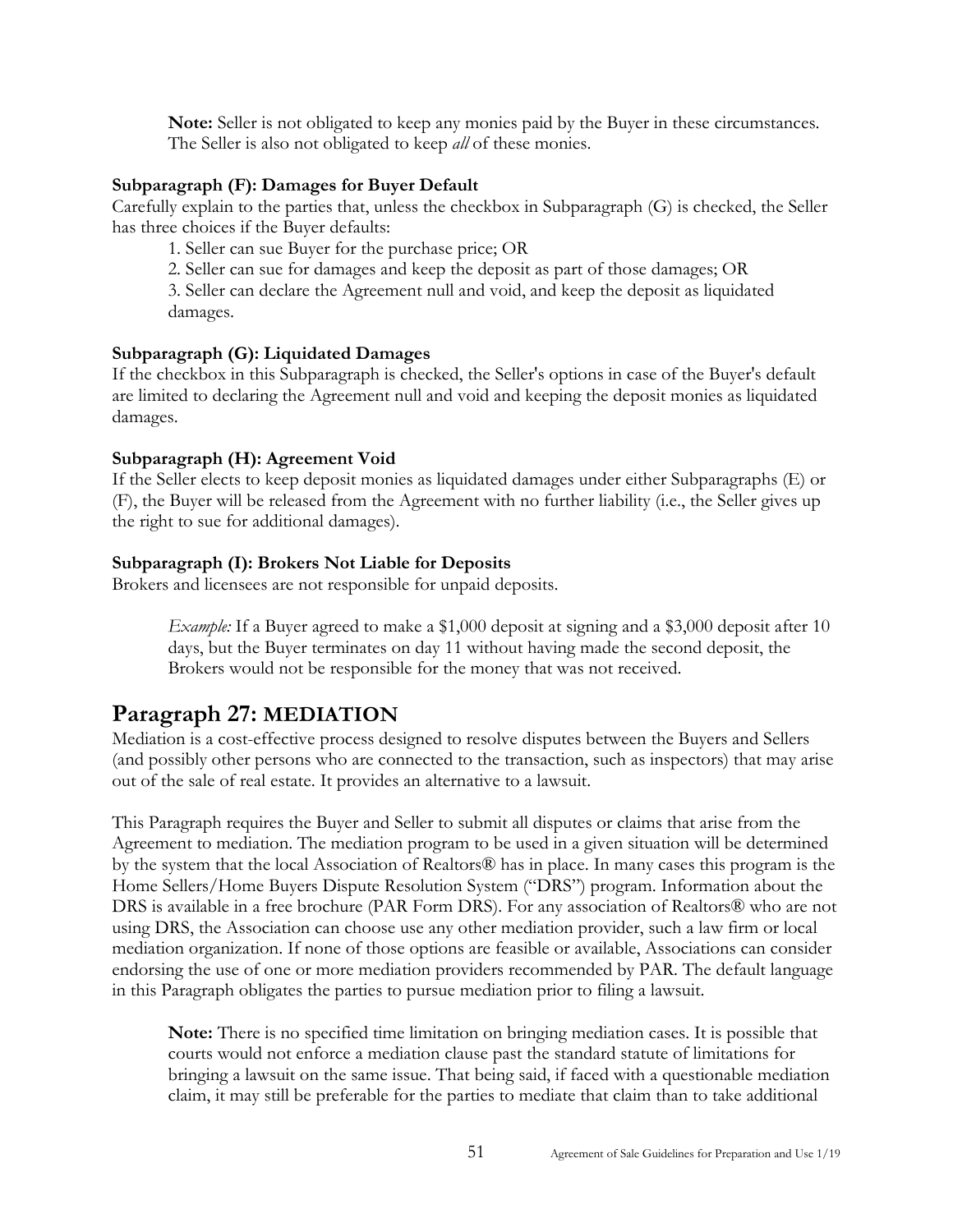time and money to litigate the claim -- even if the respondent party ends up winning in the courts.

**Practice Tip:** The parties will likely need to mediate before going to bringing suit over deposit monies. (See Paragraph 26)

# <span id="page-51-0"></span>**Paragraph 28: RELEASE**

A clear explanation of this Paragraph is critical to the success of the contingencies set forth in the Agreement. Whenever the Buyer receives an acceptable inspection report, waives an inspection, fails to meet a time requirement for an inspection, or accepts the work done under a corrective proposal, the Buyer agrees to this Paragraph, which releases the Seller and the Broker/licensees of any subsequent liability that may arise from any related defects. In short, this prevents the Buyer from saying "I won't worry about it now; I'll just sue later if I decide that this was a problem that I should have addressed."

**Note:** Most of the language in this release refers to the Buyer agreeing to release the Seller from liability. This sometimes raises concerns that the Paragraph protects the Sellers who are in default or engage in some fraudulent or illegal activity. This Paragraph does NOT function as a release where the Seller doesn't perform under the Agreement, and the last sentence of the Paragraph clarifies the point that if the Seller is in default or has acted illegally, the Buyer still retains all legal remedies they would otherwise have.

# <span id="page-51-1"></span>**Paragraph 29: REAL ESTATE RECOVERY FUND**

This language is required by the Real Estate Licensing and Registration Act.

# <span id="page-51-2"></span>**Paragraph 30: COMMUNICATIONS WITH BUYER AND/OR SELLER Subparagraph (A): Providing Documents to Broker**

This paragraph requires the buyer to provide copies of the Loan Estimate and Closing Disclosure to his or her agent upon receipt. TRID regulations place increased responsibility for accurate disclosures on the lenders, and as a result it is more likely that the lender will be preparing these documents. However, these documents are to be provided directly to the consumer – both because of confidentiality issues and because of what the regulations require - not to the buyer's agent. It is important for agents to be provided with these documents to ensure that the buyer is applying for a mortgage according to the terms of the Mortgage Contingency, to make sure that the timeline is being followed, and (of course) to know that closing can occur as scheduled.

## **Subparagraph (B): Providing Documents to Buyer**

As you read through the Agreement you will notice that there a certain requirements that items be communicated or delivered to the Buyer and/or the Seller. Bear in mind that these requirements are generally met if delivery or communication is made to the Broker/Agent representing the party.

**Note:** There are two exceptions to this rule: the delivery of condominium or homeowners association documents. The law requires that these documents be delivered directly to the Buyer before her associated five-day review period would begin.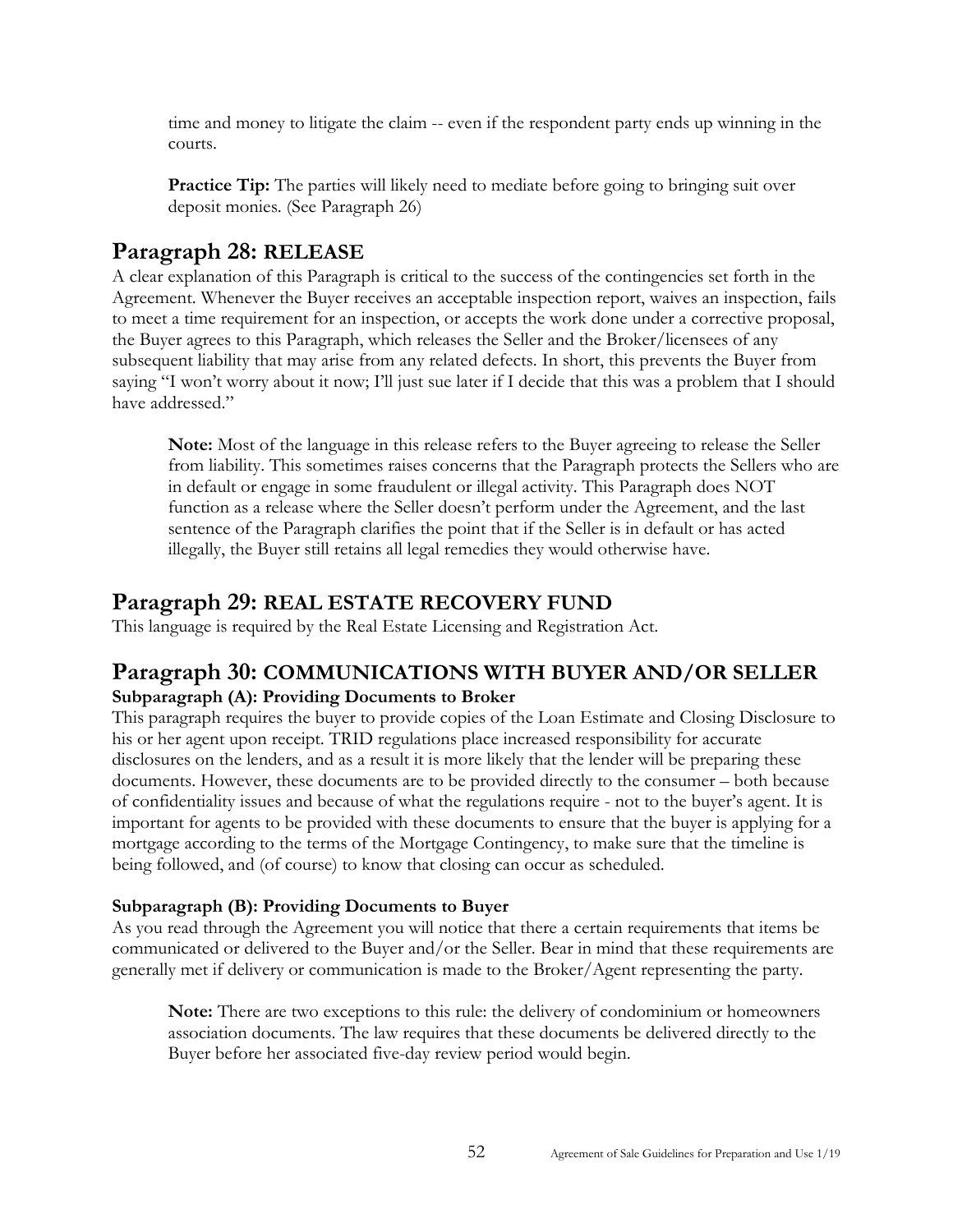**Practice Tip:** To ensure that these documents are delivered directly to the Buyer (and that the clock for the review period has started ticking), it is a good idea to deliver the documents in person or via a method that allows the licensee (or the Seller) delivering the documents to the Buyer to show when they were delivered. If the documents are being delivered in person, it is recommended that the deliverer use PAR's Receipt of Documents form (PAR Form ROD). Common examples of methods referred to above include certified mail, FedEx, or UPS.

# <span id="page-52-0"></span>**Paragraph 31: HEADINGS**

This Paragraph is intended to indicate that the headings listed at the beginning of Paragraphs and Subparagraphs in the Agreement are for convenience and organization purposes, and should not be interpreted as part of the Agreement.

# <span id="page-52-1"></span>**Paragraph 32: SPECIAL CLAUSES**

## **Subparagraph (A): Common Addenda**

Several commonly used PAR addenda are referenced here. When checked, these addenda become part of the Agreement. The blank lines are provided to enable you to insert titles of other addenda (including those that you may draft on your own) that are not referenced on the Agreement.

## **Subparagraph (B): Customize**

This blank space is for any additional clauses that are not addressed in the Agreement or in an addendum, and that significantly alter other clauses in the Agreement. If the clauses are related to an existing Paragraph in the Agreement, number them as if they were appearing in the Paragraph to which they relate. Make sure the language used is clear and unambiguous.

**Example:** If the clause to be added relates to the Settlement Date, you might put: "3(A) continued: Settlement may be postponed up to 30 days at the option of the Buyer, with written notice to the Seller on or before July 15."

# <span id="page-52-2"></span>**Acknowledgments**

## **Copies at Signing**

The law requires that the Buyer and the Seller each receive a copy of the Agreement *at the time they sign it*. This means that the Buyer receives a copy upon filling out the original Agreement as an offer to the Seller, and the Seller receives a copy upon accepting the Agreement. The Buyer would also generally receive a copy upon acceptance so there is be a record of all the terms that were ultimately agreed upon.

## **Counterparts**

"This Agreement may be executed in one or more counterparts, each of which shall be deemed to be an original and which counterparts together shall constitute one and the same Agreement of the Parties." Two Agreements with identical terms can be signed on separate forms in different locations, but will still be counted as one executed contract.

*Example:* If three Sellers must sign the Agreement, each can sign an identical version and do not need to each sign the same Agreement in sequence.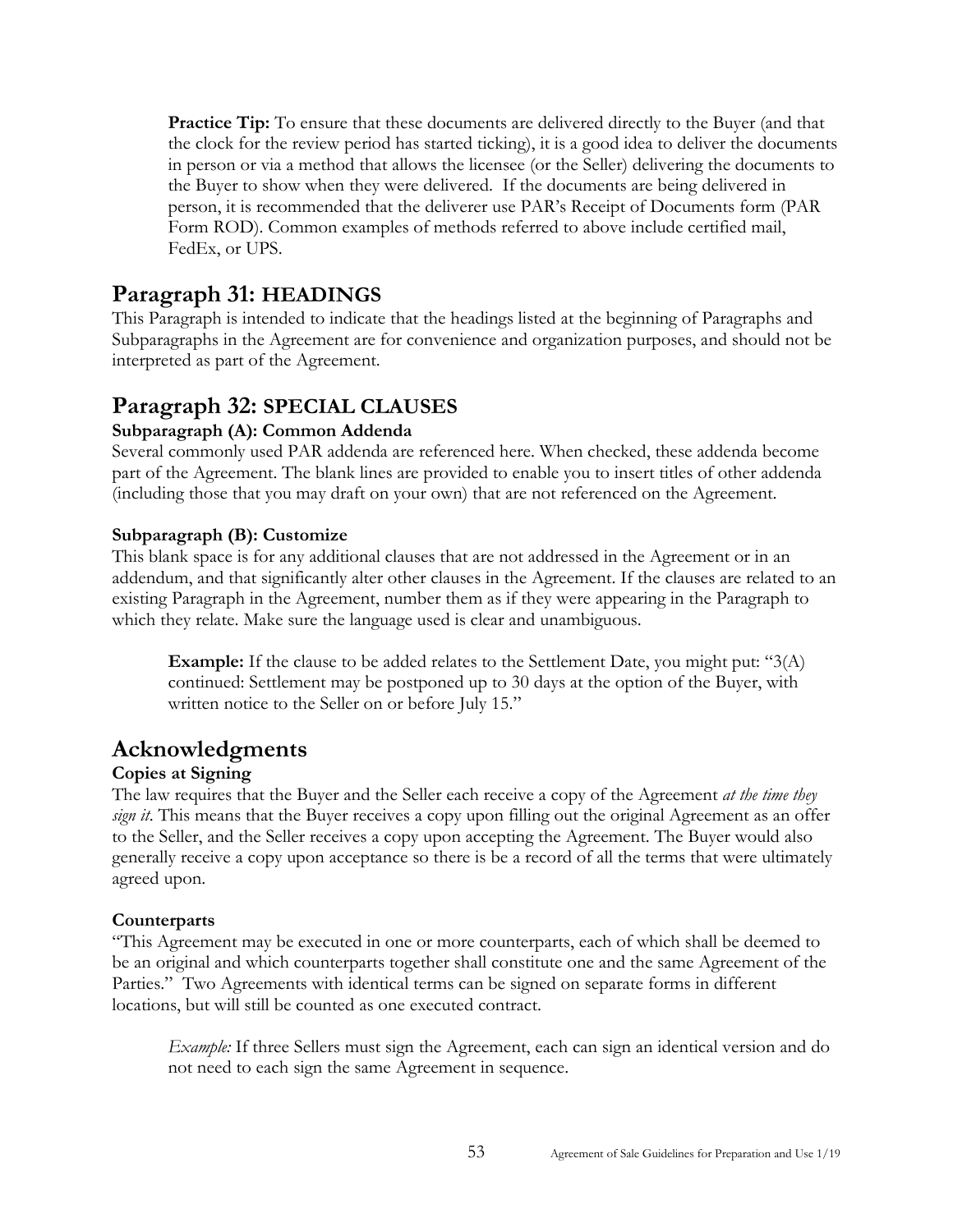**Note:** Agents and Brokers are strongly encouraged to retrieve a copy of the other counterpart(s) for their files to ensure the terms in each signed Agreement are identical.

#### **Notice to Parties**

This alerts the parties to contact a Pennsylvania real estate lawyer before they sign the Agreement if they desire legal advice.

#### **Electronic Transmission**

Return of this Agreement, and any addenda and amendments, including return by electronic transmission, bearing the signatures of all parties, constitutes acceptance by the parties.

**Note:** Electronic transmission includes, but is not limited to, fax and email.

## **Acknowledgments/Checkboxes**

Lines for the Buyers' initials are provided before the signatures of the Buyer to acknowledge that certain required information has been received. Note that the Seller also has three acknowledgments before the Seller's signature lines, but they do not have lines for initials. Primarily, this is because some of the Buyer acknowledgments are optional (i.e., not every Buyer will receive a Deposit Money Notice or Lead-Based Paint Hazards Disclosure), while the Seller acknowledgments should always be mandatory.

**Consumer Notice:** Without exception, all consumers of real estate services must receive this form at the outset of a relationship with a Licensee. If the consumer *is represented* by a Licensee the Consumer Notice will be provided by their own agent at or near the start of the relationship; if a consumer *is not represented*, the agent representing the **other** consumer should provide the Consumer Notice and explain the relationship (or lack thereof) that the agent has with the two parties.

**Closing Costs:** Without exception, the Buyers and the Sellers must receive estimates of their closing costs before they sign an Agreement.

**Practice Tip:** Many lenders provide estimates of closing costs as part of the financing process. These estimates may not contain certain items that must be listed (e.g., Broker fees or inspection fees), and generally should **not** be used in place of a separate estimate of closing costs drawn up by the agent unless the Broker/agent is absolutely sure that the estimates provided by the lender are comprehensive and accurate.

**Deposit Money Notice:** When a deposit is accepted by a cooperating Broker (Broker for Buyer) and transferred to the Broker for the Seller, the cooperating Broker must get a Deposit Money Notice signed by the Buyer, and the checks for deposits must be made payable to the Broker for the Seller. This type of notice is required by law.

**Practice Tip:** A signed check made out to the Broker for the Seller is **not** considered sufficient to comply with the regulation. PAR publishes a Deposit Money Notice form to provide this required notice (Form DMN).

## **Lead Paint**

By initialing this statement, the Buyer is acknowledging three things:

1) Buyer has received the Lead-Based Paint Hazards Disclosure